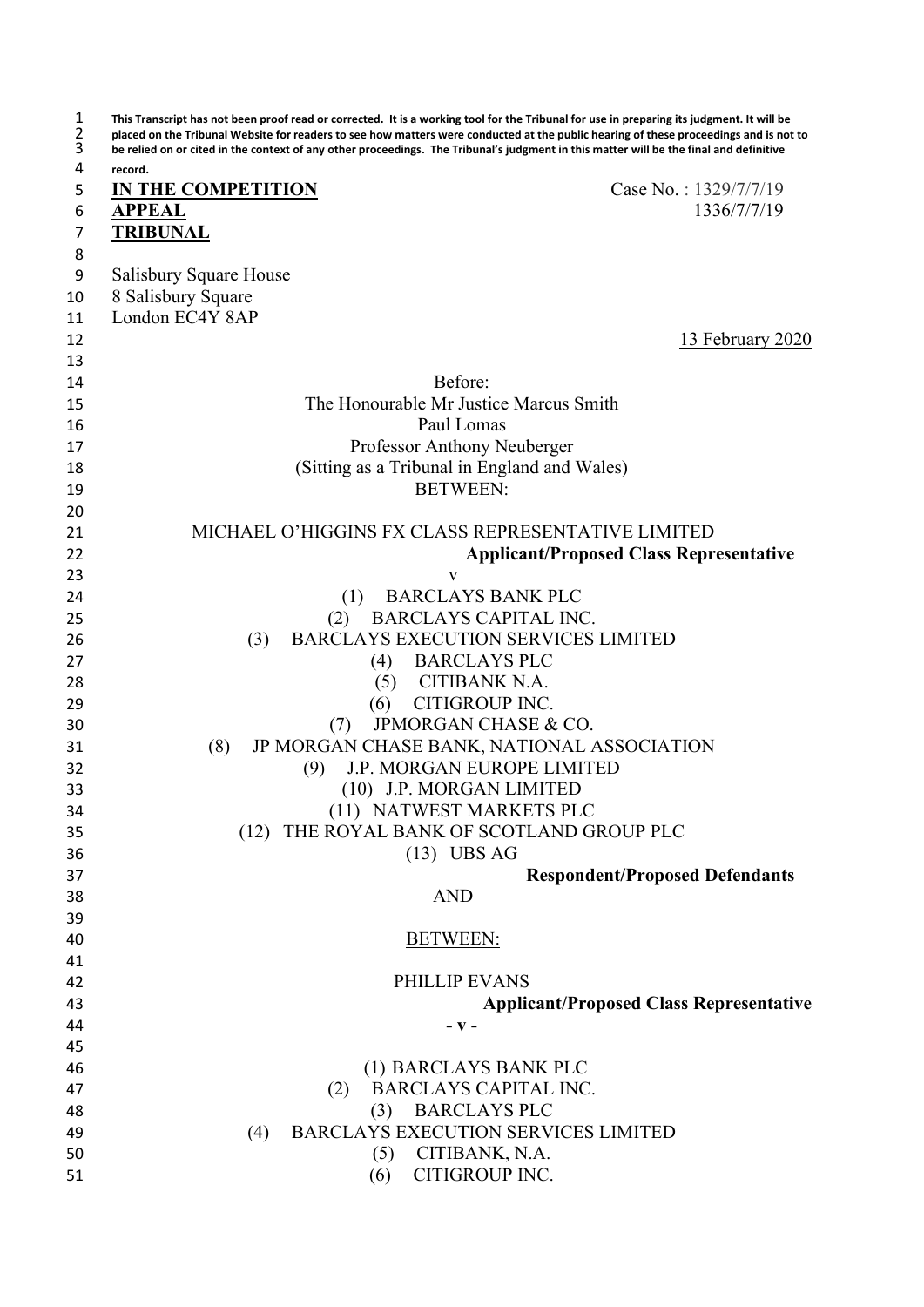|   | MUFG BANK, LTD                              |
|---|---------------------------------------------|
| 2 | MITSUBISHI UFJ FINANCIAL GROUP, INC.<br>(8) |
| 3 | J.P. MORGAN EUROPE LIMITED                  |
| 4 | (10) J.P. MORGAN LIMITED                    |
| 5 | (11) JPMORGAN CHASE BANK, N.A.              |
| 6 | $(12)$ JPMORGAN CHASE & CO                  |
| 7 | (13) NATWEST MARKETS PLC                    |
| 8 | (14) THE ROYAL BANK OF SCOTLAND GROUP PLC   |
| 9 | $(15)$ UBS AG                               |

11 Respondents/ 12 **Proposed Defendants** 

 $\overline{\phantom{0}}$ 

# <sup>15</sup> **A P P E A R AN C E S**

13 \_\_\_\_\_\_\_\_\_

|                      | <b>Michael</b><br>O'Higgins FX<br><b>Class</b><br>Representative<br>Limited | Scott+Scott UK<br><b>LLP</b>                | Daniel Jowell QC (Brick Court)<br>Gerard Rothschild (Brick Court)<br>Nicholas Bacon QC (4 New Square - Costs Counsel)                                                          |
|----------------------|-----------------------------------------------------------------------------|---------------------------------------------|--------------------------------------------------------------------------------------------------------------------------------------------------------------------------------|
|                      | <b>Barclays</b>                                                             | <b>Baker</b><br>McKenzie LLP                | Daniel Piccinin (Brick Court)<br>David Heaton (Brick Court)                                                                                                                    |
|                      | <b>Citibank</b>                                                             | Allen & Overy                               | Richard Handyside QC (Fountain Court)<br>Tony Singla (Brick Court)                                                                                                             |
|                      | <b>JPMorgan</b>                                                             | Slaughter and<br>May                        | Sarah Ford QC (Brick Court)<br>Stefan Kuppen (Monckton)                                                                                                                        |
|                      | NatWest /<br><b>RBS</b>                                                     | Macfarlanes<br><b>LLP</b>                   | Josh Holmes QC (Monckton)<br>Tom Pascoe (Brick Court)                                                                                                                          |
|                      | <b>UBS AG</b>                                                               | Gibson, Dunn<br>& Crutcher UK<br><b>LLP</b> | Brian Kennelly QC (Blackstone)<br>Paul Luckhurst (Blackstone)                                                                                                                  |
|                      | <b>All</b><br><b>Respondents</b><br>(O'Higgins)                             |                                             | <b>Costs Counsel for all Respondents</b><br>Roger Mallalieu (4 New Square)                                                                                                     |
|                      | <b>Phillip Evans</b>                                                        | Hausfeld                                    | Aidan Robertson QC (Brick Court Chambers)<br>Victoria Wakefield QC (Brick Court Chambers)<br>Joanne Box (Brick Court Chambers)<br>Aaron Khan (Brick Court Chambers)            |
|                      | <b>MUFG</b>                                                                 | Herbert Smith<br>Freehills LLP              | Ronit Kreisberger QC (Monckton Chambers)                                                                                                                                       |
| 17<br>18<br>19<br>20 |                                                                             |                                             | Digital Transcription by Epiq Europe Ltd<br>Lower Ground 20 Furnival Street London EC4A 1JS<br>Tel No: 020 7404 1400 Fax No: 020 7404 1424<br>Email: ukclient@epigglobal.co.uk |

 $\frac{15}{16}$ 

 $\Gamma$ 

14

10

21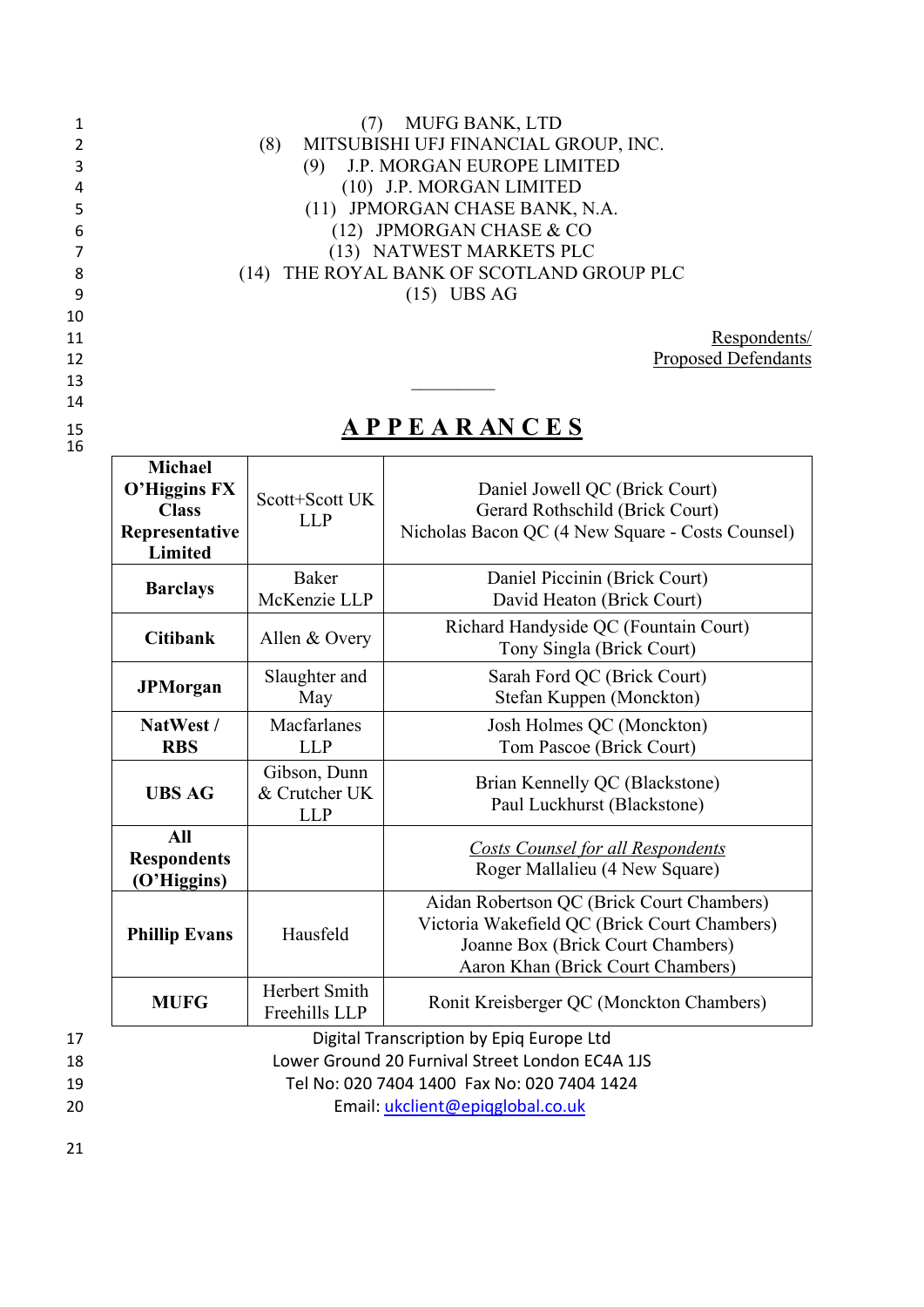| $\mathbf{1}$   |                                                                                             |
|----------------|---------------------------------------------------------------------------------------------|
| $\overline{2}$ | Thursday, 13 February 2020                                                                  |
| 3              | (10.00 am)                                                                                  |
| 4              |                                                                                             |
| 5              | Housekeeping                                                                                |
| 6              | <b>THE CHAIRMAN:</b> Good morning. A couple of housekeeping matters. We propose that        |
| $\overline{7}$ | because we have got shorthand writers, that there should be a mid-morning break             |
| 8              | which I will leave to counsel's discretion as to when it is, but 11.30, quarter to 12 would |
| 9              | be the sort of time. For the transcript, I would be grateful if you could identify          |
| 10             | yourselves first time you speak, so that we can attach names to voices and then more        |
| 11             | substantively, before we get to the agenda, all three of us have certain matters of         |
| 12             | disclosure to raise with the parties. We do so out of an abundance of caution. We don't     |
| 13             | consider but we would want to hear the parties on this if they did, these amounts to        |
| 14             | questions of recusal, but I, for example, know Lord Carlile and Sir Christopher Clarke      |
| 15             | extremely well and I see that they are participating, each of them, for one of the          |
| 16             | applicants and the other. Mr Lomas has, entirely unsurprising, given his career, acted      |
| 17             | for many banks over many years, including parties here. More specifically though, he        |
| 18             | had as a second partner involvement, an involvement in a currency price fixing              |
| 19             | question, where he was asked to take a very theoretical second view. It did not involve     |
| 20             | these chat rooms and Mr Lomas cannot actually remember very much more about it              |
| 21             | beyond that but he felt he ought to mention it. He has, to be clear, not gone back to       |
| 22             | check and refresh his memory because he thought that might make matters worse rather        |
| 23             | than better and I entirely agree with him. Thirdly, Mr Neuberger has known Mr Jowell        |
| 24             | since childhood. That is probably Mr Jowell's problem more than his. He also knows          |
| 25             | Lord Carlile and as a colleague, Professor Breedon. He has also done prior work,            |
| 26             | consulting on market returns with UBS in 2013. I suspect if we'd arranged further, we       |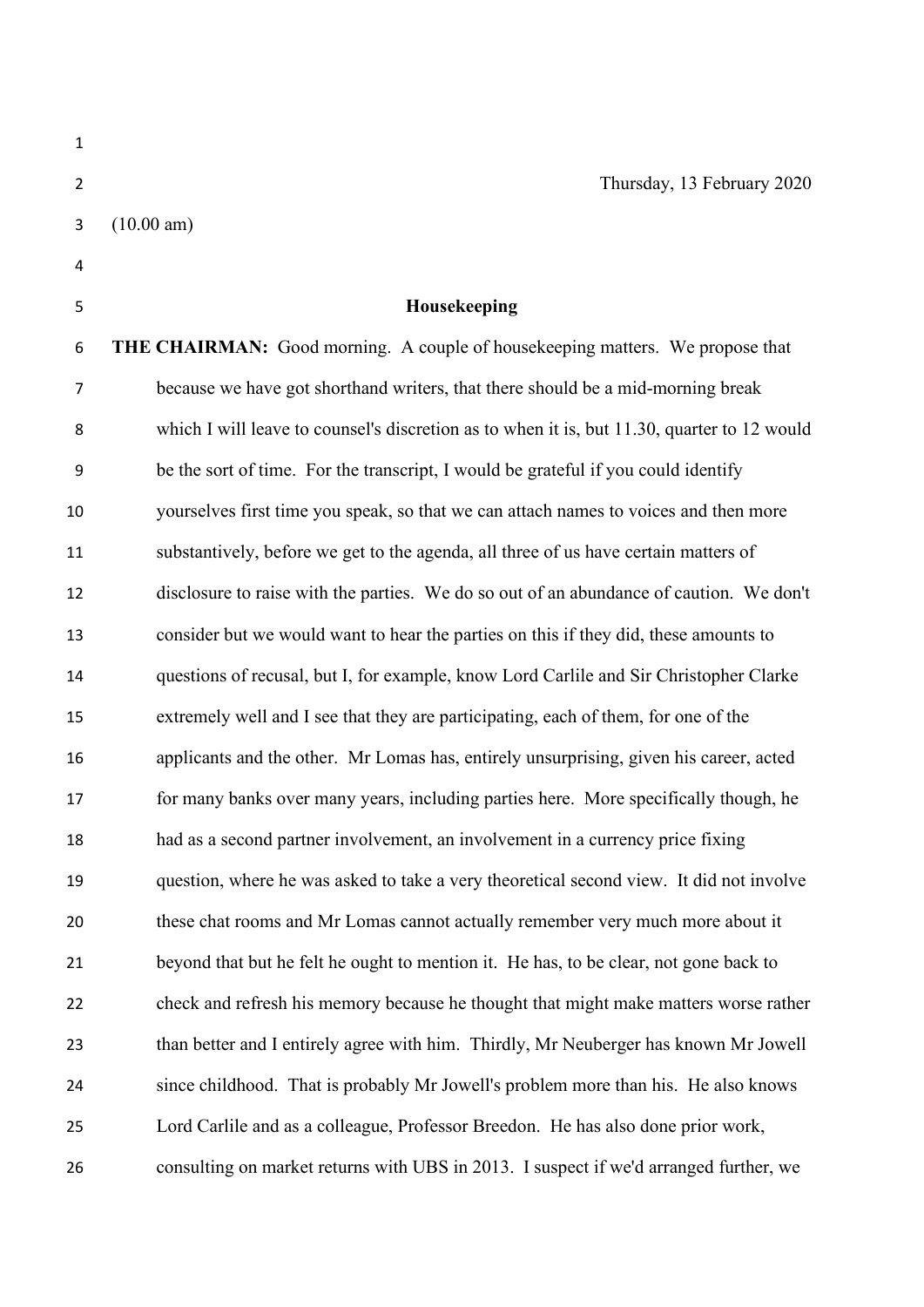could find other links between ourselves and the case but those seem to us to be the high points and we felt it was appropriate to get those on the record early, in case there were any objections. And to be clear, if there are, we will entertain them later on today and determine them but that is the material, for better or worse.

 The main item on the agenda is what we call the carriage dispute and that is what I am going to invite the parties to make their submissions on, but before we do that, I had one further point that struck me last night when I was considering the carriage dispute, which was the proper approach for the applicants' representatives, when making submissions in relation to matters that related or concerned the persons in the class that they hope to represent. Because the elephant not in the room is very much the persons who are to be represented but who are not yet represented and it seemed to me that that configuration which will pertain until the applications are resolved, or the indicators of a form of application or form of submission, that ought to be made on the basis of full and frank disclosure as if it were ex parte. Now, I quite appreciate that the written submissions will not have been prepared on that basis and that you will not have been ready to make submissions orally on that basis. But I wanted to float whether, going forward, that was the appropriate way of framing submissions. It is obviously not a point for the defendants, the respondents. It is equally not a point when there is a battle, simply between the applicants and the respondents, but it seemed to me that when the applicants were making a point, such as whether it is appropriate to have a preliminary issue on carriage return, that is something where I feel the Tribunal will be assisted if submissions were made on that basis. So I raise that and I appreciate it has come out of the blue but I would be grateful for the response, Mr Jowell, of you and Mr Robertson, on behalf of the Evans applicant.

 **MR JOWELL:** Well for our part, I'm Mr Jowell for the O'Higgins applicant, we don't consider that this does give rise to an obligation of full and frank disclosure because it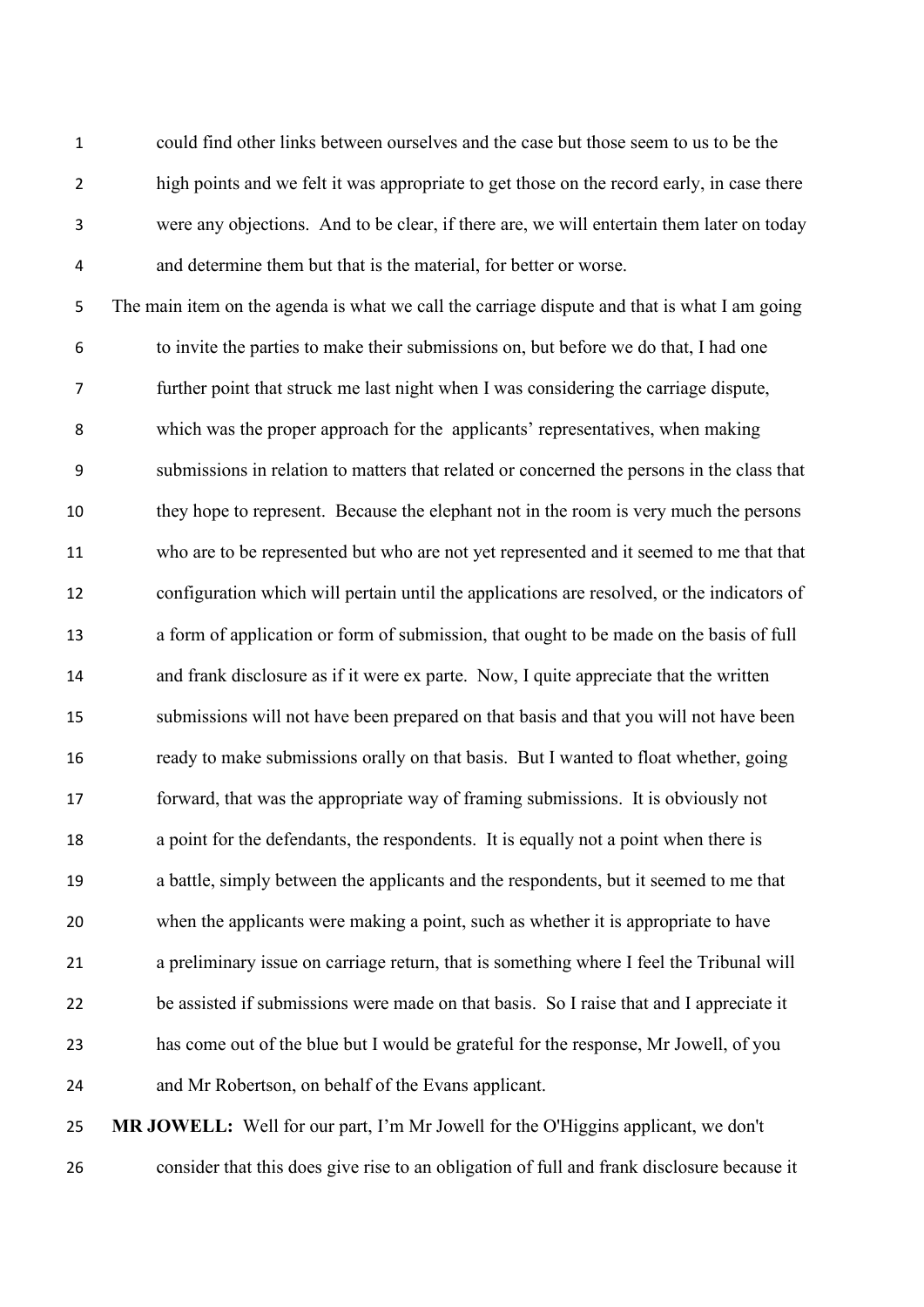| $\mathbf{1}$     | is not a hearing without notice. However, we are of course, entirely content to address     |
|------------------|---------------------------------------------------------------------------------------------|
| $\overline{2}$   | a counter argument, as it were, because as between ourselves and the Evans claimants,       |
| 3                | there is now full agreement that this should be taken as a preliminary issue and indeed     |
| 4                | the defendants, some with varying degrees of enthusiasm, certainly don't oppose the         |
| 5                | preliminary issue on the point. So we are conscious, of course, that our duty, we do        |
| 6                | have a duty to the Tribunal to ensure that it is fully and fairly informed of any counter   |
| $\overline{7}$   | arguments that might be made. Certainly in the course of my submissions, I would            |
| 8                | plan to address you on those -- to raise those and to seek to address them.                 |
| $\boldsymbol{9}$ | THE CHAIRMAN: All right, thank you very much, Mr Jowell. Mr Robertson?                      |
| 10               | MR ROBERTSON: Sir, members of the Tribunal, I will echo those submissions of                |
| 11               | Mr Jowell. I wonder whether it would be sensible if I just deal with other matters that     |
| 12               | are on the agenda for our CMC, so we get them out of the way before then                    |
| 13               | concentrating on the carriage -- and I will try to avoid saying carriage return -- with the |
| 14               | carriage issue or the carriage dispute.                                                     |
| 15               | THE CHAIRMAN: Yes.                                                                          |
| 16               | MR ROBERTSON: If you are content for me to take the agenda for the hearing that the         |
| 17               | Tribunal gave us and then just deal with the matters in turn and that will then enable us   |
| 18               | to focus on the carriage issue.                                                             |
| 19               | <b>THE CHAIRMAN:</b> I am more than happy for you to do that. Frankly, they seemed either   |
| 20               | to fall into the uncontentious category or to fall into the category which would require    |
| 21               | the carriage dispute to be resolved first, in terms of what one does with July, for         |
| 22               | instance. That is hugely dependent on the outcome of that dispute. So my inclination,       |
| 23               | but I am in your hands, would be to take those minor points, really, towards the end. In    |
| 24               | other words, resolve the carriage dispute first and then trip through the, as it were,      |
| 25               | consequential directions in light of that determination which I anticipate we will be able  |
| 26               | to do fairly quickly because it seemed to me that most of what was being said, if not all   |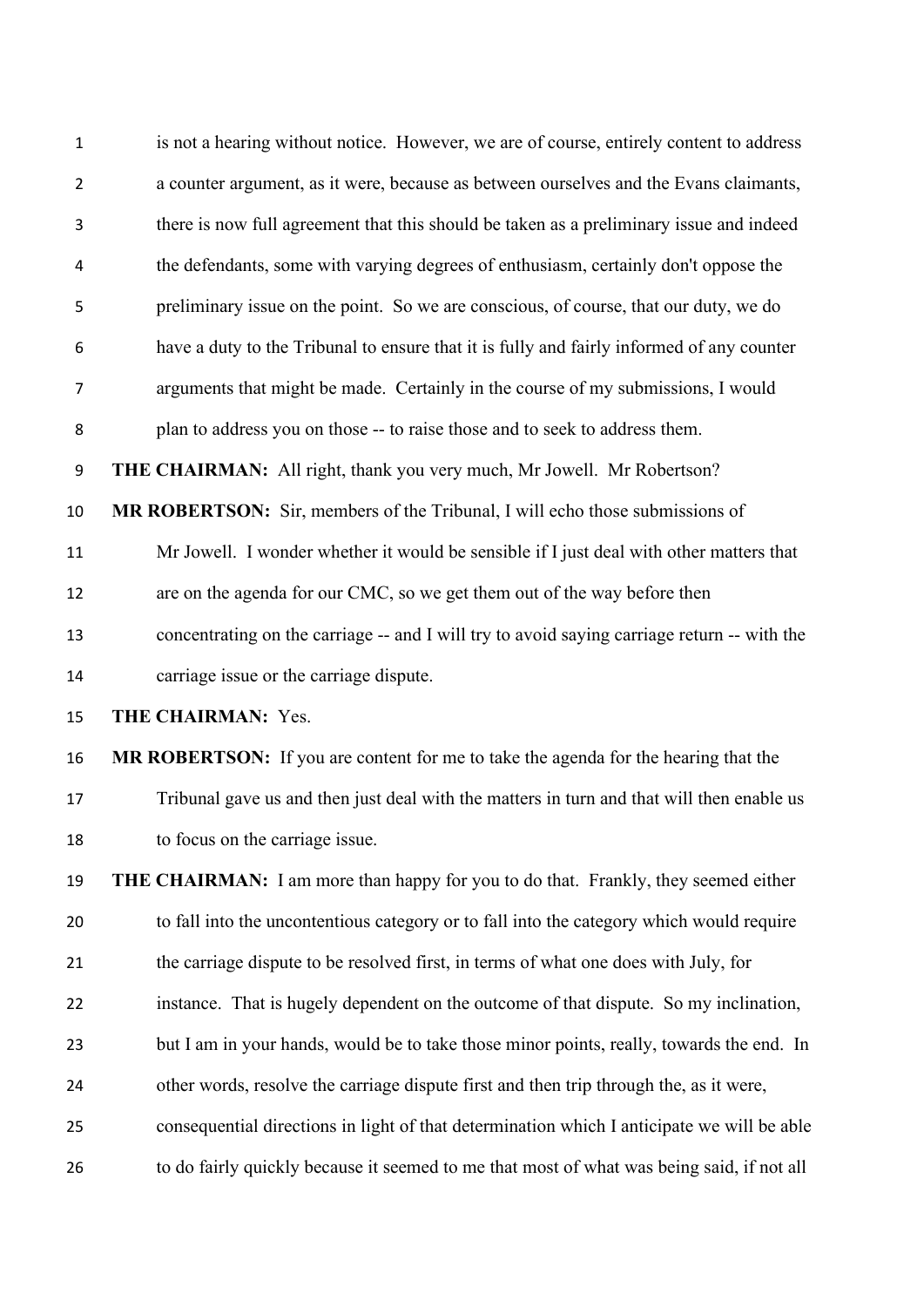| $\mathbf 1$    | of it, was very sensibly, common ground. Things like the joint confidentiality ring and         |
|----------------|-------------------------------------------------------------------------------------------------|
| $\overline{2}$ | the England & Wales jurisdiction, these are matters that will be a matter of seconds.           |
| 3              | Shall we deal with them at the end?                                                             |
| 4              | MR ROBERTSON: Yes, that is fine.                                                                |
| 5              |                                                                                                 |
| 6              | <b>SUBMISSIONS by MR JOWELL</b>                                                                 |
| $\overline{7}$ | MR JOWELL: May I? If I may, simply since I think it is formally our application, at least       |
| 8              | in the first instance. I think I should open it, if I may. It arises, of course, from the fact  |
| 9              | that the O'Higgins application having been made in July, an application, at least as far        |
| 10             | as the definition of the class is concerned in almost identical terms, was subsequently         |
| 11             | filed by the Evans applicant in December and since this is the first time that the              |
| 12             | Tribunal has been invited to list the carriage dispute for separate resolution, I should        |
| 13             | just remind you of the precise jurisdiction under the rules, albeit that I am very              |
| 14             | confident that the Tribunal will already be very familiar with it.                              |
| 15             | THE CHAIRMAN: Speaking entirely for myself, I am very keen to invite fairly full                |
| 16             | submissions on this, particularly given the outbreak of harmony that has occurred with          |
| 17             | all the parties on this issue.                                                                  |
| 18             | MR JOWELL: I am grateful for that indication. Could I ask you to take up the first file of      |
| 19             | the authorities bundle, file 1 and to go to tab 1 at page 45. These are the CAT Rules.          |
| 20             | THE CHAIRMAN: Yes.                                                                              |
| 21             | <b>MR JOWELL:</b> They are statutory instruments. They also, in this respect, reflect the terms |
| 22             | of primary legislation which is s47B(5) of the Competition Act, but the first provision         |
| 23             | is Rule 77. That, as you will see, that stipulates that there are two conditions for the        |
| 24             | Tribunal making a collective proceedings order. The first is (a), it must consider that         |
| 25             | the Proposed Class Representative is a person who the Tribunal could authorise to act           |
| 26             | as the Class Representative in those proceedings, in accordance with Rule 78. The               |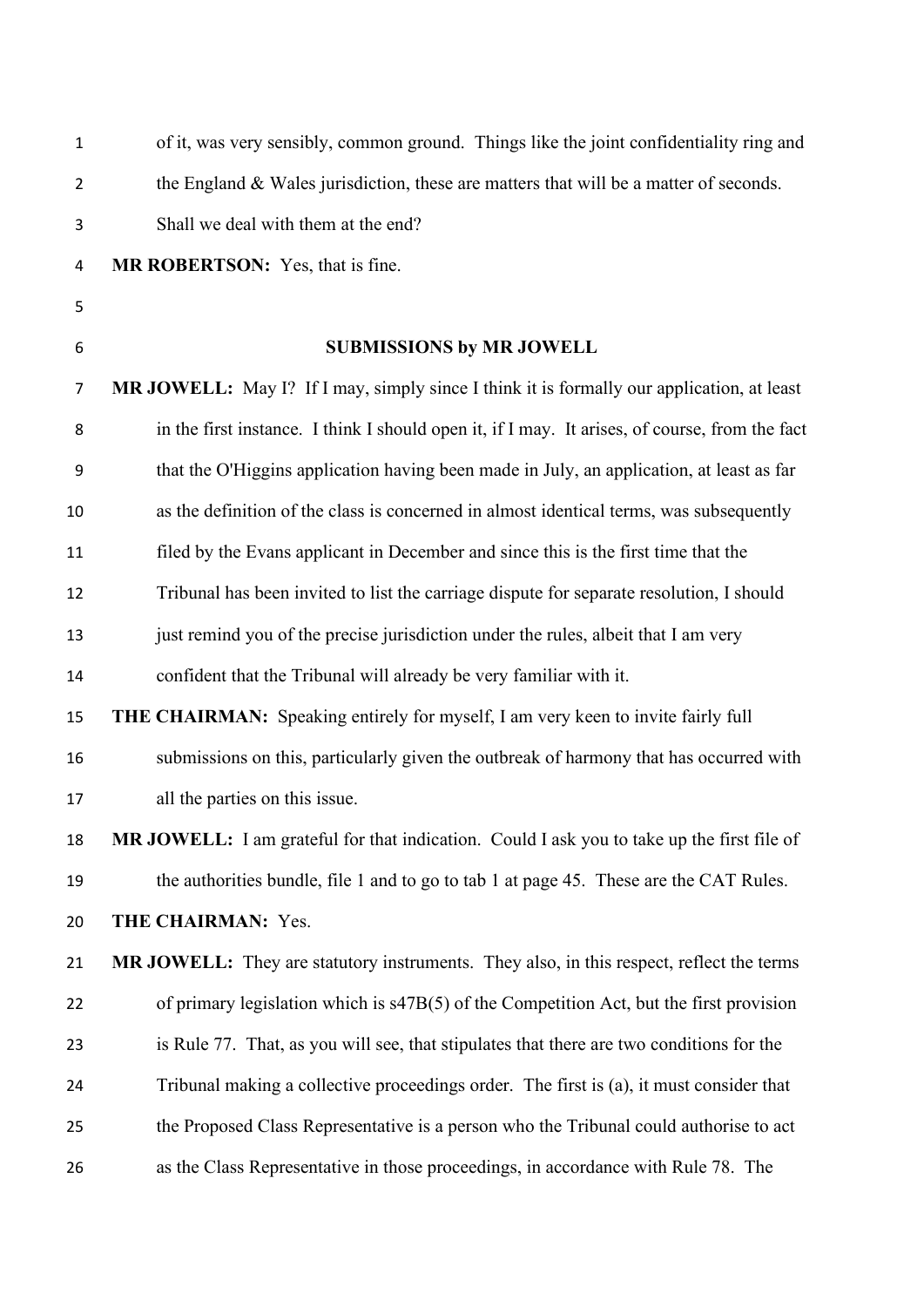| 1              | second is it must be in respect of claims or parts of claims which are eligible for            |
|----------------|------------------------------------------------------------------------------------------------|
| $\overline{2}$ | inclusion in collective proceedings, in accordance with Rule 79. So those are the two          |
| 3              | sets of conditions. Seventy-eight, you will see below, which relates to the                    |
| 4              | Class Representative, contains a number of conditions in subsection two, including that        |
| 5              | they would fairly and adequately act in the interests of the class, does not have              |
| 6              | a conflict with the interests of the class. And then (c), if there is more than one            |
| $\overline{7}$ | applicant seeking approval in respect of the same claims, which would be the most              |
| 8              | suitable. Then the other conditions are will they be able to pay the defendants'               |
| 9              | recoverable costs, if ordered to do so, and then the last one relates to an interim            |
| 10             | injunction.                                                                                    |
| 11             | THE CHAIRMAN: Yes.                                                                             |
| 12             | <b>MR JOWELL:</b> Then 79, which I don't think we need to be concerned with, was the           |
| 13             | principal focus of the Court of Appeal in Merricks. The only focus of the Court of             |
| 14             | Appeal in Merricks relates to the class.                                                       |
| 15             | THE CHAIRMAN: Yes.                                                                             |
| 16             | MR JOWELL: So those are the two conditions. So I think it is common ground and indeed          |
| 17             | clear from (d), that at least where you have two opt-out claims, as you do in this case,       |
| 18             | which are covering essentially the same class, the Tribunal must choose between one of         |
| 19             | the two representatives. The question for the Tribunal is when is that issue best              |
| 20             | resolved.                                                                                      |
| 21             | THE CHAIRMAN: Yes.                                                                             |
| 22             | <b>MR JOWELL:</b> Now, if we go back in the same rules to Rule 53, which you will see on       |
| 23             | page 31, we see here there is jurisdiction to give directions:                                 |
| 24             | "The Tribunal may at any time, on the request of a party or on its own initiative, at the case |
| 25             | management conference  give such directions as are provided for in paragraph 2 or              |
| 26             | such other directions as it thinks fit, to secure that the proceedings are dealt with justly   |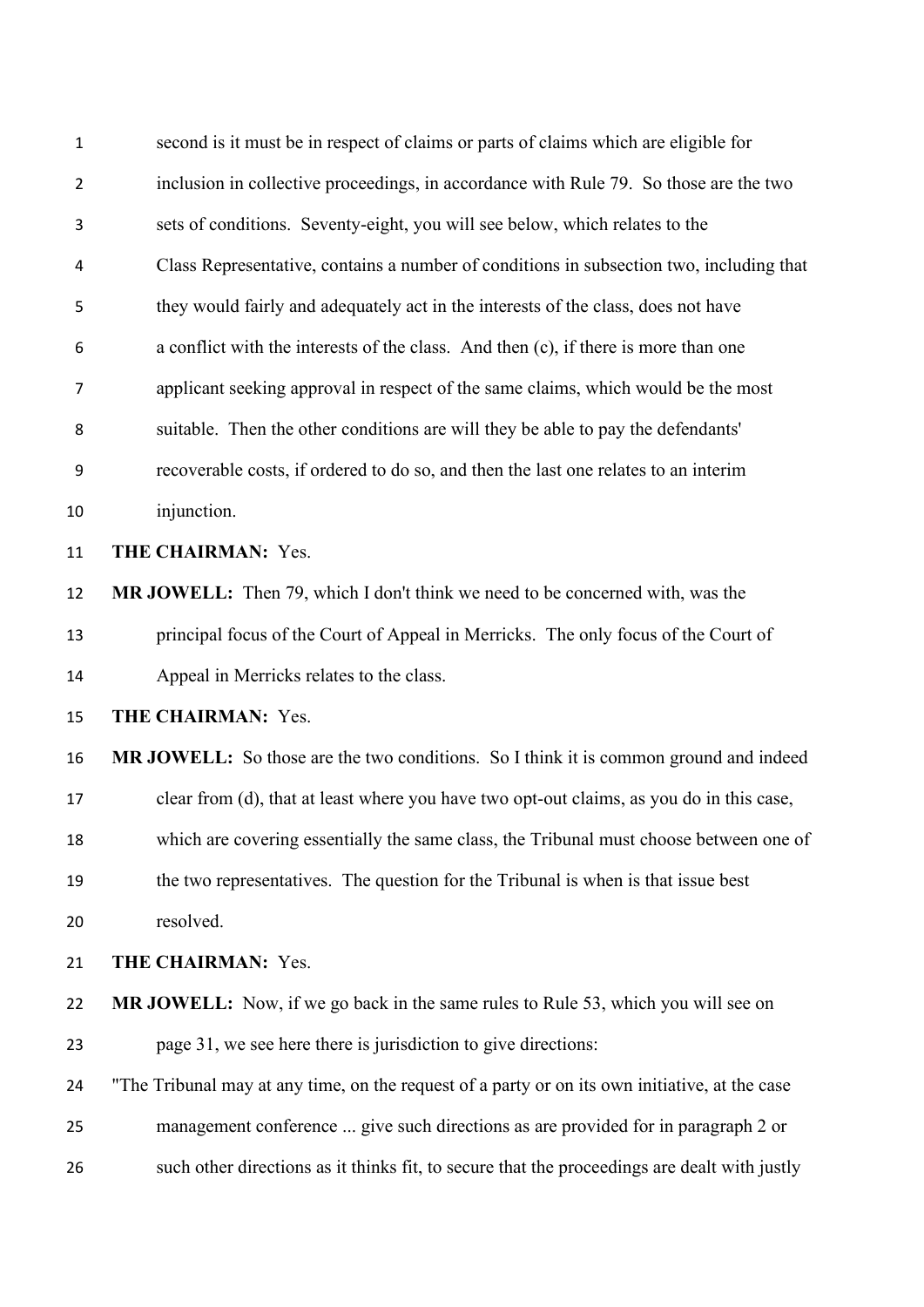and at proportionate cost."

#### **THE CHAIRMAN:** Yes.

 **MR JOWELL:** Then in 2, we see subsection (o), it includes the power to hear issues as preliminary issues prior to the main substantive hearing.

The Tribunal has used this power in the past in the context of collective actions in both the

Trucks proceedings and indeed in the O'Higgins application, where it has listed certain

of the Rule 78 issues relating to the identity of the representative and funding as

preliminary issues.

**THE CHAIRMAN:** Yes. That is absolutely right, Mr Jowell.

**MR JOWELL:** Yes.

 **THE CHAIRMAN:** I find myself in a slightly odd position, in that the only person in this room to have indicated a view contrary to a preliminary hearing is me. Obviously, it is a preliminary view and I am open to persuasion, but it does seem to me that contrary to my usual practice of sitting back and just listening, I ought to, at the appropriate point, articulate why I --

**MR JOWELL:** That would be very helpful.

**THE CHAIRMAN:** -- have that preliminary view because I am encouraging push back on those thoughts. So what I will do is I will raise them when they seem to fit in with the point you are making. I obviously accept that we have, in these proceedings, ordered preliminary issues. It happens -- it seems to be largely academic, but I was perfectly prepared to entertain a funding preliminary issue but on quite a narrow basis and I articulated that in the first CMC which I have loose, I am afraid, but I will just read out what I said. It is unpaginated, unfortunately, but it is the sixth page of the transcript and Mr Holmes was addressing me and I said that:

 "It seems to me that if one is looking at funding as between two rival applications, there is no point in having that sort of application heard in advance of the CPR application itself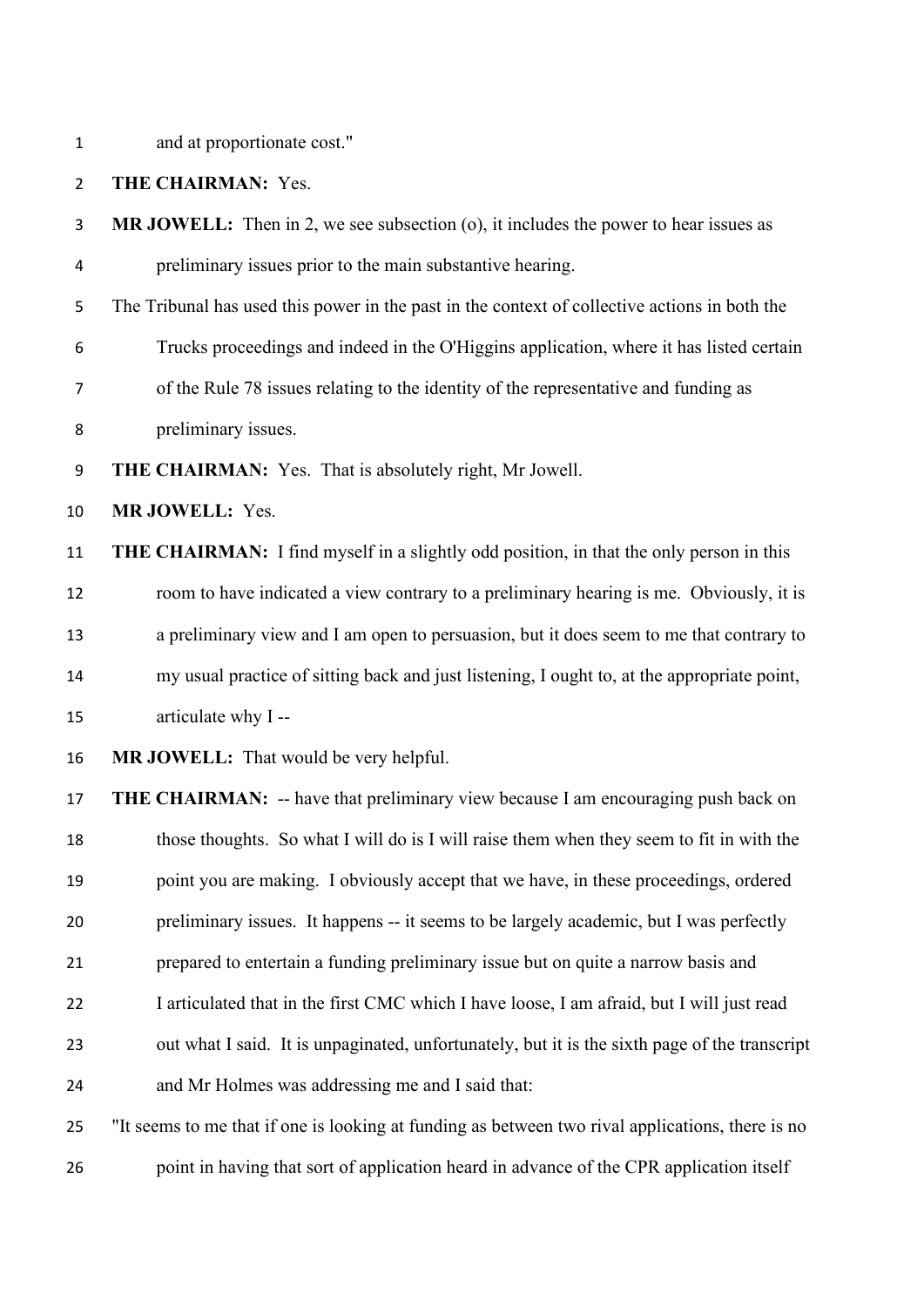because differences in funding would be a factor to go into the melting pot as to who is to be preferred as a representative. On the other hand, if the defendants have a knockout blow as regards one or other funding regime, they can say: look, it is so inadequate or so wrong that the application has to fail, even if it were the only application, then that is something which ought to be dealt with earlier because it is not weighing the rival merits of the two applications. What it is doing is it is an applicant versus defendants' battle, where it is being suggested that the applicant simply should be knocked out early."

 That, I confess, is how I saw both the representative and the preliminary issues and the funding issues. It was a question of, is this application so pathetically inadequate that it ought to be put out of its misery early, rather than an argument about the relative merits. And it seemed to me that the preliminary issue is not actually a distinct issue from the final matter that we will be determining in March. In a sense, if you ask yourself: how am I choosing between the two applications, the test that I will be applying, I think, is precisely the test that you have articulated in Rule 78, suitability, and whether it is, under 77, just and reasonable to make an order. But 78(2)(c) which you took me to, rather suggests that the rival merits of the two applications are part of the entire authorisation process that one has in Rule 78. So if, for instance, one had a different test for who should be the applicant in a carriage dispute hearing, if, for instance, it was a first past the post test and there was a dispute as to whose nose was in front, then absolutely, I get the idea, the preliminary issue resolves that. But here it seems to me you are asking to do a Rule 78 process light in June or July and a Rule 78 process heavy in March.

 **MR JOWELL:** Well, I can understand entirely how, Mr Chairman, you've got to where you've got and I can fully understand why on first blush, that that might well seem to be what is envisaged by the rules. But as I will come to in a moment, that is not how it is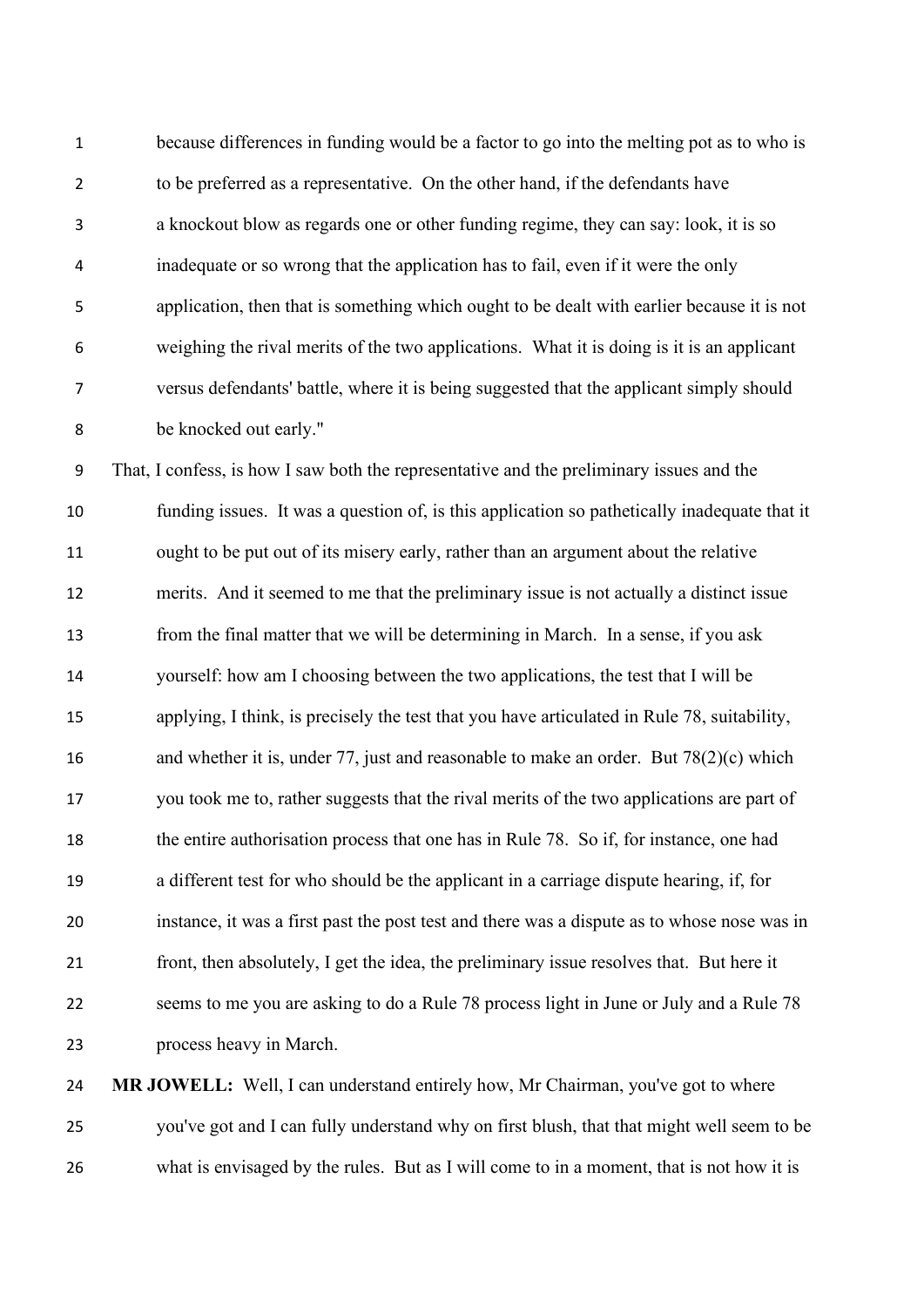| $\mathbf 1$    | done in other jurisdictions and in our submission, there are very strong reasons why it        |
|----------------|------------------------------------------------------------------------------------------------|
| $\overline{2}$ | should not wait for the final CPO hearing and I think if I may, and I am very grateful         |
| 3              | for that indication to that argument, what I would like to do if I may, is just take it step   |
| 4              | by step because I think that is the best way, really, to see how this all fits together,       |
| 5              | rather than just seek to sort of address those points just immediately, I think.               |
| 6              | THE CHAIRMAN: No.                                                                              |
| $\overline{7}$ | MR JOWELL: I will bear them in mind as I am going through. I entirely understand where         |
| 8              | you are coming from on that.                                                                   |
| 9              | <b>THE CHAIRMAN:</b> We will proceed on that basis and what I will do is I will check that all |
| 10             | of the points that occurred to me which informed my preliminary view, are put to you,          |
| 11             | so that you have an opportunity to deal with them.                                             |
| 12             | MR JOWELL: That is absolutely ideal and I think though, if I may, if we take the first step,   |
| 13             | the first step is, is there jurisdiction to order a preliminary issue on this matter.          |
| 14             | THE CHAIRMAN: Yes.                                                                             |
|                |                                                                                                |
| 15             | MR JOWELL: I think the answer to that must be the CAT does have jurisdiction to do so.         |
| 16             | There is nothing, notwithstanding the fact that the terms talk about which is most             |
| 17             | suitable. I think the first question is, is there jurisdiction to make a preliminary issue in  |
| 18             | relation to who should have carriage? Clearly, I think there is that jurisdiction, on the      |
| 19             | basis of the powers that I have shown you. Then the next question is, well what factors        |
| 20             | should the Tribunal take into account in the exercise of its discretion, whether to            |
| 21             | exercise that jurisdiction? Now, you will have seen that the exercise of discretion is         |
| 22             | governed by the test of dealing with a case justly and at proportionate cost. We saw           |
| 23             | that in 53. That is defined again in the -- for that, we need to go back to Rule 4 at          |
| 24             | page 7. We see that it enjoins the Tribunal to ensure that each case is dealt with justly      |
| 25             | and at proportionate cost. And among the factors that it instructs the Tribunal to take        |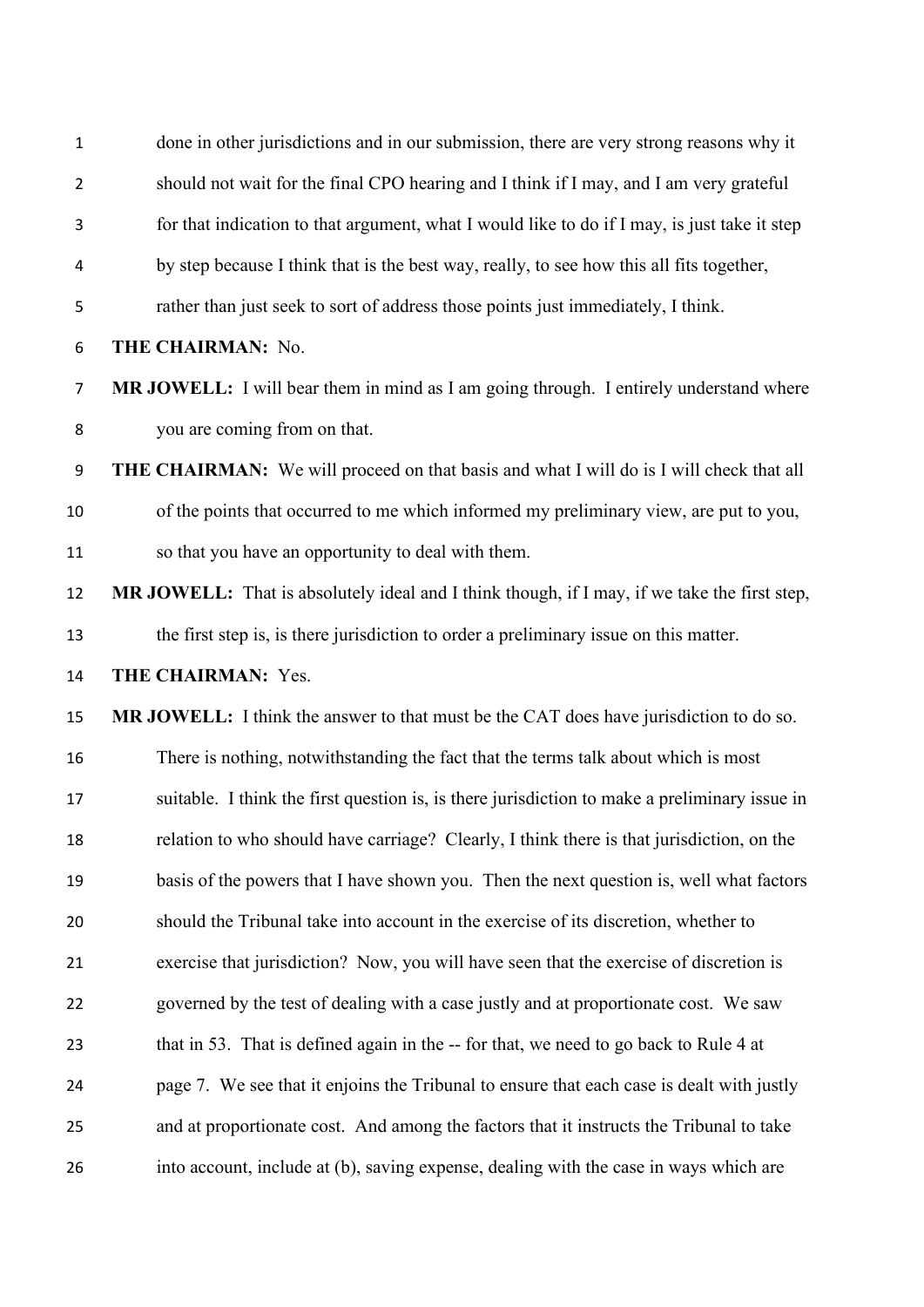1 proportionate. In (d), ensuring that it is dealt with expeditiously and fairly and at (e), allotting to it an appropriate share of the Tribunal's resources, while also taking into account the need to allot resources to other cases. You will also see that in paragraph 4, it enjoins the Tribunal to actively manage cases which includes encouraging the parties

to cooperate with each other in the conduct of the proceedings. And in 5(b),

identification of and concentration on the main issues as early as possible.

### **THE CHAIRMAN:** Yes.

 **MR JOWELL:** We say that the best fulfilment of those principles is to order an early 9 determination of the carriage dispute under  $78(2)(c)$ . The reason for that is essentially this: if the Tribunal does not determine the carriage dispute early, then what is going to happen? Well, the two applications will both run up alongside each other in parallel, up to the certification hearing in March. One of them will then fail, one of them may or may not succeed. But what will occur is that both sets of claimants will have to expend considerable further resources in preparing for the certification hearing. There is a lot of work still to do. They are both going to have to take into account the Merricks 16 judgment, when it comes to considering whether to amend their applications. They are 17 both going to have to appear at the next CMC, or PTR. I think it may be in October. Both will potentially wish to make or have to resist any further interlocutory applications before the main hearing in March. Both will have to consider the responses of these numerous defendants and their armies of lawyers, who will have made very clear that they are going to oppose any CPO. They will then both have to 22 put in reply evidence and they will both then have to prepare for and attend the ten day hearing. That sort of duplication is not efficient for anyone. It is going to take up the claimant's resources but, importantly, it is also going to take up the Tribunal's resources, hearing two sets of submissions from myself and Mr Robertson and it's going to take up the defendants' resources as well because they will have two targets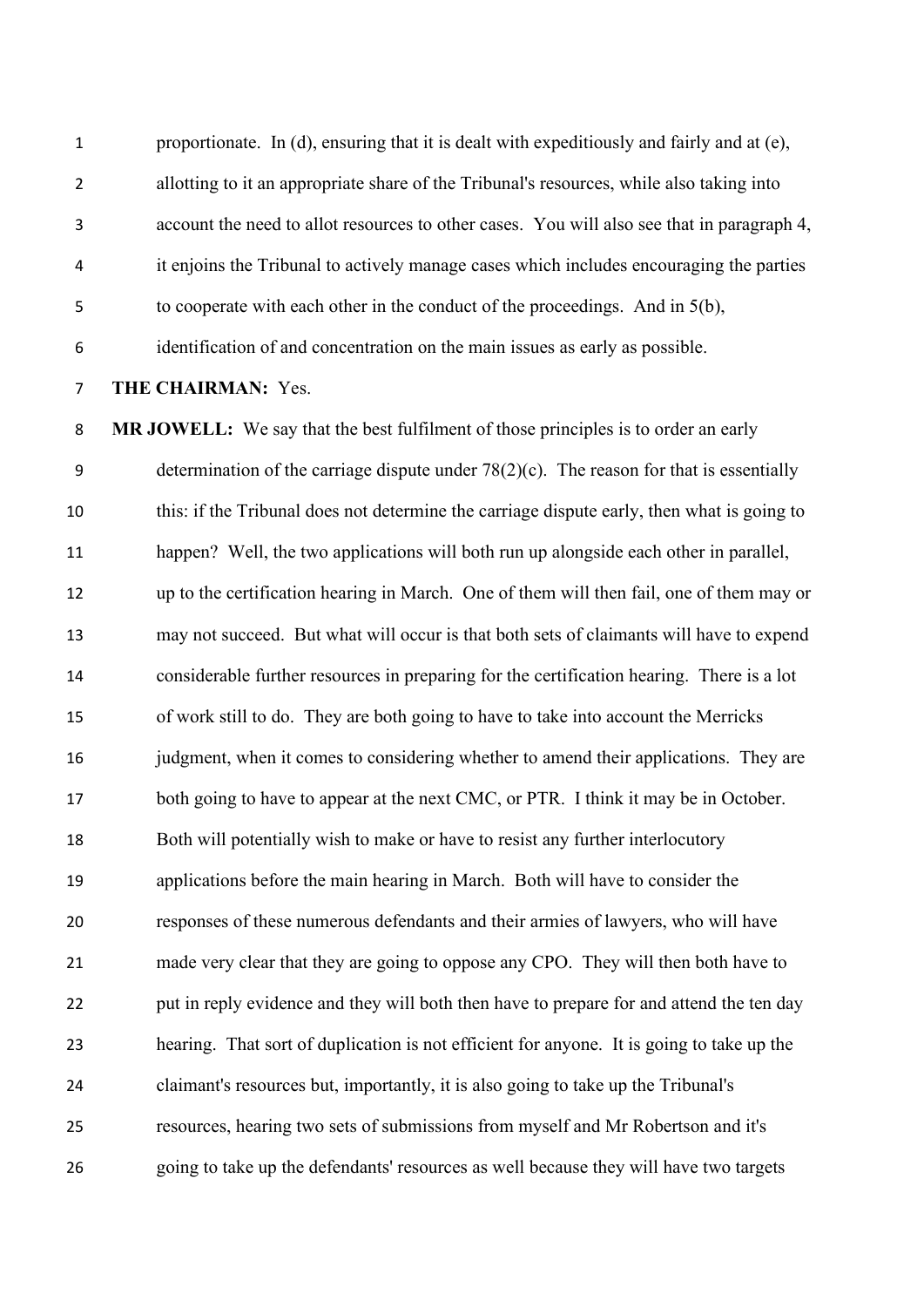they will have to fire at.

|                | <b>2 THE CHAIRMAN:</b> Yes. It is important to be clear though, the reason we have got the |
|----------------|--------------------------------------------------------------------------------------------|
| $\mathbf{3}$   | hearing in March next year is because of Merricks. Otherwise, I reckon we would be         |
| $\overline{4}$ | having the substantive application determined in July, if not sooner.                      |
| $5 -$          | <b>MR JOWELL: Yes.</b>                                                                     |

## **THE CHAIRMAN:** So are you completely satisfied that we can properly determine the carriage dispute whilst Merricks is up in the air?

 **MR JOWELL:** That is a very good point. I am going to come to that. I am grateful for that indication. It is a very good point but the second -- if I may, the second point, the second consideration one has to take into account -- perhaps in fact, it is not the second, really it is the first. The interests of the class. Because at the moment, the existence of two alternative representatives is a real negative for the claimants. It leads to real confusion and we know that already among members of the class, not surprisingly, as to who is representing us, they are asking the class and on what basis. Now it is fair to say that so far, the Evans website has largely echoed that of the O'Higgins website. There is a real possibility that that will not persist. There is bound to be a split between those members of the class who are registered with O'Higgins and those who are registered with Evans and the class is liable, in the future at least, to receive mixed messages and potentially inconsistent messaging. For example, about what is the scale and likely recovery. The two teams may have radically different views about that. Or indeed, what is the proper theory on which the recovery can be made. Of course, having two class representatives makes it much more difficult to liaise with members of the class because you don't know -- some may not want to register or be informed with, by two potential representatives. And importantly, until there is a single authorised, potential class representative, there is no realistic ability to explore any possibility of settlement with the defendants. So we say that from the point of view of the class, this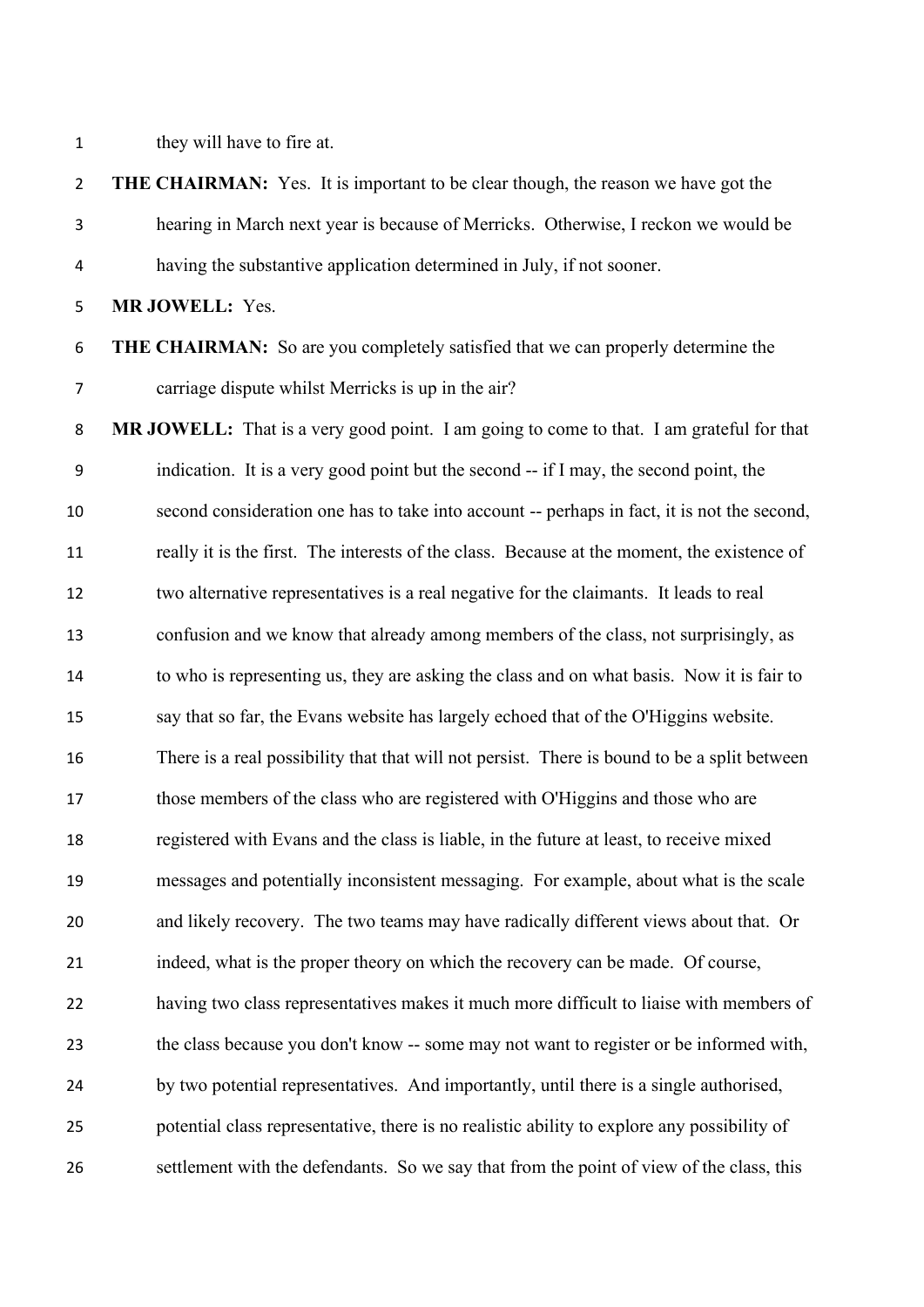| $\mathbf{1}$   | position should not persist any longer than it has to. Very importantly, the Canadian           |
|----------------|-------------------------------------------------------------------------------------------------|
| $\overline{2}$ | regime, which is the closest to ours and has been recognised by both the CAT and                |
| 3              | the Court of Appeal in the Merricks case as a model for our own regime, does typically          |
| 4              | resolve carriage issues at an early stage. If I can show you one just -- there are many         |
| 5              | Canadian authorities that both ourselves and Evans have referred to but I will just show        |
| 6              | you one. It is at tab 19 which is in volume 2 of the authorities bundle. This is the            |
| $\overline{7}$ | Strohmaier case, the Supreme Court of British Columbia.                                         |
| 8              | <b>THE CHAIRMAN: Yes.</b>                                                                       |
| 9              | <b>MR JOWELL:</b> You will see paragraph 27 which is on page 7. As they say:                    |
| 10             | "As noted above, there is a wealth of authority holding that carriage disputes, the carriage,   |
| 11             | should be determined in advance of a certification application."                                |
| 12             | Then the counsel refers to certain authorities. Then perhaps if I could just invite you to read |
| 13             | 28 and 29.                                                                                      |
| 14             | THE CHAIRMAN: Yes. (Pause) Yes, thank you.                                                      |
| 15             | MR JOWELL: And so you will see that in our skeleton argument we gave a list of the ten          |
| 16             | most recent Canadian cases, all of which were, I think, almost without exception, were          |
| 17             | resolved -- the carriage was resolved in advance of certain --                                  |
| 18             | <b>THE CHAIRMAN:</b> Can you help me as to by which criteria the carriage dispute was           |
| 19             | resolved in Canada?                                                                             |
| 20             | <b>MR JOWELL:</b> I will indeed. Would you like me to do that now?                              |
| 21             | <b>THE CHAIRMAN:</b> Whenever is convenient.                                                    |
| 22             | MR JOWELL: Let me go to that now. Before I do, may I just mention one further point or          |
| 23             | I'll forget it, which is that we've also mentioned in our skeleton argument that the Law        |
| 24             | Commission of Ontario, which is a very distinguished body, in its very recent 2019              |
| 25             | report, has said that if anything, the Canadian courts don't resolve these carriage             |
| 26             | disputes soon enough. It thinks that they should be heard and resolved as soon                  |
|                |                                                                                                 |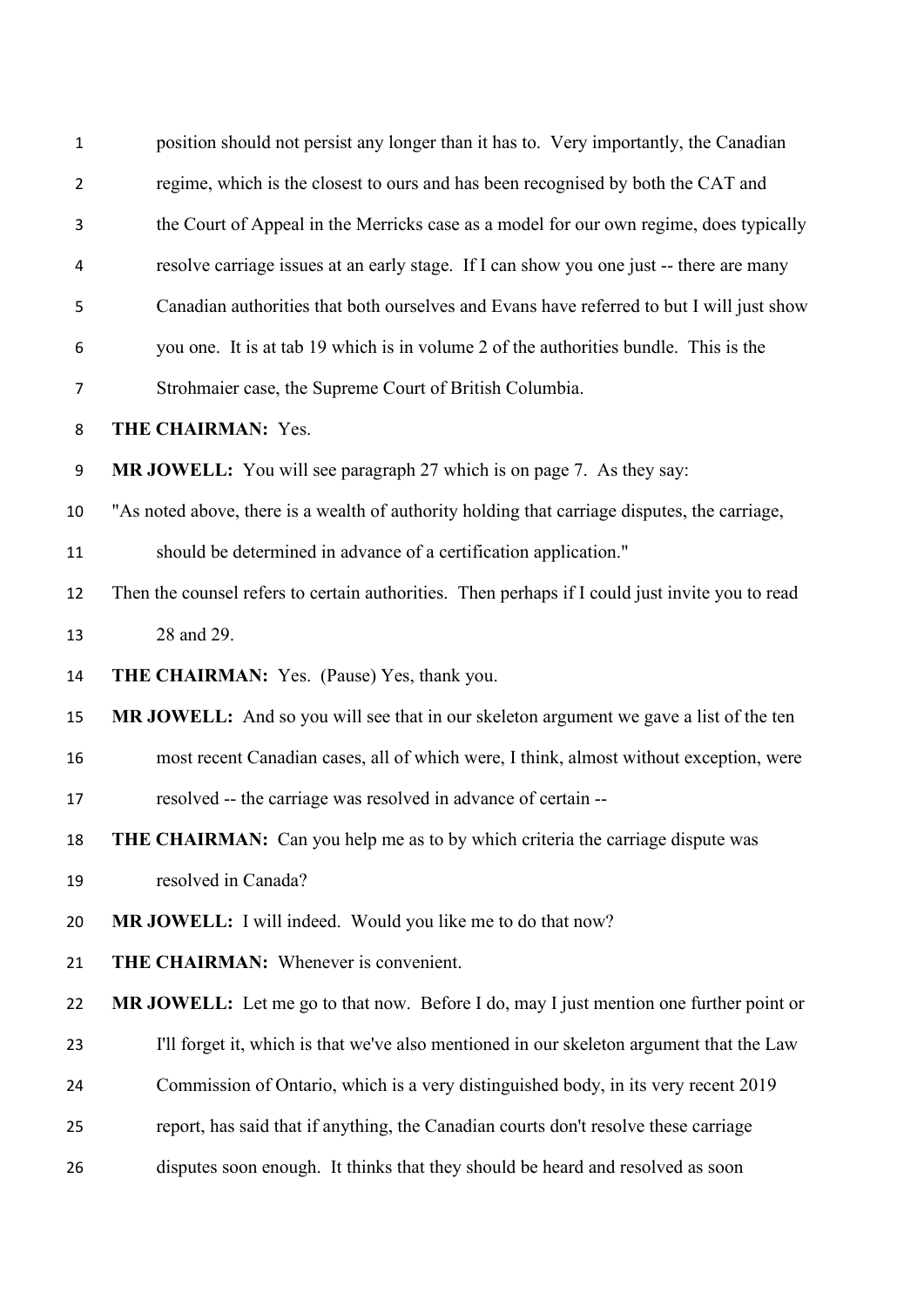| as possible after a relevant carriage motion is filed. So even earlier. So if anything in       |
|-------------------------------------------------------------------------------------------------|
| Canada, things are going to move into an even more expeditious direction, so far as             |
| carriage disputes are concerned. Let me take you then to the position in Canada.                |
| Perhaps the easiest way to look at this -- let us look first, if I may, at how it is supposed   |
| to be resolved here, according to the CAT guide because I think that is relevant, which         |
| is -- that is in tab 2 of the authorities bundle, the first bundle. If we go to page 74, you    |
| will see 6.32 and they are discussing here Rule $78(2)(c)$ which is where more than one         |
| applicant is seeking approval to act as a Class Representative. They say:                       |
| "In such a scenario, the Tribunal will consider who would be the most suitable representative.  |
| The Tribunal will seek to arrive at a decision which is in the best interests of all class      |
| members and is fair to the defendants."                                                         |
| They note that:                                                                                 |
| "The factors that are likely to be relevant include the proposed class definition and scope of  |
| the claims, the quality of the litigation plan referred to above and the experience of the      |
| lawyers of the competing class representatives."                                                |
| That is a non-exclusive list. The key important point to take from this is the quite definitive |
| statement that "the Tribunal will seek to arrive at a decision which is in the best             |
| interests of all class members and is fair to the defendants."                                  |
| THE CHAIRMAN: That is entirely fair and right but this discussion is, of course, part of        |
| the broader discussion as to how one resolves the certification of collective                   |
| proceedings.                                                                                    |
| MR JOWELL: True that is, although of course, all those other factors also have been listed,     |
| such as funding and so on, have also been listed as preliminary issues.                         |
| THE CHAIRMAN: No indeed.                                                                        |
| MR JOWELL: It's not precluding that.                                                            |
|                                                                                                 |
|                                                                                                 |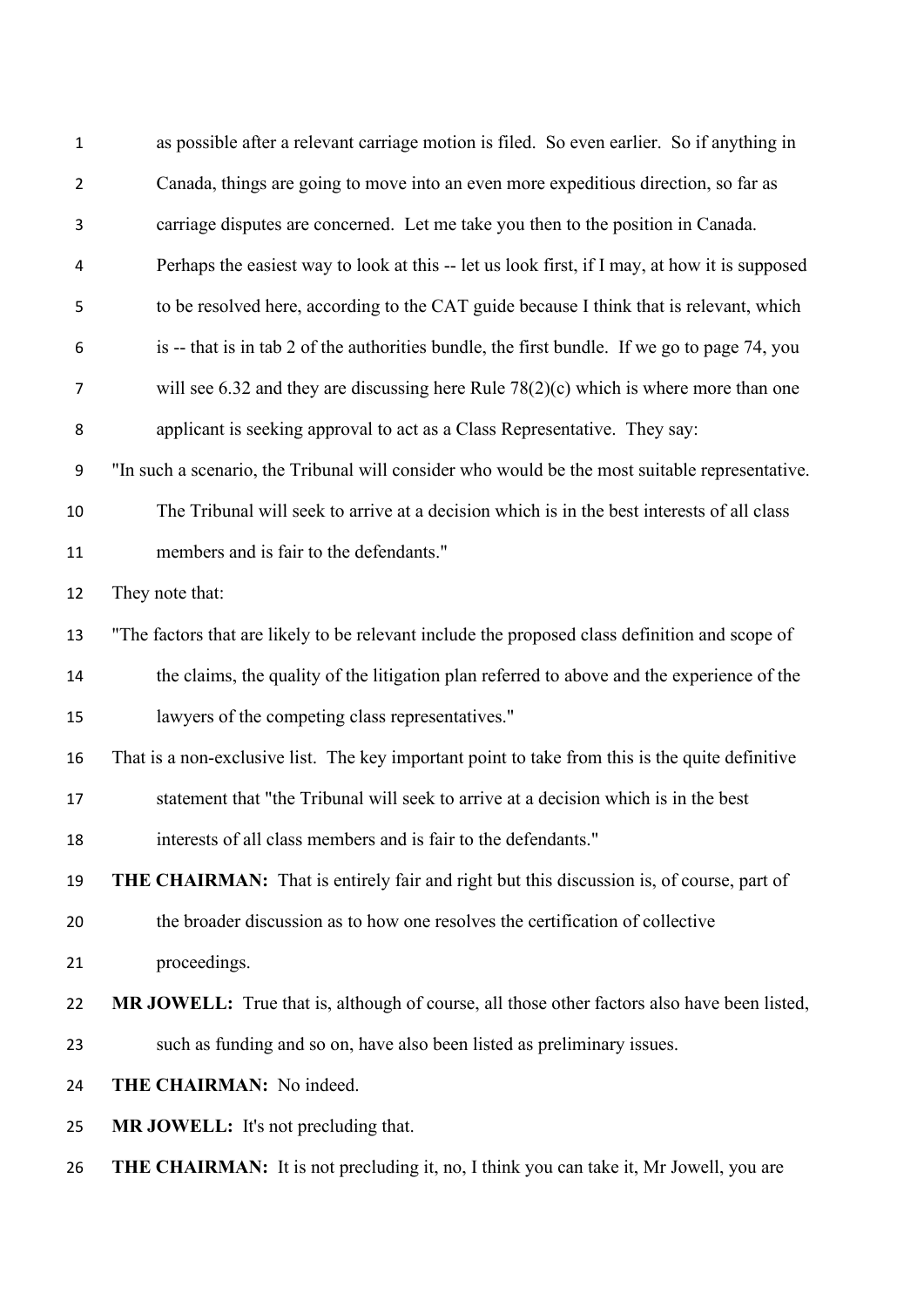not going to get any push back from the Tribunal on the question of jurisdiction. It is the question of discretion that is troubling us.

**MR JOWELL:** Discretion, I see that. But with that in mind, could I then take you to a very

- recent Canadian case which sets out very comprehensively what the test is in Canada you are asking me about. That is in the second authorities bundle at tab 22. It is the case of Kenneth Wong v Marriott International in the Supreme Court of British Columbia. If you go to page 8, please, and you will see paragraph 23: "The question before me is which action is most likely to advance the interests of the class members, provide fairness to the defendants and promote access to justice, behaviour modification and judicial economy." Other than that bit tacked on to the end, it is the identical test of the CAT guide that I have just shown you. I think you will find, certainly, access to justice and judicial economy are, of course, also matters that the CAT must take into account. So it is essentially the identical test. Now, in Canada, they have developed a number of factors. You will see those, if one starts in paragraph 24 and you will see they set out no fewer than 17 factors. I will not read out to you.
- **THE CHAIRMAN:** Let us read them to ourselves.

**MR JOWELL:** Yes. (Pause).

**THE CHAIRMAN:** Yes.

**MR JOWELL:** Then in 25, they explain how those can be grouped into three categories.

 One to three which concern the qualifications of the proposed representative plaintiffs. Factors four to eight concern the qualifications of the class counsel and factors nine to 23 17 concern the quality of the litigation plan for the proposed class action. So those are the three main areas. They are not dissimilar to those that have already been identified in the CAT guide but more comprehensive. Now, if you go through, you will see that some of these factors are effectively threshold factors. So you have to get over,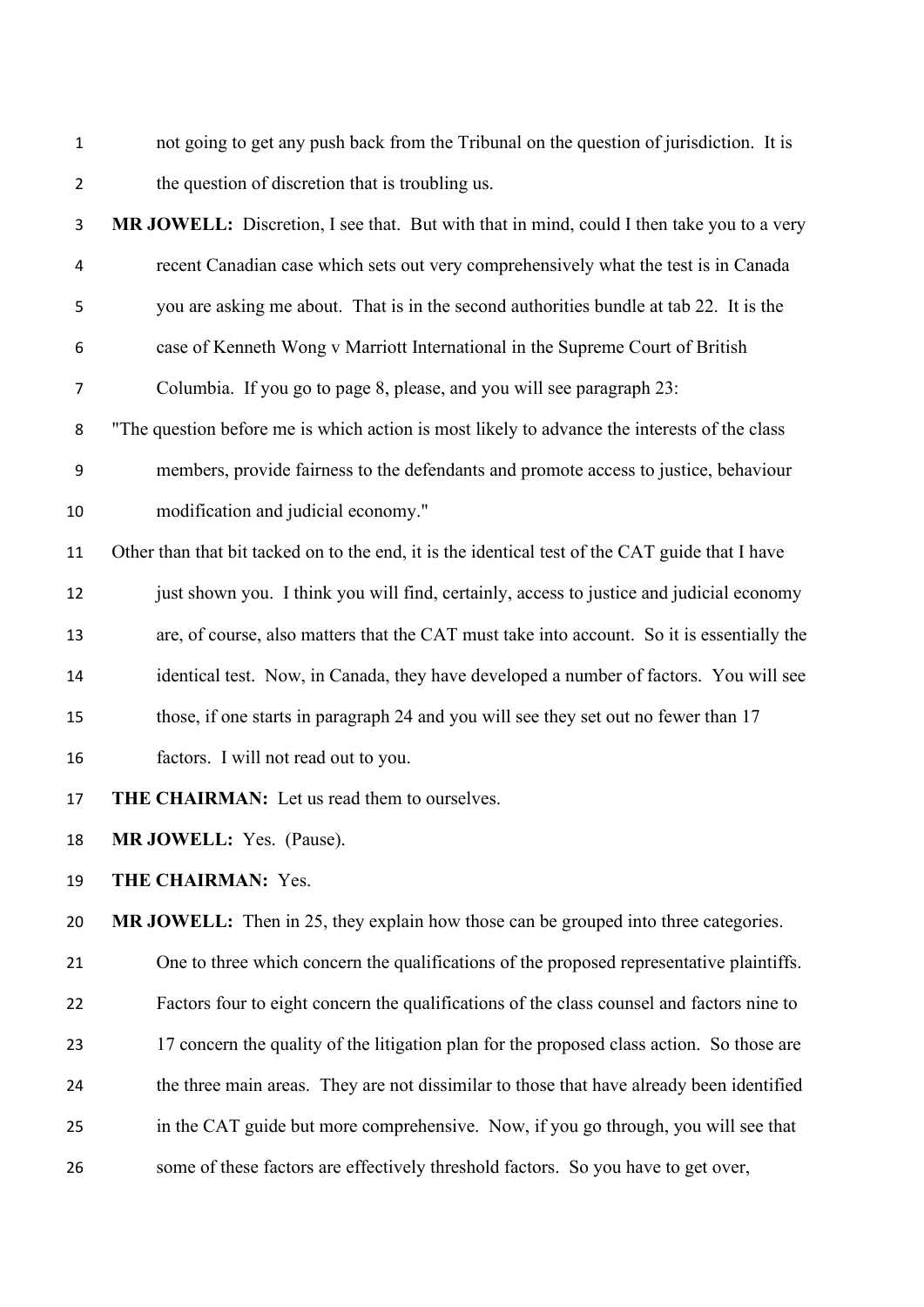| $\mathbf{1}$   | normally, a fairly low threshold but providing you get over that low threshold, then no          |
|----------------|--------------------------------------------------------------------------------------------------|
| $\overline{2}$ | more consideration is given to it and others are really more important comparative               |
| 3              | factors. Of course, which factors are actually important in any one case will depend on          |
| 4              | the circumstances of the case. But if I can go through this at a bit of a trot. If we go         |
| 5              | forward to page 12, for example, we see paragraph 36:                                            |
| 6              | "The quality of representative plaintiffs is a minor factor in the carriage context."            |
| $\overline{7}$ | They say. Then they say:                                                                         |
| 8              | "Whilst all the representative plaintiffs appear to be suitable in this proceedings, one of them |
| 9              | has extensive experience." The judge says "I find this to be a minor factor." Then 37,           |
| 10             | on the other hand, funding:                                                                      |
| 11             | "External funding to provide indemnity against adverse costs awards is considered on a           |
| 12             | carriage motion. In Ontario, funding is an important factor."                                    |
| 13             | That is because Ontario has the English rule, where the costs followed the event. Then if you    |
| 14             | go forward, say to paragraph 57, which you will see on page 16, we see "The quality of           |
| 15             | proposed counsel is a threshold question. I am not determining which lawyers are                 |
| 16             | best."                                                                                           |
| 17             | <b>THE CHAIRMAN:</b> Yes, that would be very invidious, I think.                                 |
| 18             | MR JOWELL: Yes, indeed. And then if we go forward to page 22, I think this is important          |
| 19             | and in a sense, this is what I think meets, Mr Chairman, your potential objection or             |
| 20             | your concern which is where we come on to case theory. Because what they say is this:            |
| 21             | "Krygier counsel argues the lack of understanding of the factual basis of the proposed class     |
| 22             | proceedings will ultimately make certification more difficult in the other actions. This         |
| 23             | is not a certification hearing. At this stage, it is neither possible nor appropriate for        |
| 24             | the court to embark on a detailed analysis of the merits of this class proceeding.               |
| 25             | The court should only consider whether there are conspicuous or egregious problems or            |
| 26             | readily apparent advantages and disadvantages in the competing theories."                        |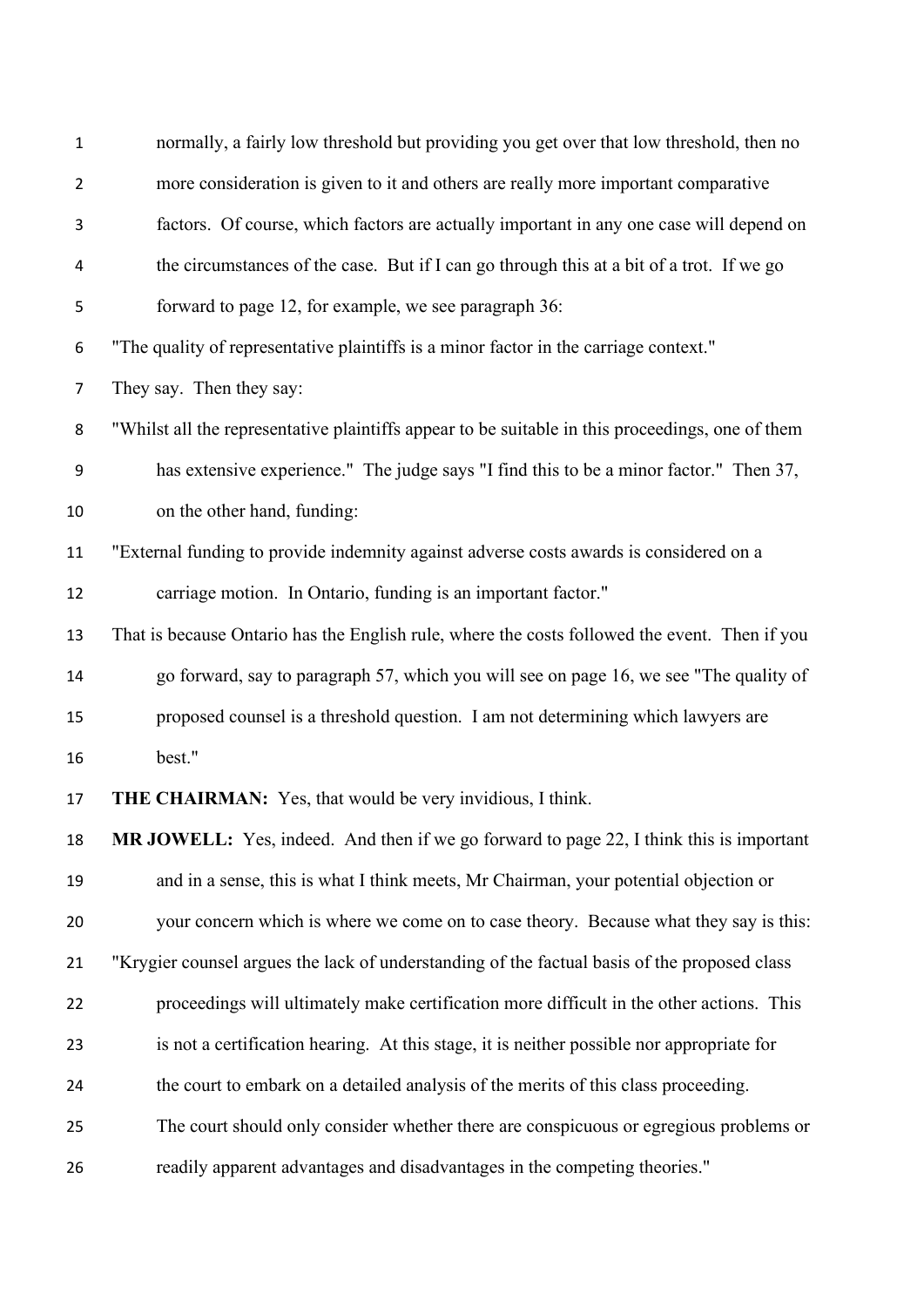And if I could just show you, that is then the approach that is taken on pretty much, really, all of these, if you like, merits issues. If you go forward to --

 **THE CHAIRMAN:** Just pause there, Mr Jowell. I find this paragraph extraordinary. Because what you've got articulated there is exactly the sort of strike-out formulation that I put to Mr Holmes on funding and I quite see that if one of the rival applicants was waltzing along with a case theory that was just barmy, you know, which had conspicuous or egregious problems, I really would not have a problem in knocking that on the head. The problem I think we have got is that it may be that what appear to be in this case, very similar claims, are actually very different. It may be that one of your economists is so much better than the other that the framing of the case theory, as to how damages are recoverable, makes an extraordinarily big difference but you cannot 12 tell at the stage of the carriage dispute. Now, it seems to me that to say that I am going to determine the carriage dispute based upon an assumption that unless one case theory is conspicuously, egregiously bad and otherwise, I'll treat it as a neutral factor, is to potentially do the most enormous disservice to the class that is supposed to be represented.

 **MR JOWELL:** Well I think there are two answers to that. One is that one has to look at the system as a whole. If it turns out that -- I mean one has to imagine -- suppose there were not two applicants, the class representative, but there were five and that could well happen in future cases, one is then going to have a situation where it just becomes intolerable in these kind of claims because they are going to have to expend enormous resources and, I mean, the kind of amounts that you have to -- the kind of investment that people need to make to get these claims off the ground, is already very considerable. To then take them all the way through, where you only have statistically, I say, in that instance, a one in five chance, it is going to potentially, in our submission, it is going to undermine the whole regime. So one has to look at the class's interests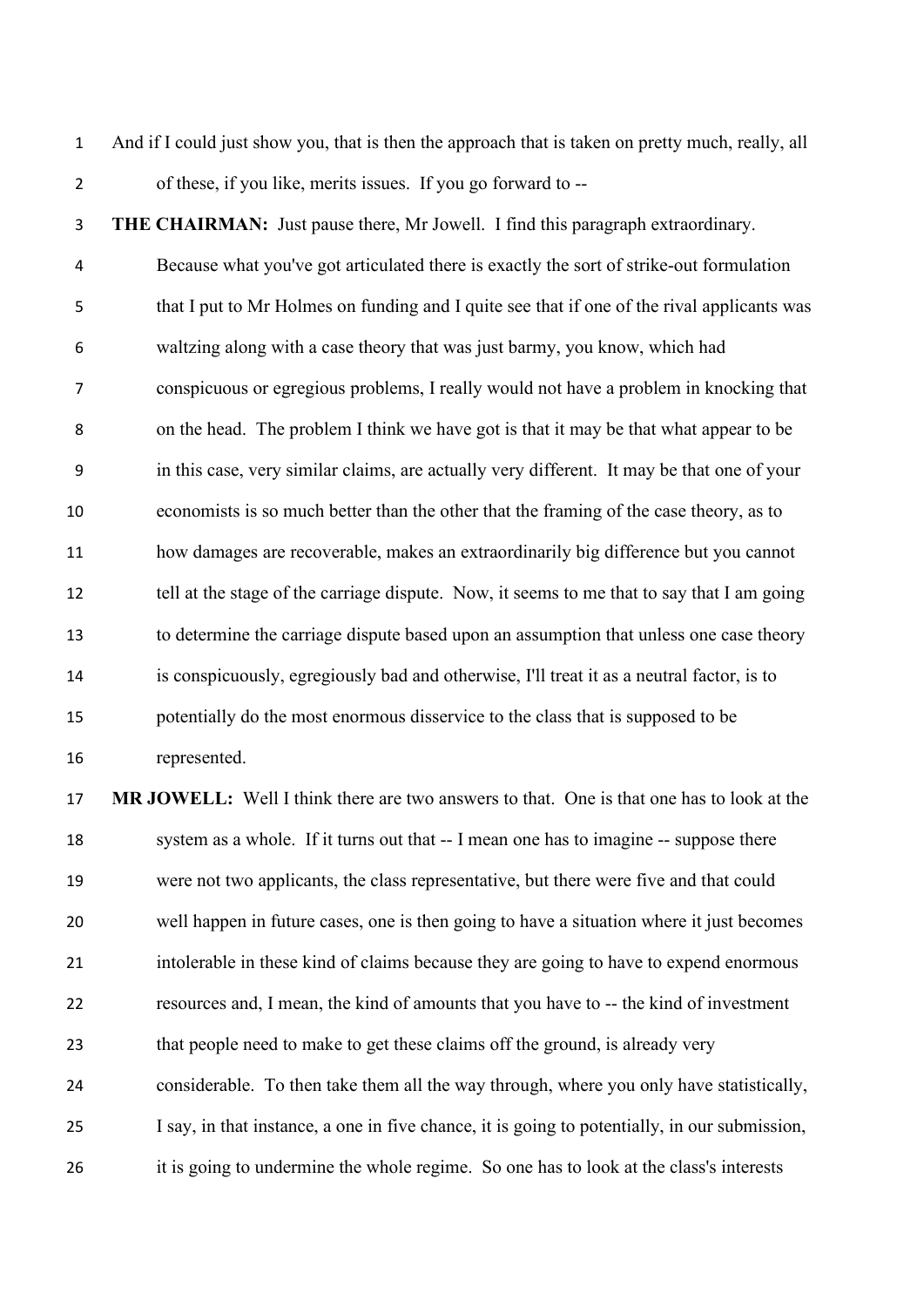also from that wider perspective. You have to make this a workable regime in our submission. That is, I think --

**THE CHAIRMAN:** Very, very good point.

**MR JOWELL:** Yes.

 **THE CHAIRMAN:** Is not the answer though, that as the regime for collective proceedings developed -- and of course, we are here, hearing the first carriage dispute in this jurisdiction, we're feeling our way a little bit.

**MR JOWELL:** No, indeed.

 **THE CHAIRMAN:** In the future, these things will go much more quickly and will have the answer in Merricks or the answer in all kinds of other funding questions. The case law will evolve and what one will get is an ability to bring on the substantive resolution of 12 the application at about the same time as the very fast preliminary hearing. Now, yes, you are now saying: oh no, the preliminary hearing is going to be much shorter but that, I think, is something you are going to have to help me on also, because if you were to say: oh yes, the criteria for a carriage dispute are such that we can do it, actually, a week after the application has been issued and do it within an hour, then I can see the 17 point. But one of the points where there is not quite so much harmony as in other areas, is the question for instance, of the participation of the respondents in the carriage dispute. And the applicants say it is not a matter for the respondents at all and if they participate, it should be on a very straight jacketed basis, whereas the respondents are going to be telling me that they quite appreciate that it is a carriage dispute, but that they should not be inhibited as a matter of justice, from taking what course they consider appropriate without the straight jacket. So depending on how these issues are resolved, the preliminary issue can either be very slim and short, or it can balloon into something which then looks remarkably like the final application itself.

**MR JOWELL:** I think there were a number of points bundled in there, if I may. On the first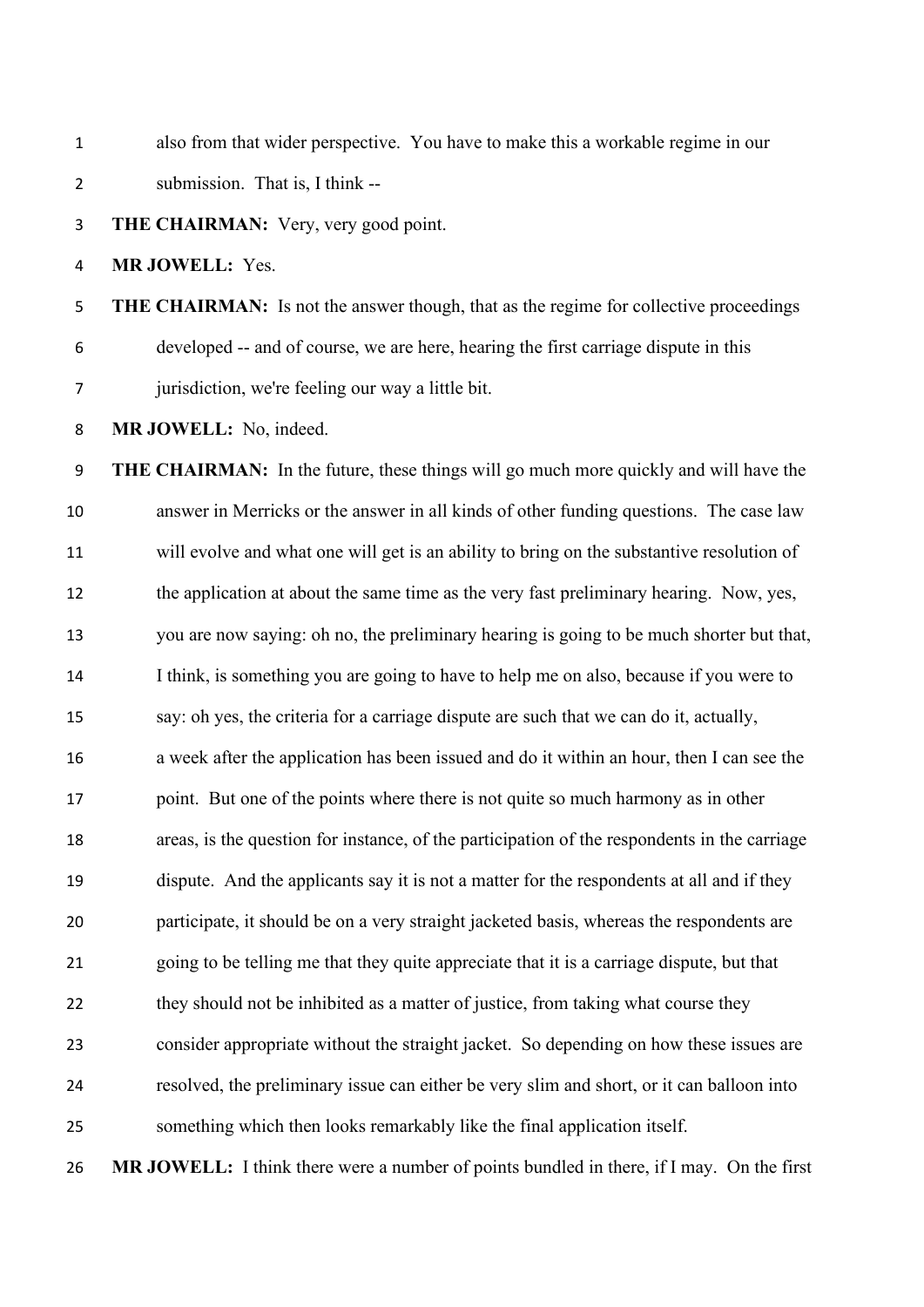point, that in the future, these applications for collective proceedings will all become more streamlined and swifter and less expensive, I think that is rather optimistic because as all of these defendants will tell you, they are not just going to roll over and allow certification of classes, they are going to fight them, typically, tooth and nail. All I can say is the experience in Canada and in other jurisdictions, in the United States as well and Australia as well, very similar, but particularly in Canada, is that these are not easy and quick applications, even applying the Canadian test. And it's the Ontario Law Commission's considered view, having had lots of experience of this, is that it is essential that these carriage disputes for the efficiency of the proceedings as a whole and the class action regime as a whole, it is essential these things come on and are resolved quickly. I think that one can see in that context, it is sensible to have at least a very light touch approach to the question of the merits, the comparative merits of the two applications. Because if you are going to have a preliminary issue on carriage, it is reasonable to say: well we cannot make this, we cannot turn this into a fight to the death between them over the merits of the dispute because otherwise, A, you are effectively doing the defendants' work for them, but B, more importantly, it then does become impossible to distinguish it from the ultimate CPO application, the CPO hearing. If one goes back to Wong v Marriott, we see that this approach of, effectively, as you say, almost a strike-out approach to the respective merits, it may be slightly more -- it is slightly more nuanced than that because it is also if there are readily apparent advantages and disadvantages in the competing theories. That is also something that can be taken into account. But if one goes through, this is how all of these merits factors really are approached. If you go forward from 82 to paragraph 92, you see again, where they are now considering the scope of the causes of action. You see:

"At this stage, it is inappropriate for this court to determine whether each and every cause of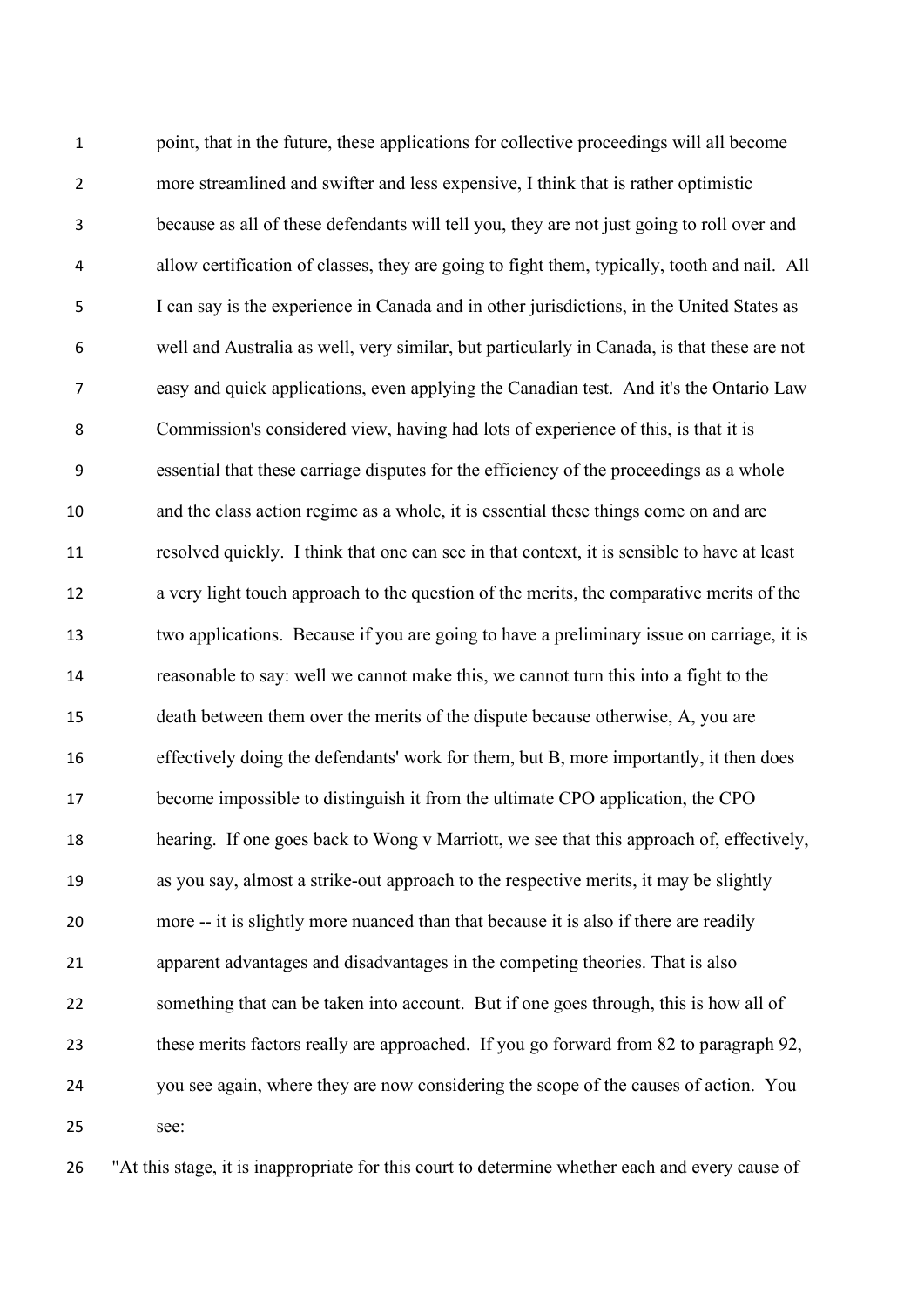action will ultimately succeed."

| $\overline{2}$ | Again, they quote Justice Skolrood in Strohmaier that I have just shown you. And again, if   |
|----------------|----------------------------------------------------------------------------------------------|
| 3              | you go forward to page 26 at paragraph 103, again, "On a carriage motion, the court          |
| 4              | should not delve too far into the merits". And then 107, the prospects of success:           |
| 5              | "As previously stated, the three actions present no conspicuous or egregious problems or     |
| 6              | errors."                                                                                     |
| 7              | Leaving that aside, there are plenty of other factors that the courts in Canada have found   |
| 8              | which enable you to choose between the two claimants. Such as funding, as I have             |
| 9              | shown you, such as the priority in which the claims were brought and other factors.          |
| 10             | And the Canadian courts do manage to make choices at this stage and to do so                 |
| 11             | efficiently.                                                                                 |
| 12             | THE CHAIRMAN: This is going to be extraordinarily irritating for you, Mr Jowell, but         |
| 13             | I wonder if we could go through the 17 factors listed in paragraph 24 and see exactly        |
| 14             | what the judge found weighed in this case. I just want to get a feel for -- because          |
| 15             | looking at the number of neutrals one has, the concern I have got is deciding this,          |
| 16             | where there is a substantive difference on a matter that may be altogether minor, which      |
| 17             | would be not a good idea.                                                                    |
| 18             | MR JOWELL: It may seem like a good idea, but also, decisions have to be made and             |
| 19             | I think in the interests of an efficient process sometimes, even if it may, on occasion,     |
| 20             | turn on factors that --                                                                      |
| 21             | THE CHAIRMAN: What swung it in this case?                                                    |
| 22             | <b>MR JOWELL:</b> If we go to 26, we note he discourages a tick box, tick the boxes approach |
| 23             | to carriage motions and he says:                                                             |
| 24             | "The focus should be on the broader goal of promoting the best interests of the class and    |
| 25             | when factors are very similar or have only minor differences, a court may assess them        |
| 26             | as neutral or not refer to them at all."                                                     |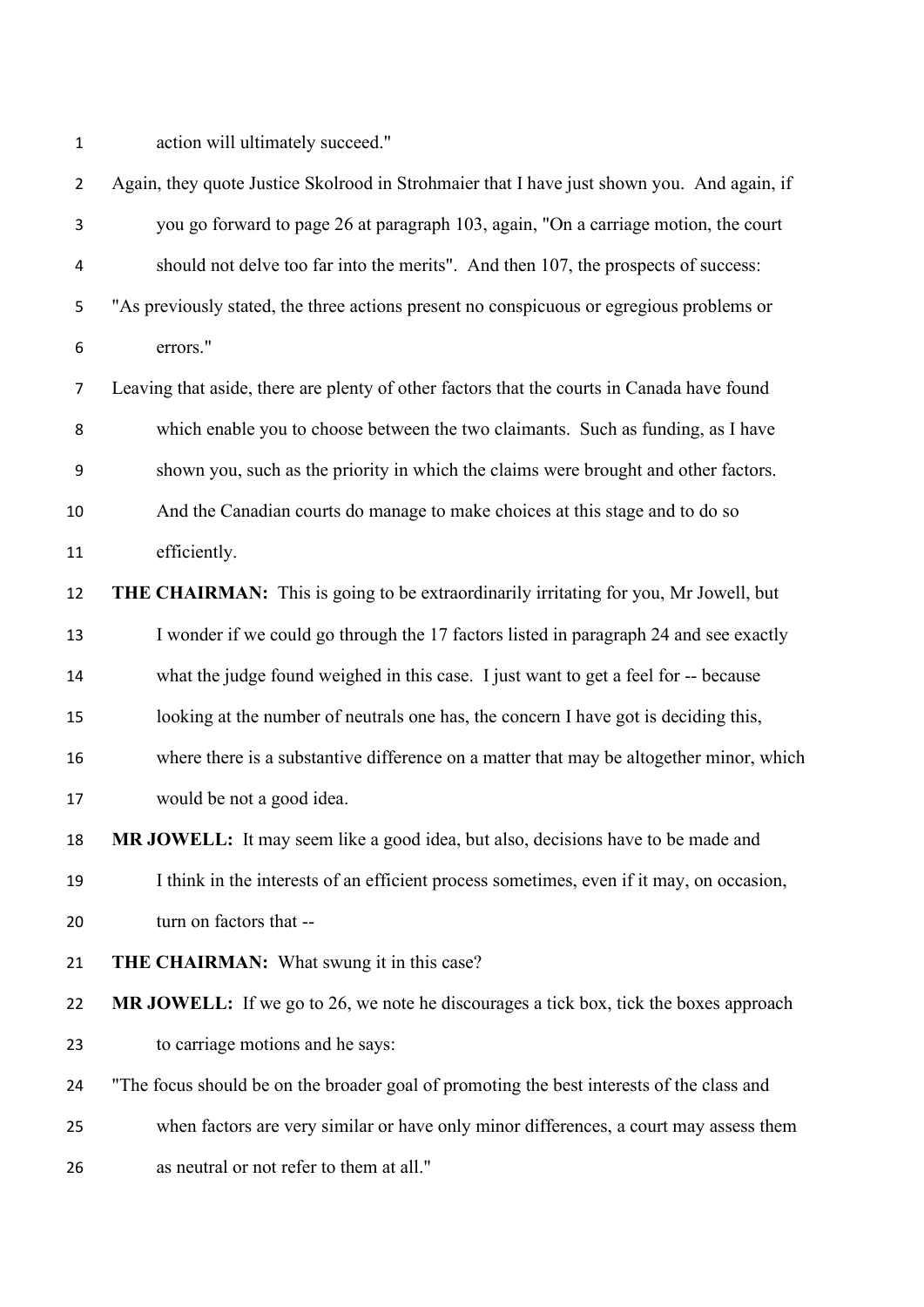| $\mathbf{1}$   | And the circumstances of each case will determine how much weight should be given to each |
|----------------|-------------------------------------------------------------------------------------------|
| $\overline{2}$ | factor. So I think that is an important caveat. So if one then goes to carriage           |
| 3              | considerations which starts on page 11, paragraph 34. He says that:                       |
| 4              | "I am going to address each factor. Many are neutral. I will focus on those factors which |
| 5              | I attribute weight to in my decision."                                                    |
| 6              | I have already shown you 36, the quality of the proposed representatives. He says that is |
| $\overline{7}$ | a minor factor, the experience of one of them. Funding, he says is an important factor,   |
| 8              | but in the end, he says he places little weight on the factor. You will see that in       |
| 9              | paragraph 42. Then he goes to the fee and consortium agreement, where everybody           |
| 10             | agrees that the fee agreement is an important factor. Then paragraph 56, you see he       |
| 11             | places little weight on it.                                                               |
| 12             | <b>THE CHAIRMAN: Right.</b>                                                               |
| 13             | MR JOWELL: He then says the quality -- I have shown you already, the quality of counsel   |
| 14             | is a threshold point and you will see 68, he finds that to be a neutral factor.           |
| 15             | Disqualifying conflicts of interest, 72, he places no weight on those issues. Relative    |
| 16             | priority of commencement of the action. Since they were brought within a very close       |
| 17             | period of time, he gives no weight to that. Preparation and readiness of the action.      |
| 18             | And he says at 78, he places little weight on that. Preparation and performance on the    |
| 19             |                                                                                           |
|                | carriage motion, he says at 81, while not determinative, he places some weight on that    |
| 20             | factor. Case theory, neutral. You see that at 83. Then scope of the causes of action.     |
| 21             | Again, he places some, but little weight, on that factor. Ninety-three. Selection of      |
| 22             | defendants. He finds that to be neutral. Correlation of plaintiffs and defendants.        |
| 23             | Again, neutral, 95. Proposed class definition, he finds neutral, 103. Class period, he    |
| 24             | places some but not undue weight on this factor. Prospect of success, neutral.            |
| 25             | Paragraph 109. Interrelationship of the class actions in more than one jurisdiction, he   |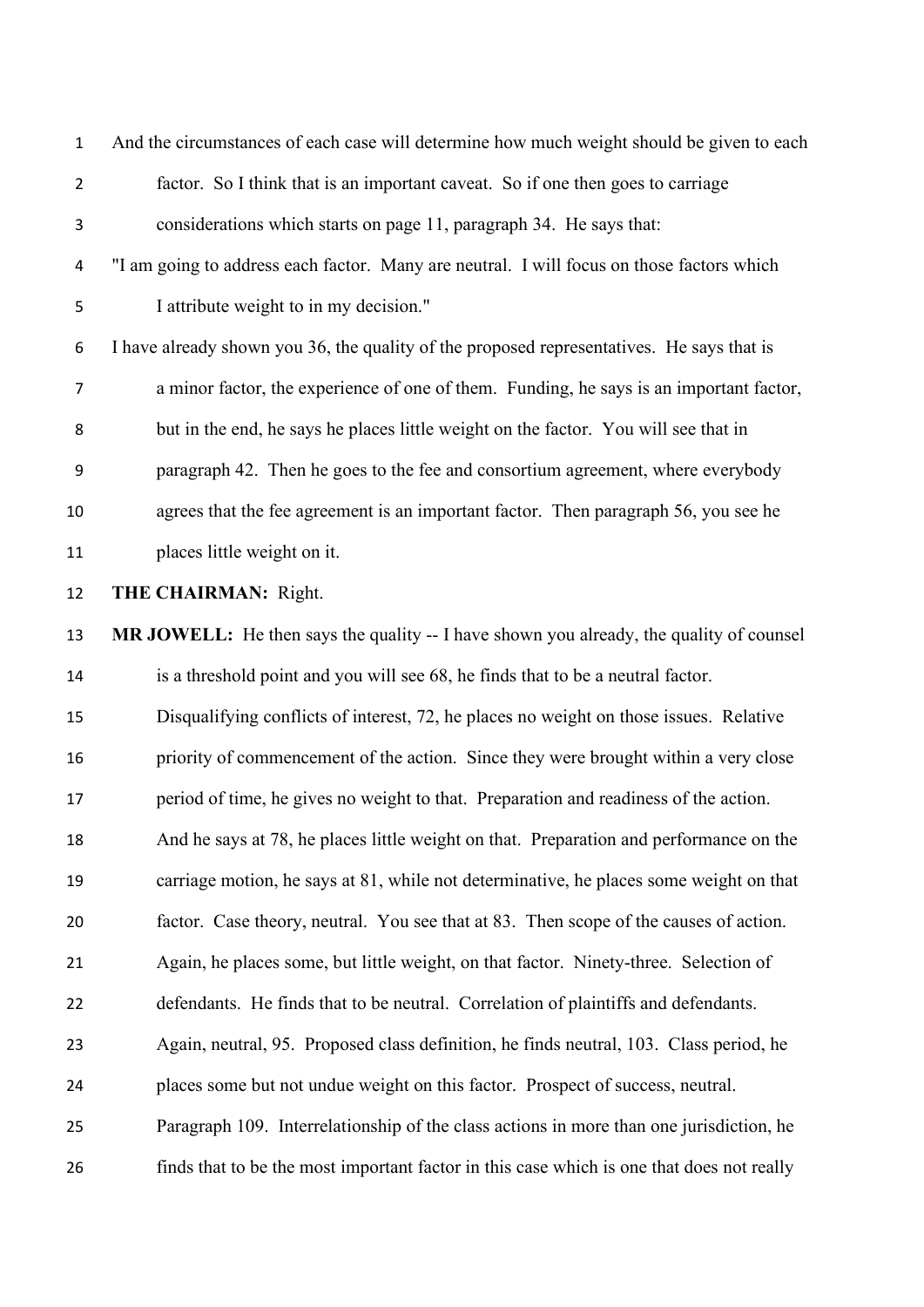|  |  | arise in English proceedings. |
|--|--|-------------------------------|
|  |  |                               |

| $\overline{2}$ | So this is perhaps not -- you know, on this particular case, it is perhaps not particularly    |
|----------------|------------------------------------------------------------------------------------------------|
| 3              | informative, other than as I have shown you on the approach he takes to what the               |
| 4              | factors are and how he does not take into account, save that on quite a light touch basis,     |
| 5              | the merits.                                                                                    |
| 6              | <b>THE CHAIRMAN:</b> No, indeed. I mean looking at this list, if one excludes the neutral, no  |
| 7              | weight, little weight and minor factors, the judge has decided this on factors 8, 14 and       |
| 8              | 17.                                                                                            |
| 9              | MR JOWELL: Yes.                                                                                |
| 10             | <b>THE CHAIRMAN:</b> And some have been labelled neutral, on the explicit basis that one       |
| 11             | cannot poke too deeply into them.                                                              |
| 12             | MR JOWELL: Yes.                                                                                |
| 13             | THE CHAIRMAN: Okay. So --                                                                      |
| 14             | MR JOWELL: That is on that case. Let me show you another case which I think again              |
| 15             | illustrates the same point about the light touch that they approach to the merits. That is     |
| 16             | tab 16. It is the Mancinelli v Barrick Gold case of the Court of Appeal of Ontario. If         |
| 17             | you turn to page 14, we see a little more explanation of why they take this approach.          |
| 18             | So perhaps if I could read you, or perhaps if you can read to yourself, paragraphs 42 to       |
| 19             | 45.                                                                                            |
| 20             | THE CHAIRMAN: Yes, of course. (Pause). Yes, thank you.                                         |
| 21             | MR JOWELL: So I think it is clear that if one is to go to a carriage dispute resolution early, |
| 22             | as we propose and invite the Tribunal to do so, that is, in our submission, a broadly          |
| 23             | sensible approach, for the reasons given by the Canadian courts because otherwise, it          |
| 24             | does become duplicative of the final hearing. So that brings me to this question about         |
| 25             | the impact of Merricks which you asked me about, Mr Chairman.                                  |
| 26             | THE CHAIRMAN: Yes, indeed.                                                                     |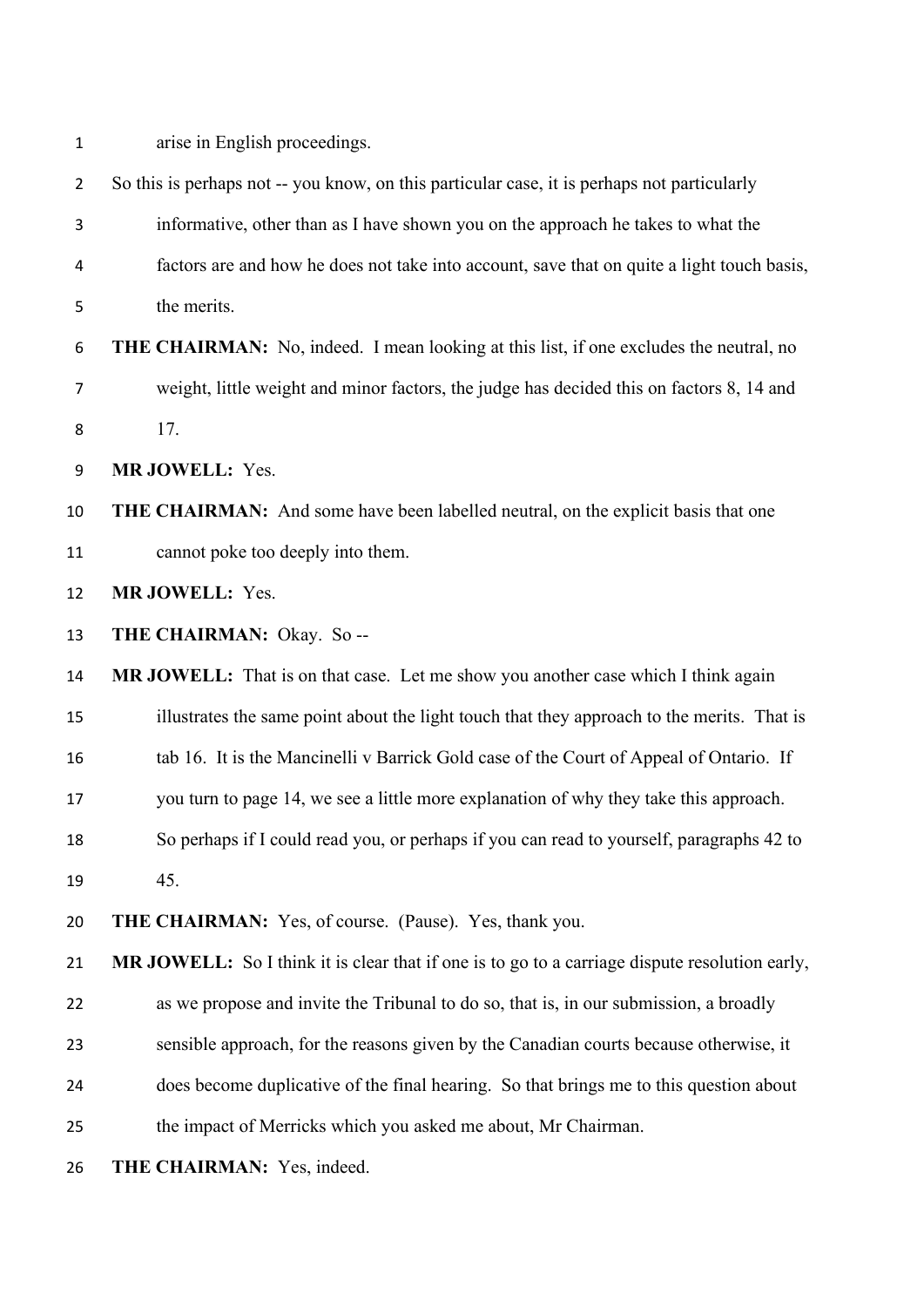**MR JOWELL:** Merricks was concerned, of course in the Court of Appeal, is concerned with section 79 factors, not 78. Because the CAT below had accepted that the requirements under 78 were met. It is fair to say, I think, that the Court of Appeal within Merricks also takes, to put it neutrally, a fairly light touch approach to the assessment of the merits of the claim in the CPO hearing and, indeed, to the potential methods for distribution. And it is possible, of course, that the Supreme Court could change that approach, either entirely or partly, back to the somewhat more rigorous scrutiny that was given in the CAT to the merits. There are, nevertheless -- I have two answers, really, to the question of why Merricks should not impede an early resolution of the carriage dispute. The first is principle and the other is pragmatic. The principle one is what I have just shown you which is that on a carriage dispute motion, regardless of the position, the ultimate position of the CPO, the Tribunal should take a light touch approach to the merits. So it does not actually matter, even if the Supreme Court turns the dial back up for the final hearing, that should not matter as regards the carriage dispute. The pragmatic answer is that if the Tribunal is still concerned about Merricks and wants to -- really would like to see how Merricks turns out before it makes any resolution on any carriage motion, then the solution is, in our submission, very simple. The Supreme Court is hearing Merricks in May. We are proposing that a carriage disputes hearing would be in July.

**THE CHAIRMAN:** Yes.

 **MR JOWELL:** It is relatively unlikely, I accept, that the Supreme Court will have given judgment by July but I think we are all expecting that it should come in October or soon after that time.

 **THE CHAIRMAN:** I think the working assumption behind the timing of the 2021 hearing was that by October at the latest, we would have an outcome from the Supreme Court. **MR JOWELL:** Indeed. So the pragmatic answer is simply to have the carriage dispute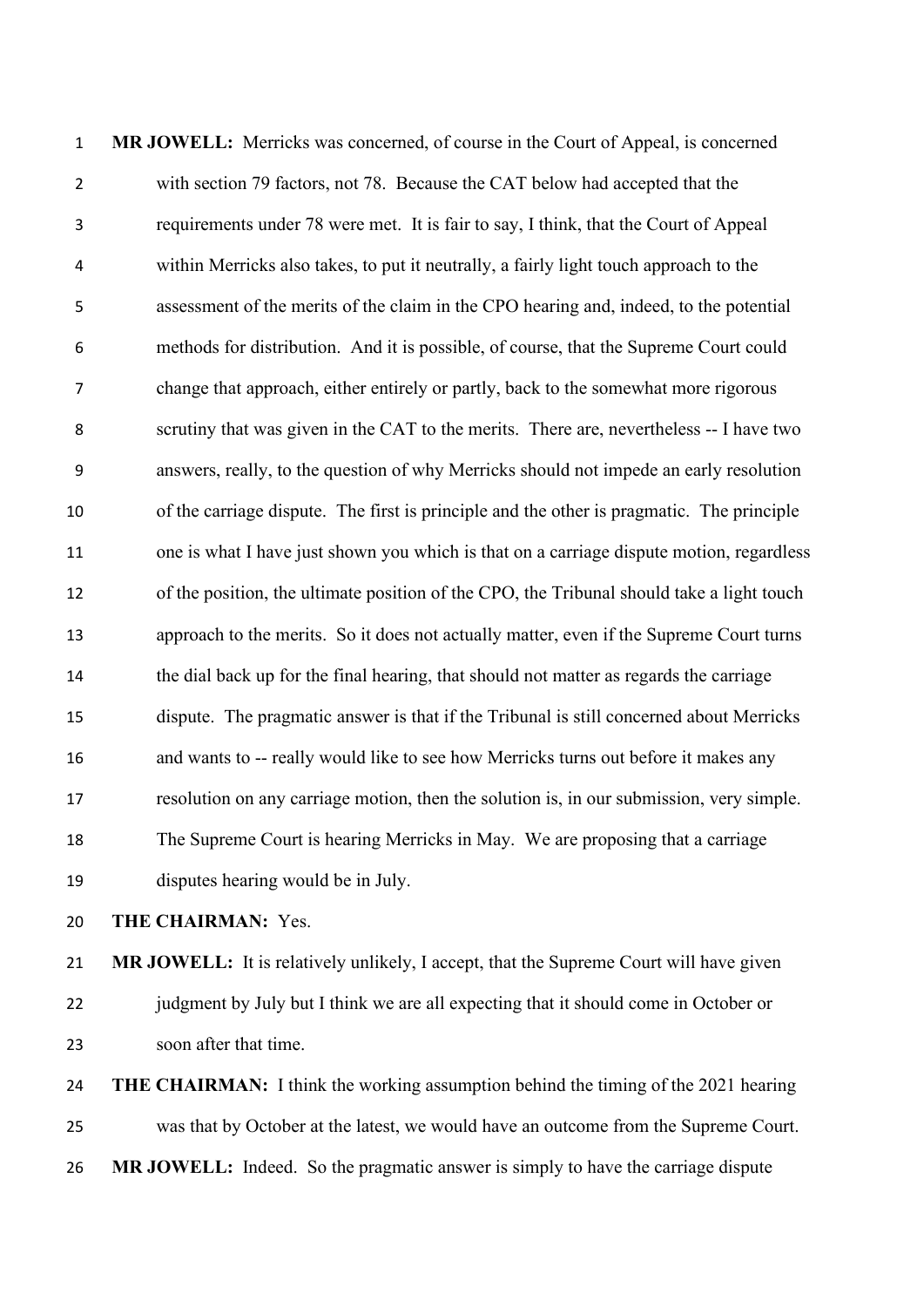in July. Not deliver judgment until after the Supreme Court has handed down judgment in Merricks. If Merricks in the Court of Appeal is upheld by the Supreme Court, then the Tribunal clearly can just continue to give judgment. If Merricks is overturned or the test is changed by the Supreme Court, then the parties can make further submissions, probably I would expect, in writing, or if the Tribunal can invite further submissions from the parties on anything that it is concerned with, in writing, in light of the Merricks and the Supreme Court and then proceed to give judgment. So we say Merricks is not an impediment. In the interests of full and frank disclosure, as it were, there is one other factor that I should draw to your attention -- **THE CHAIRMAN:** Thank you. **MR JOWELL:** -- that, in our submission, is said to tell about the carriage dispute. That is the point that is made by -- I think it is the RBS defendants in their skeleton argument. They mention the possibility there could be an appeal from this. I think there are a number of answers to that. The first is we don't think that, strictly, it would be an appeal, it would have to be a judicial review. **THE CHAIRMAN:** Review. **MR JOWELL:** Secondly, it is highly speculative whether that is going to hold things up, because first of all, there may be no such application for judicial review of the decision. If there is an application, permission may not be granted. It is, after all, the discretionary matter, ultimately, and even if there is, even if permission is granted, it is possible that the applicant for judicial review could seek expedition, so the matter is resolved by the end of the year, potentially. So it is highly speculative, whether it is going to interfere. The third point in answer to that is that, of course, there is also a possibility of a similar judicial review at the end of the process, even if the carriage

- dispute is melded into the final hearing in March. So ultimately, we don't think that
- that does tell in favour of melding the two hearings.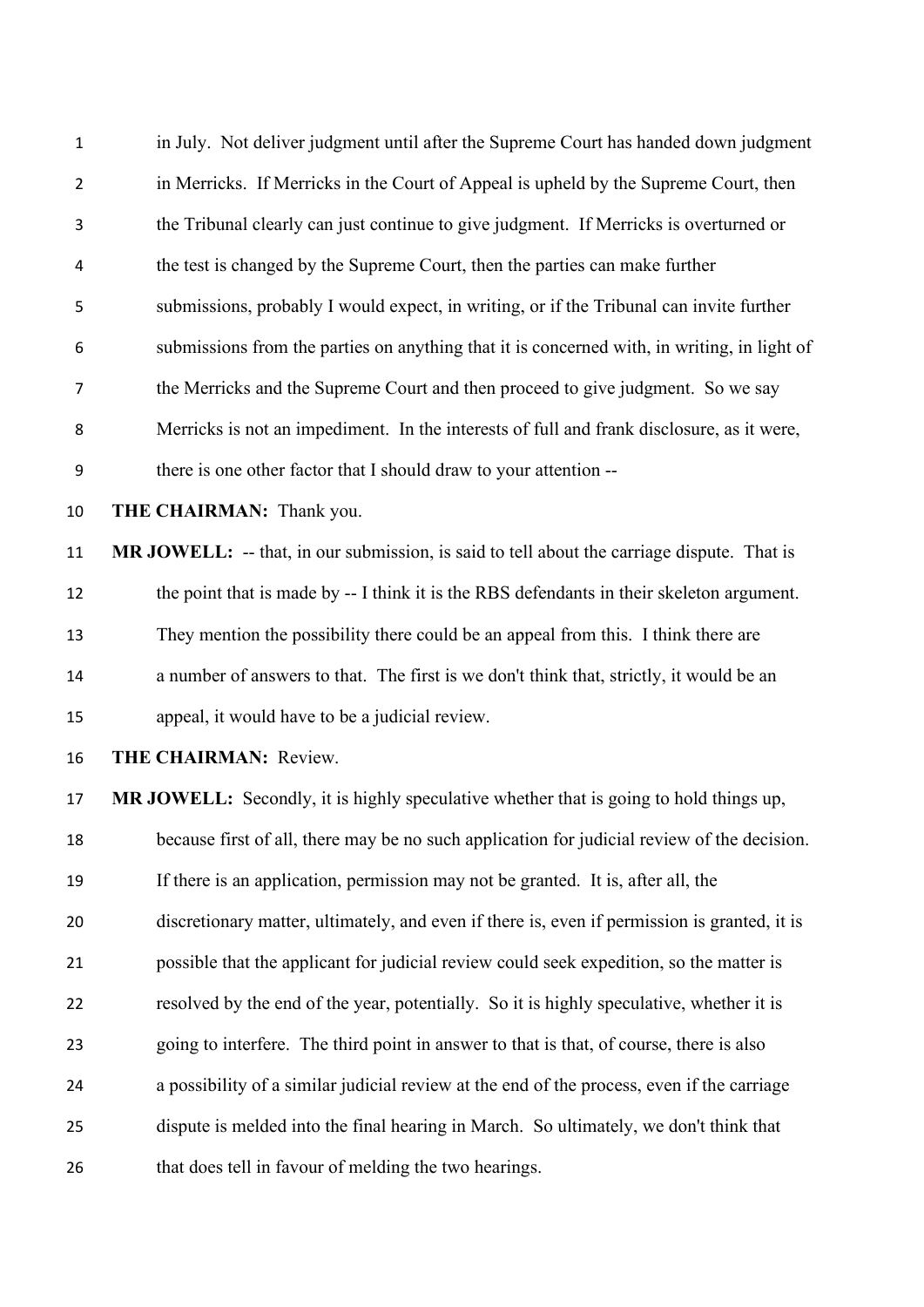| $\mathbf{1}$ | <b>THE CHAIRMAN:</b> Yes, I must say, somewhat pessimistically, I am confidently                   |
|--------------|----------------------------------------------------------------------------------------------------|
| 2            | anticipating that whatever the outcome of the March 2021 hearing, there will be an                 |
| 3            | appeal, so I am quite conscious of that. The fact is, it will not be disruptive of anything        |
| 4            | other than the main claim.                                                                         |
| 5            | MR JOWELL: Yes.                                                                                    |
| 6            | <b>THE CHAIRMAN:</b> But here, unless one takes the sort of speed that you would like to see       |
| 7            | in the judicial review, or the Court of Appeal, we are going to lose the March 2021                |
| 8            | hearing, are we not? I take on board everything you say about it may not happen. We                |
| 9            | are talking about probabilities --                                                                 |
| 10           | MR JOWELL: It may not.                                                                             |
| 11           | <b>THE CHAIRMAN:</b> -- or possibilities but if those probabilities, possibilities emerge, it will |
| 12           | be adjourned.                                                                                      |
| 13           | MR JOWELL: It is a contingency. It may not be appropriate. It may be one will just say:            |
| 14           | we'll plough on regardless. Because I mean, if one considers the position suppose                  |
| 15           | that -- even if there was an appeal of the carriage dispute issue, suppose the Tribunal            |
| 16           | decide, hears everything together in March, makes a collective proceedings order or                |
| 17           | chooses one over the other, and then there was a judicial review of the carriage                   |
| 18           | decision, at that point there still might have to be -- in those circumstances, might have         |
| 19           | to be a remittal back to the CAT to say: well are you prepared to certify? We think you            |
| 20           | are wrong. So it could still lead to the same kind of delay, whenever the application for          |
| 21           | judicial review is made, in my submission. So we respectfully say that the Tribunal                |
| 22           | should accede to the request of both of the prospective applicants and list the carriage           |
| 23           | dispute in July.                                                                                   |
| 24           | In relation to the point about knockout blows, we, for our part, have of course, or are about to   |
| 25           | have determined the question of whether there's a knockout blow in relation to the                 |

identity of the funder -- the identity of the representative or the funding arrangements.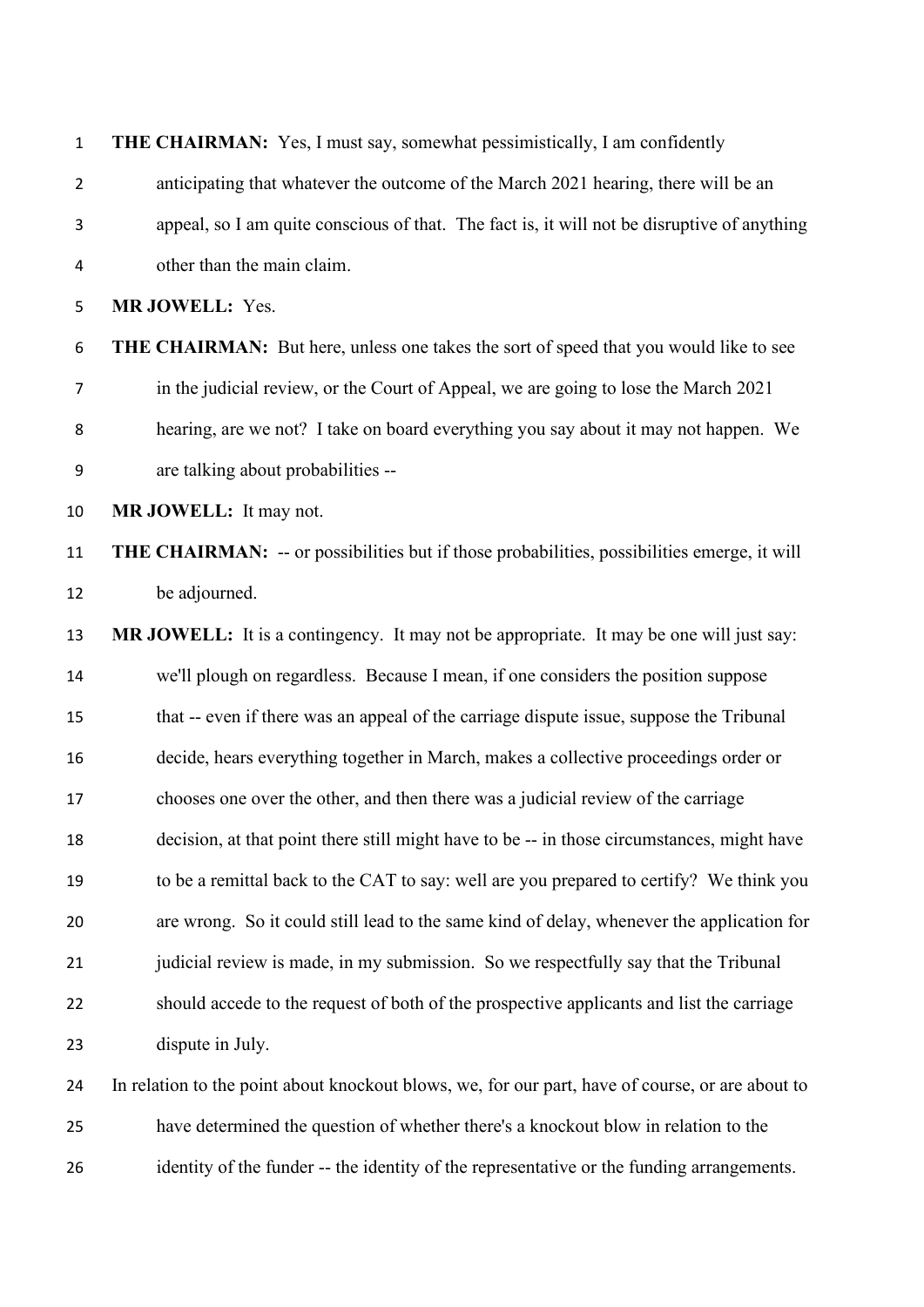We concede that there is some sense in that being determined early. The Evans applicant apparently eschews a similar application. We have floated the possibility that they might wish to have that -- that could be heard, potentially, also in July, perhaps before the carriage motion. It is not really for us to say how the Evans applicants wish to -- what they wish to do about that, but there is that possibility. It is really a matter for the Tribunal. But in our submission, it is not necessarily an either or, it can perfectly well be both and we can see some sense in that.

**THE CHAIRMAN:** Yes.

 **MR JOWELL:** So those are our submissions. I am not sure -- I hope I have dealt with your issues, Mr Chairman, as best I can.

**THE CHAIRMAN:** No, I am very grateful.

**MR JOWELL:** If I can summarise. I think our essential point is this: that one does need to bear in mind not just, if you like, the ideal position that where the Tribunal might wish to consider any number of applicants and their different claims and then certify the very best, it also needs to consider the workability of the system as a whole and the practicability of having a number of applicants bearing these enormous financial burdens, all the way right through to a CPO application and hearing, which in our submission, is not practical and could undermine, really, the workability of the whole system. And that is why the experience of, really, all of the other jurisdictions that have experience with very similar systems, have chosen to resolve carriage disputes early and consider it vital that they should do so. So those are my submissions. I think Mr Robertson may have --

# **THE CHAIRMAN:** I'll hear from Mr Robertson, obviously, in a moment. The only point 24 that it would assist me just to have a short articulation of is -- because I want to hear from the respondents as to how they see their role in the carriage dispute and you are obviously envisaging something which is as short as possible. What is the O'Higgins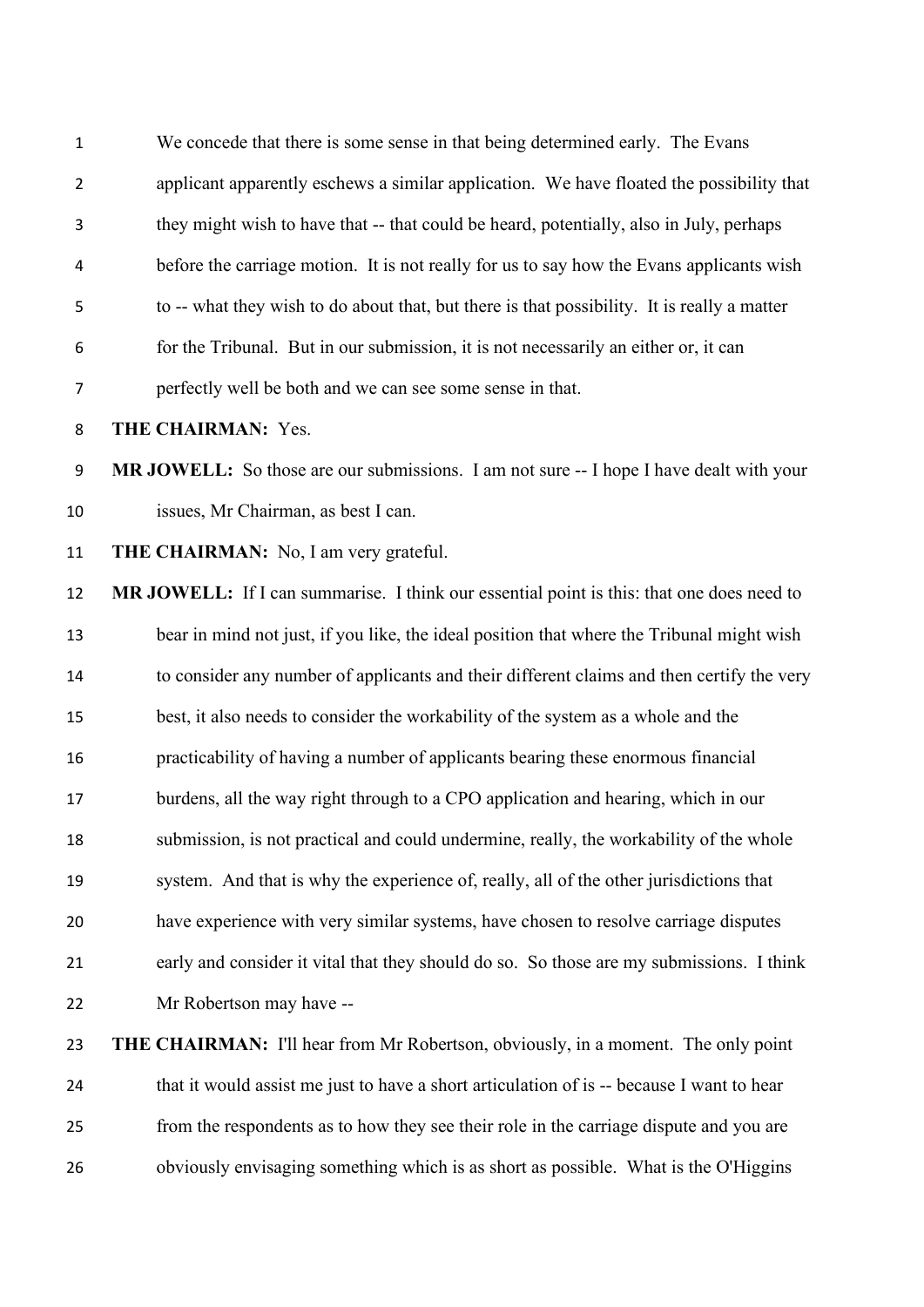1 line on respondent participation?

| $\overline{2}$ | MR JOWELL: Thank you. The fairness to the defendants is a factor in the test that is           |
|----------------|------------------------------------------------------------------------------------------------|
| 3              | mentioned both in the CAT guide and also by the Canadian authorities. For our part,            |
| 4              | we see that, really, the only element that, really, that we can see that that gives rise to is |
| 5              | the question of ATE insurance. We cannot really see how in other respects there is             |
| 6              | room for any submissions on the question of fairness to the defendants. The defendants         |
| 7              | are, of course, conflicted as well because the one point of view they want, the weaker         |
| 8              | claimant to go forward, but I think one can fairly assume that even that would be              |
| 9              | overridden by their desire to ensure that their costs are potentially covered by ATE           |
| 10             | insurance. And that is a reasonable consideration. So in relation to that, we see no           |
| 11             | problem with the defendants making short and non-duplicative submissions on that               |
| 12             | point but otherwise, we don't see a role for them at the hearing.                              |
| 13             | THE CHAIRMAN: Thank you. Mr Robertson.                                                         |
| 14             |                                                                                                |
| 15             | <b>SUBMISSIONS by MR ROBERTSON</b>                                                             |
| 16             | MR ROBERTSON: Sir, members of the Tribunal, I gratefully adopt, with one exception,            |
| 17             | Mr Jowell's submissions. The exception is in relation to the Tribunal raising the same         |
| 18             | motion, a challenge to Mr Evans' funding arrangements or identity of funders and so            |
| 19             | on. It just simply has not been raised by the Proposed Defendants at this stage and as         |
| 20             | we have set out in paragraph 9 of our skeleton, were any objection to be raised, how to        |
| 21             | deal with it should be addressed after the resolution of the carriage issue and I want --      |
| 22             |                                                                                                |
|                | <b>THE CHAIRMAN:</b> Mr Robertson, can I interrupt you there because my view about             |
| 23             | funding questions done in isolation, is exactly as I put it to Mr Holmes in the first          |
| 24             | CMC. It seems to me that, first of all, it is not for the Tribunal to raise it, it is for the  |
| 25             | parties, but secondly, I don't consider that it should be raised unless it is the kind of      |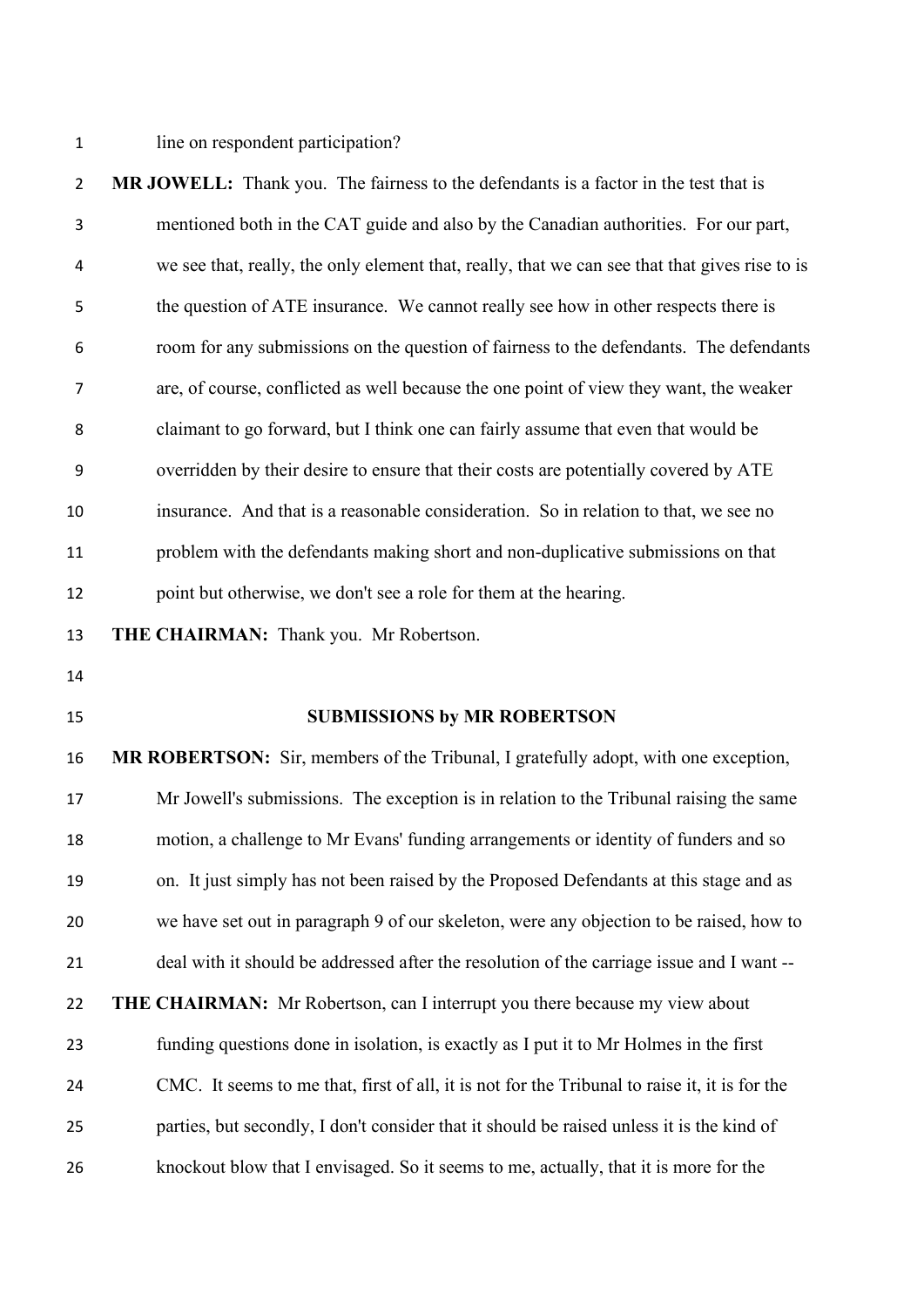| $\mathbf{1}$   | respondents to raise than for the applicant. In other words, if the respondents think that   |
|----------------|----------------------------------------------------------------------------------------------|
| $\overline{2}$ | they can with one leap divest themselves of you, then good luck to them, they can have       |
| 3              | a go. But if the argument boils down to: we have this quibble about the funding              |
| 4              | arrangement, it could be better, but it is not a reason for permitting the application to be |
| 5              | made, then I, for the life of me, cannot see the benefit of it. So I hope that is an         |
| 6              | indication at least, of how I see this sort of preliminary issue operating.                  |
| $\overline{7}$ | MR ROBERTSON: I am grateful, sir. So with that clarification, I otherwise adopt what         |
| 8              | Mr Jowell has submitted this morning and his explanation of the UK legislation,              |
| 9              | guidance, the Canadian case law to which he has taken you.                                   |
| 10             | The additional points I want to make are quite limited but they are these:                   |
| 11             | THE CHAIRMAN: Thank you.                                                                     |
| 12             | MR ROBERTSON: Firstly, if you don't hear -- standing back, every jurisdiction in Canada,     |
| 13             | with the exception of Quebec which has got a different system, every common law              |
| 14             | jurisdiction in Canada sees the good sense in dealing with carriage right at the outset.     |
| 15             | That is something which has developed over many years, it is not a recent                    |
| 16             | development. The case law that you have been looking at, some of these are major             |
| 17             | cases. The Strohmaier case arises out of the same facts as the Thompson case in              |
| 18             | Manitoba and you have seen the quote from Mr Justice Edmond in the Thompson case.            |
| 19             | It was endorsed in the Court of Appeal in Manitoba, you have got the authority in the        |
| 20             | authorities bundle. The underlying facts of that case are interesting to look at, just to    |
| 21             | give you a sense of the scale of the litigation. It arose out of something called the "60s   |
| 22             | Scoop" in Canada. This was a process that took place between the late 1950s and in           |
| 23             | fact, the early 1980s, when Canadian authorities took children from aboriginal or            |
| 24             | indigenous families and put them up for forced adoption or foster care, usually at the       |
| 25             | age of six months or so. Essentially, it was a process of attempting to impose so-called     |
| 26             | western values and culture on them.                                                          |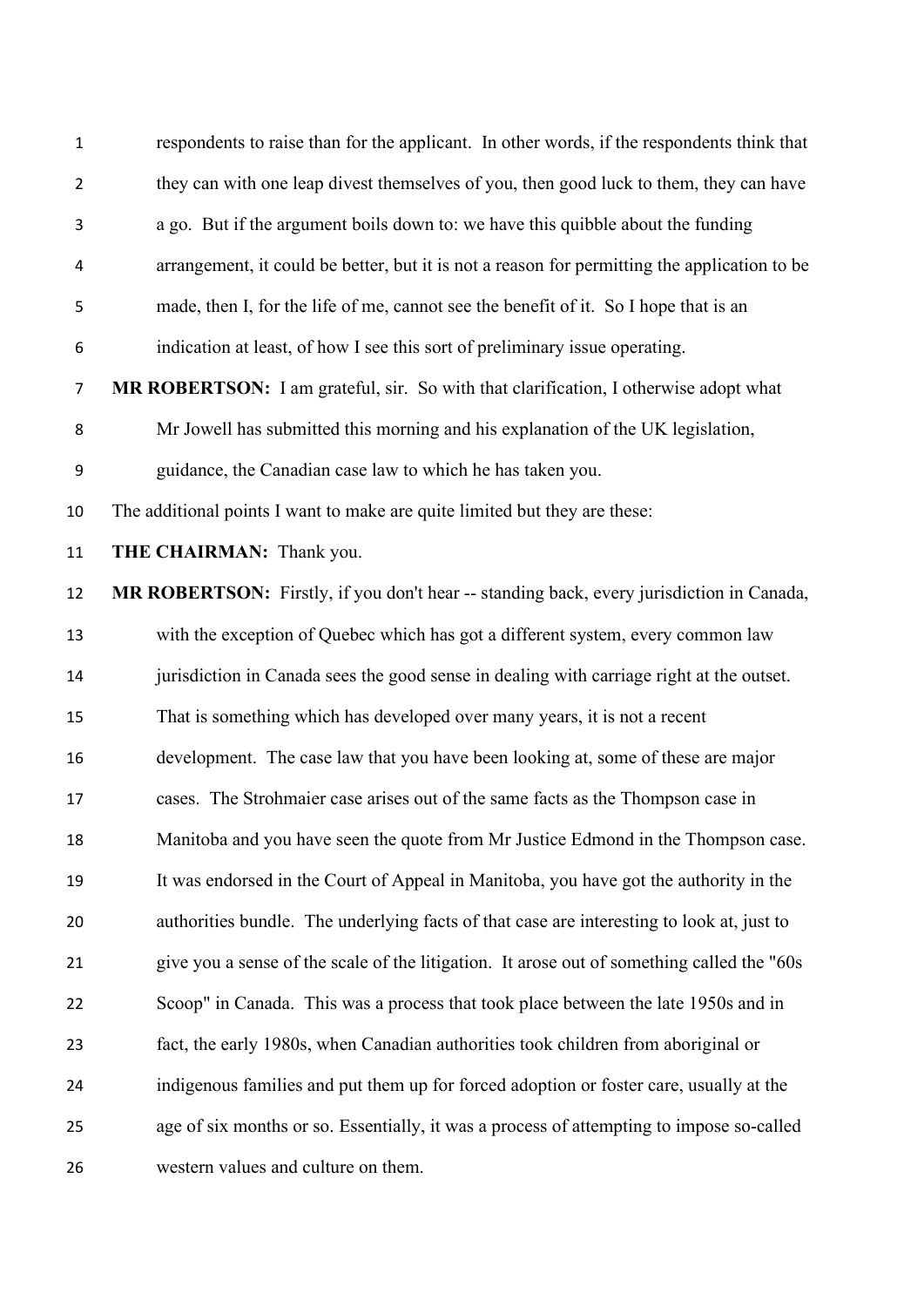Some 20,000 children were involved. So the case was litigated in class actions over a number of provinces. It eventually settled about a couple of years ago, with a settlement reported at 800 million Canadian dollars. I just mention this. These are major cases of real significance but they deal with carriage right at the outset. So the second point I wish to make is that Canada is not isolated in doing this. As we have explained in our skeleton and in some detail in the annex to the skeleton, Australia has come to look at an issue of effectively de facto certification. They don't have a certification in Australia, but when they are dealing with funding that requires a common fund order, then they are going to have to decide which of the class actions goes forward against the common fund order. So effectively, it becomes a form of de facto certification. And the Australian courts have seen the good sense of dealing with 12 that at an early stage and they refer to the Canadian case law and adopt it. We, in this jurisdiction, have referred in the Merricks case to the Canadian experience, it is highly instructive. In this Tribunal and it has been endorsed by the Court of Appeal. The United States gives us less direct guidance because the legislation is different under the federal rules of civil procedure but in the United States, they have also seen the importance of dealing with carriage right at the outset. For this Tribunal to ignore that, effectively disagree with that jurisprudence, is in our submission, a pretty steep leap for this Tribunal to take. We say it is not warranted. It is particularly not warranted where both rival sets of Class Representatives invite the Tribunal to deal with this at an early stage. Of course, we know there are risks. If we lose, it is a knockout blow to us, subject to any right of review.

**THE CHAIRMAN:** Yes.

**MR ROBERTSON:** But it is a knockout blow to the unsuccessful application. So why are we doing that? Well, the prospect of fighting the case all the way through to certification and then only to lose the carriage dispute would be a major disincentive to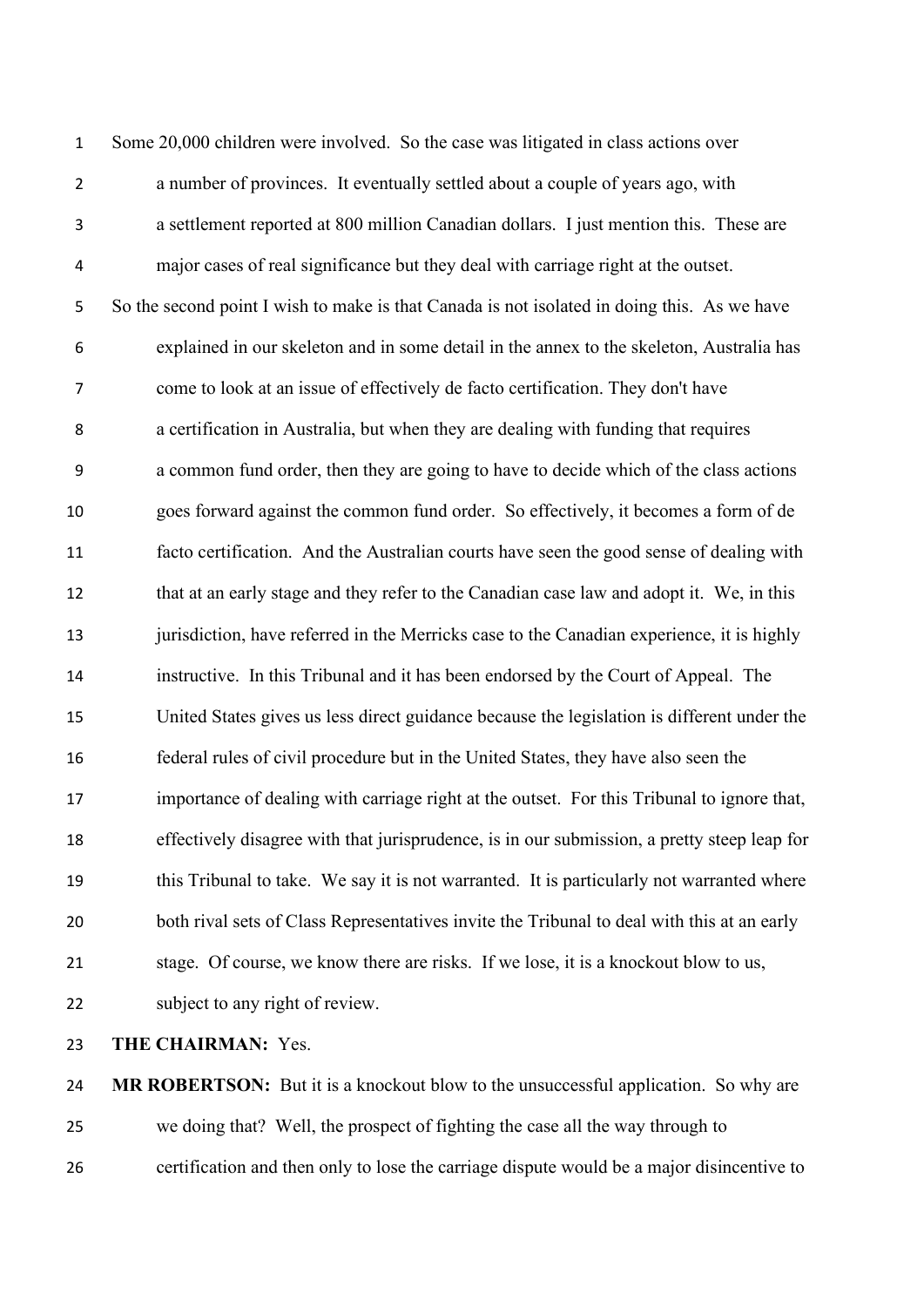Class Representatives. Now it is a risk, of course, we have to accept because this is the first case in which this has arisen. I think the Tribunal needs to look at the wider policy. If you adopt an approach in this case which then is seen as being the model the Tribunal is going to adopt in other cases, then that is going to be a strong disincentive to subsequent Proposed Class Representatives, after the first Class Representative has filed its application. Because you are going to run the risk of having to fight the case all the way up to certification, in order to find out whether you've got carriage or not. **THE CHAIRMAN:** Mr Robertson, I think I should make one thing clear in terms of -- not the outcome, we'll obviously retire to consider that, but in terms of how we are going to decide this. We see this, I think, essentially as one of discretion and there are a number of factors in this case that make it unique, in the sense that I would be -- were we to ignore -- well not ignore but were we not to follow the Canadian jurisprudence, then it would be in significant part because of the peculiarities of this case and the fact that, for instance, there are only two; the fact that we have the uncertainties of Merricks; the fact that we are at the beginning of a learning process. These are all matters which are very specific to this case. I would not want it to be thought -- and will make it, if necessary, clear in any ruling -- that we see ourselves at the beginning of a fairly steep learning curve. I can obviously see the force of Mr Jowell's hypothesis of five or more applicants rivalling for certification and the idea that costs are multiplied five times obviously has rather more weight than two times multiplication. **MR ROBERTSON:** Sir, dressing this up as -- well stating that this is due to an exercise of discretion on the facts of this case, in my submission is not an answer. It is not an answer because any litigation funder looking at a second Proposed Class Representative will have one precedent, and it will be seen as precedent, and it is this case and the message will be, if you are going to fund the second Class Representative, you are going to have to fund that all the way up to a certification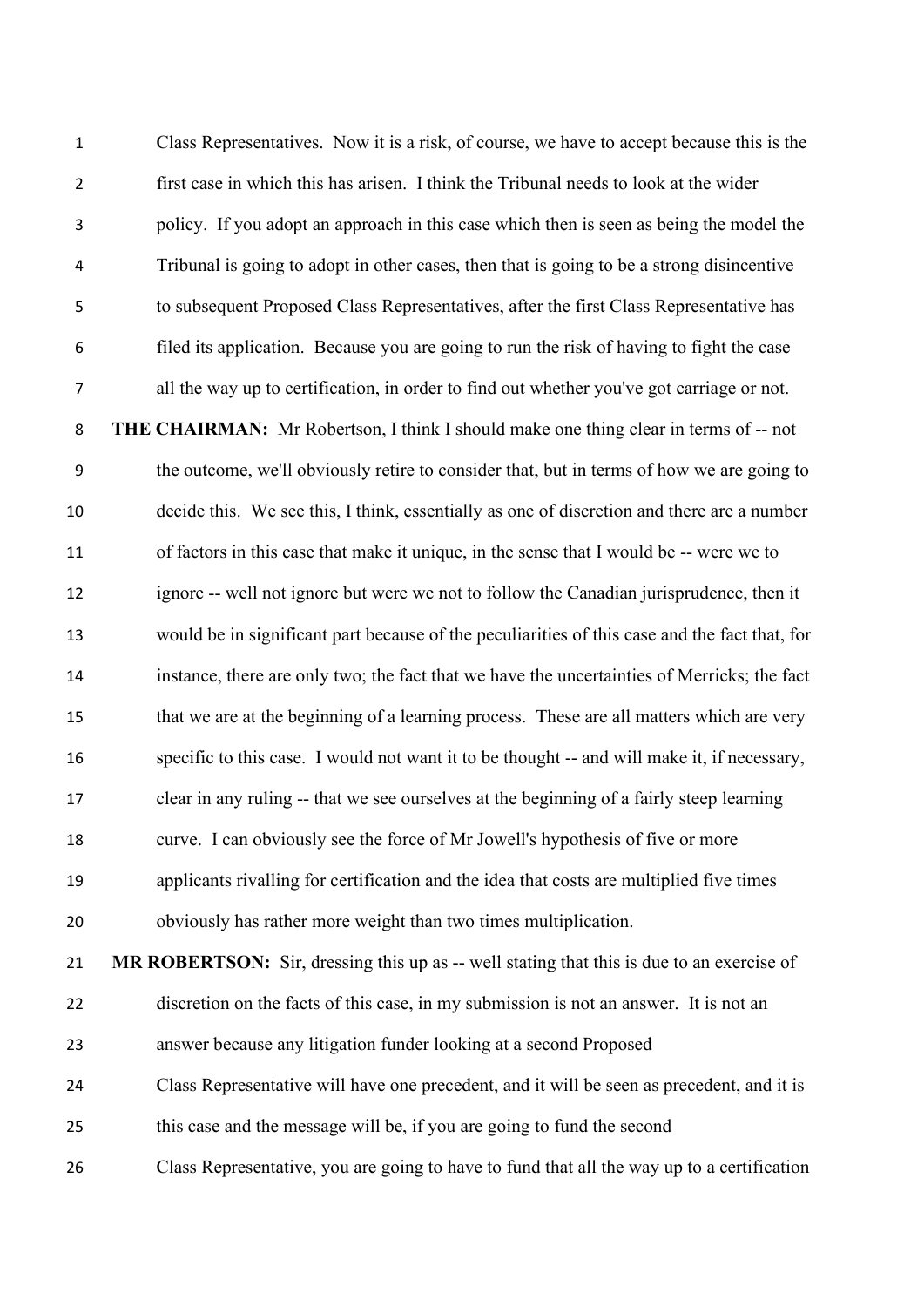hearing, unlike the position in Canada and now Australia and indeed in the

United States, where you get a quick resolution and you determine whether your initial

investment has been successful or not. In my submission, you absolutely have to

acknowledge the realities of third party litigation funding. It is going to be the bedrock

to this regime, that is plain from the guidance and what has already been said.

### **THE CHAIRMAN:** Yes.

 **MR ROBERTSON:** If you just look at what happened in this case. My learned friend, Mr Jowell, somewhat mischievously has been describing us in the previous CMC, and his clients repeated this in press releases, as if we are a copycat claim, coming along copying his homework. As if somehow, Mr Evans, who is sitting at the back there, was a naughty schoolboy looking over Mr O'Higgins' shoulder to copy out the answer and then bring his claim. Nothing could be further from the truth. We did not copy the O'Higgins application. Their application was made on 29 July, following the publication of the European Commission press release on 16 May. So when they made their application, they did not have the decisions upon which they brought their application. We have taken a different approach which is to do detailed homework, making a request on 5 July for a non-confidential version of the decisions under the EU access to documents regulation. It has got to be said we were met with some initial reluctance from the European Commission to comply with that request but eventually, under the pressure from those instructing me, they did on 1 October. So we were able to take full instructions on the basis of the non-confidential decisions which we have been provided with, instruct our experts and draft our claim. We filed the application on 11 December, so it is as fully informed an application as it is possible to make. At that point, Mr O'Higgins -- I don't think they had either decision. We know from correspondence they did not have the Three Way Banana Split decision, they did not get that until 17 December. They may or may not have got to the Essex Express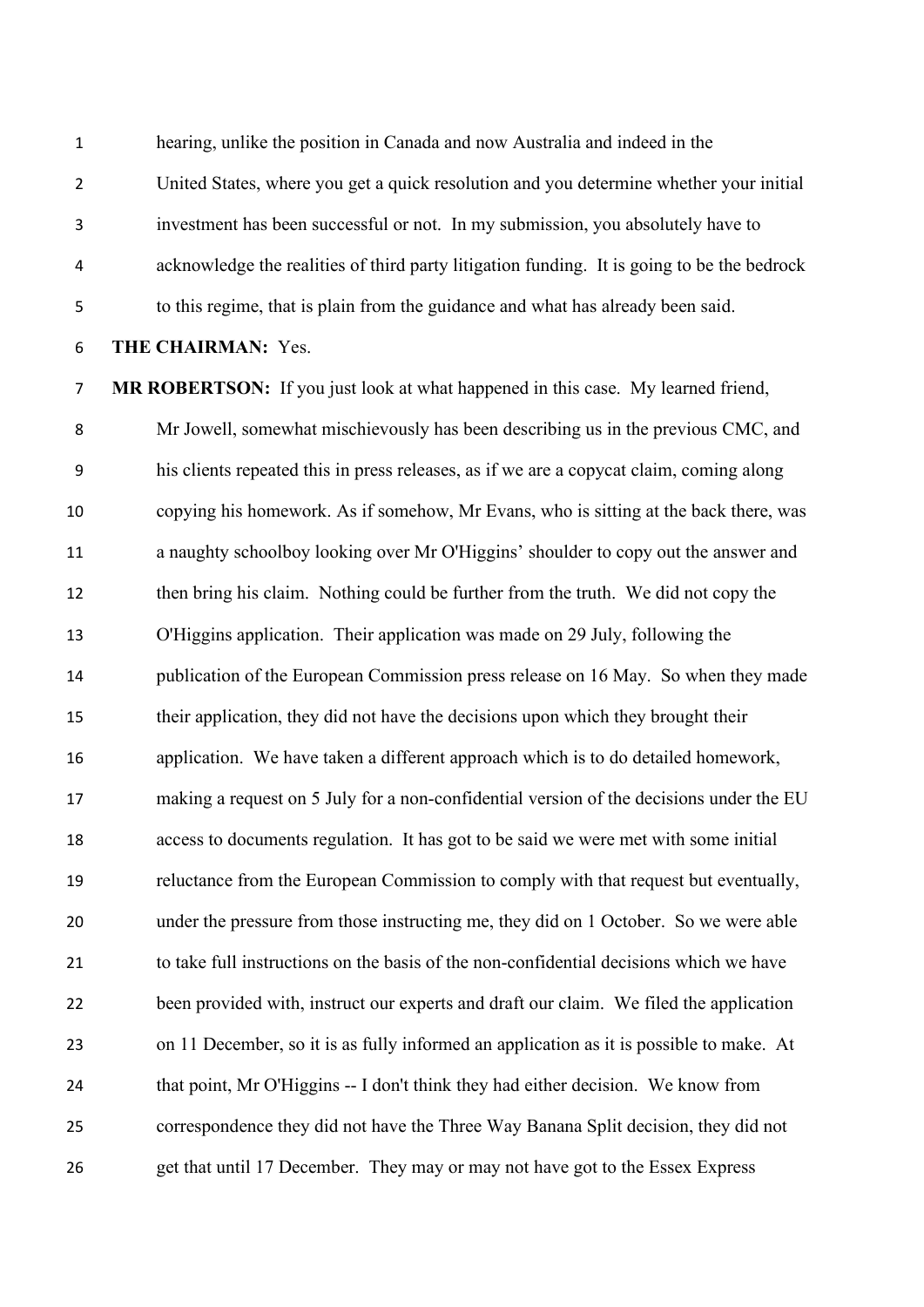decision by that point. But just standing back, firstly to make the point we are not a copycat claim but secondly, we have taken a different approach to make sure that our application is as full and as complete and informed as it is possible to be. If the precedent were that: well, actually, you have got to fight it all the way through to ultimate certification, you cannot get an early carriage motion on, then that is going to dissuade a Class Representative from doing that. In reality, what you are going to find is Class Representatives going as quickly as possible, to be first in the queue after the publication of a press release. Or even before the publication of a press release. Now, does the Tribunal really want to encourage that sort of pre-emptive collective proceedings application? Because in my submission, that is what you would be doing if you were to exercise your discretion in this case, to say carriage has to go off to the full certification hearing. So I am asking the Tribunal to stand back and look at the policy consequences. What would be an exceptional exercise of discretion, viewed in the common law world, not to have an early carriage motion. I should also just make 15 the point -- I think Mr Jowell has made the point -- but it is clear from the Ontario Law Commission report that nobody in the common law world is advocating abandoning early carriage motions. Yes, they are not without their problems. Yes, you have to make judgments at an early stage, but that is a trade-off. And the trade-off, in my submission, is dealing with a case justly and proportionately, at the outset, in a way that avoids leading to a system where the risk of running up the full expense of going through to certification puts off subsequent Class Representative applications and instead, encourages a regime which effectively becomes a first to file regime, encouraging the first application to be made, even on the most scanty information, not necessarily even a European Commission press release, it might just be made on press reports. Unless I can assist you further, those are my submissions on the carriage issue. **THE CHAIRMAN:** Yes, thank you, thank you very much, Mr Robertson. Whichever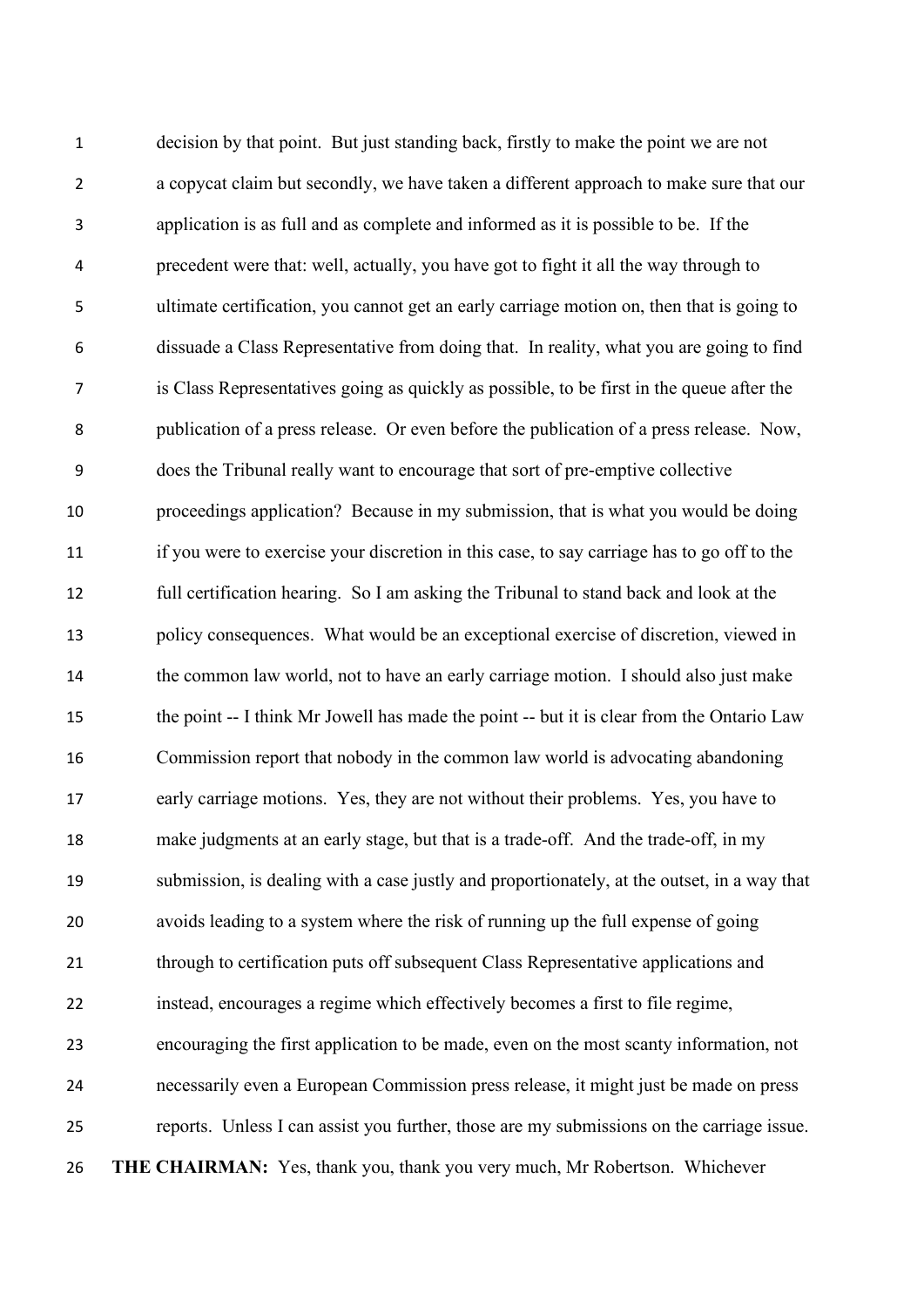| $\mathbf{1}$   | defendant wishes to rise first. Mr Holmes.                                                      |
|----------------|-------------------------------------------------------------------------------------------------|
| $\overline{2}$ |                                                                                                 |
| 3              | <b>SUBMISSIONS by MR HOLMES</b>                                                                 |
| 4              | MR HOLMES: Sir, we have heard a lot of food for thought both from the PCRs                      |
| 5              | representatives and as a result of your observations from the bench. We wondered,               |
| 6              | given the time, whether now might be a convenient moment to take a break for the                |
| 7              | shorthand writers, so we can just take instructions and respond on that basis.                  |
| 8              | <b>THE CHAIRMAN:</b> Of course, if you want to take instructions that is understood. We will    |
| 9              | rise for ten minutes; would that assist?                                                        |
| 10             | (11.23 am)                                                                                      |
| 11             | (A break)                                                                                       |
| 12             | (11.45 am)                                                                                      |
| 13             | THE CHAIRMAN: Mr Holmes?                                                                        |
| 14             | MR HOLMES: Sir, we are grateful for the opportunity to discuss with our respective teams.       |
| 15             | I should say at the outset, sir, we agree there is no issue as to jurisdiction and that this is |
| 16             | therefore a question of discretion. We see it as a difficult question of case management        |
| 17             | for the Tribunal at this early stage, in the development of the new regime. As you will         |
| 18             | have seen from our skeleton argument with which two of the other banks agree, we see            |
| 19             | pros and cons in each approach. Having heard what the Class Representatives have to             |
| 20             | say today, we remain of that view and we continue to take a neutral stance, but we do           |
| 21             | have some brief observations that we would like to make, in case they are of assistance         |
| 22             | to the Tribunal in addressing this issue.                                                       |
| 23             | On the one hand, we do see that an early resolution of the question of the selection of         |
| 24             | Class Representative would focus the proceedings, reduce the number of parties and              |
| 25             | streamline the certification hearing. Those are all powerful considerations of case             |
| 26             | management. We do see, however, that it would result in at least some element of                |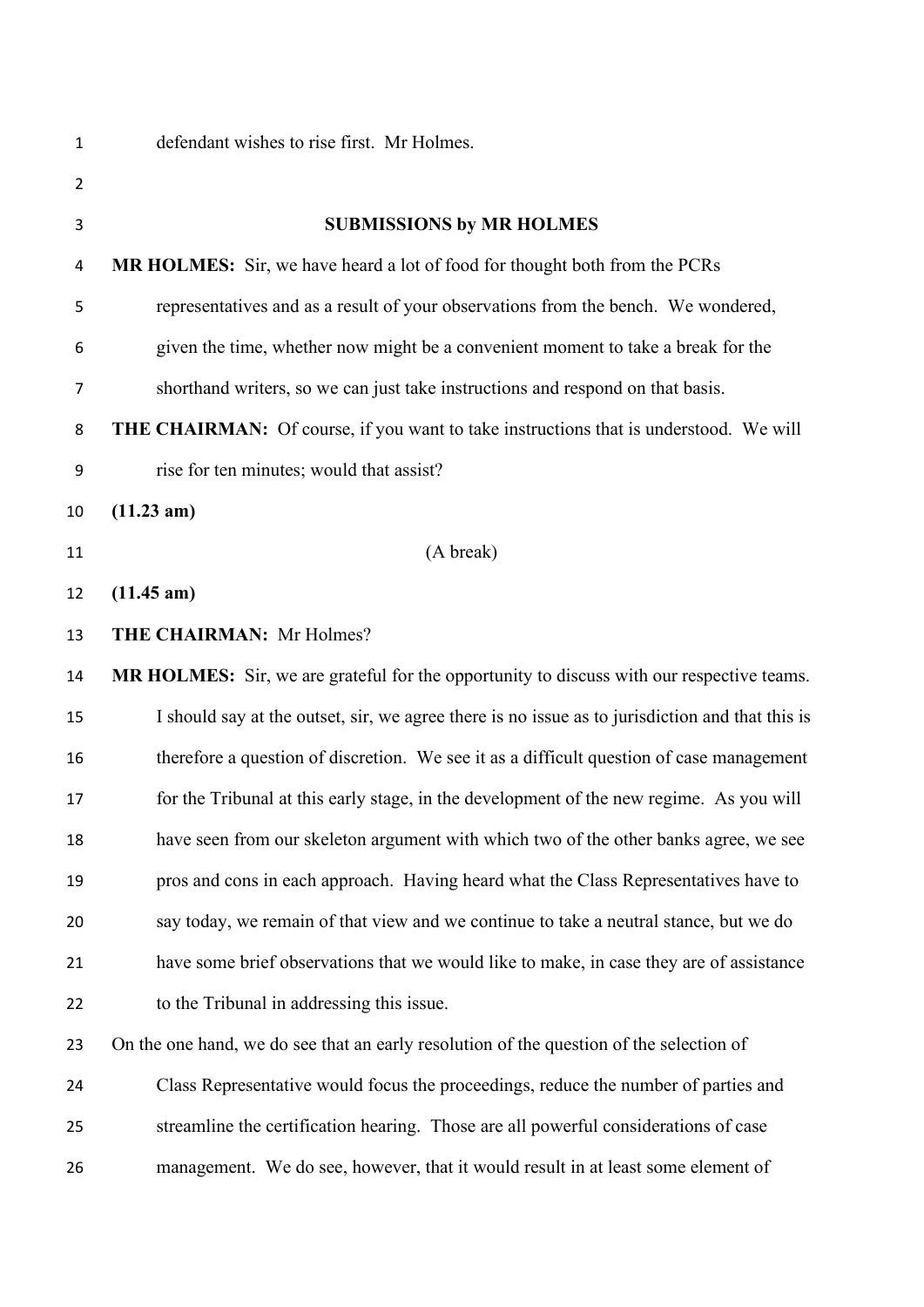| $\mathbf{1}$   | overlap between the two, or possibly three separate hearings that would be involved.      |
|----------------|-------------------------------------------------------------------------------------------|
| $\overline{2}$ | I say three separate hearings because, as Mr Jowell observed, there might be the need     |
| 3              | on the timetables that are currently being presented to the Tribunal, for the parties to  |
| 4              | come back and discuss the Merricks ruling.                                                |
| 5              | THE CHAIRMAN: Yes.                                                                        |
| 6              | MR HOLMES: The overlap arises because the comparative suitability of the PCRs is not, in  |
| 7              | our submission, just an exercise in considering their personal attributes and funding     |
| 8              | arrangements. It extends to a substantive consideration of the respective applications.   |
| 9              | In my submission, one sees that in the Canadian authorities. Mr Jowell fairly observed    |
| 10             | that it is not as simple as suggesting that the assessment of the merits at the selection |
| 11             | stage can be confined to a strike-out. Just to make that point good, sir, may I take you  |
| 12             | to one other Canadian authority which can be found in bundle 5B.                          |
| 13             | THE CHAIRMAN: Bundle 5.                                                                   |
| 14             | MR HOLMES: The second authorities bundle.                                                 |
| 15             | THE CHAIRMAN: Yes.                                                                        |
| 16             | MR HOLMES: At tab 21.                                                                     |
| 17             | THE CHAIRMAN: Tab 21, thank you.                                                          |
| 18             | MR HOLMES: This is the case of Winder in the Ontario Superior Court of Justice which      |
| 19             | was heard and decided by Justice Perell. The hearing on 19 September 2019. The            |
| 20             | judgment is 7 October 2019. The nature of this class action was a data breach by          |
| 21             | the Marriott Hotel Group which was the subject of various sets of class proceedings       |
| 22             | within different states in Canada.                                                        |
| 23             | THE CHAIRMAN: Yes.                                                                        |
| 24             | MR HOLMES: The relevant passage begins at paragraph 48. You see the heading "See          |
| 25             | discussion and analysis", and at (1), the test for carriage. If I could pick it up at     |
| 26             | paragraph 50. You see the formulation which is already familiar to the Tribunal from      |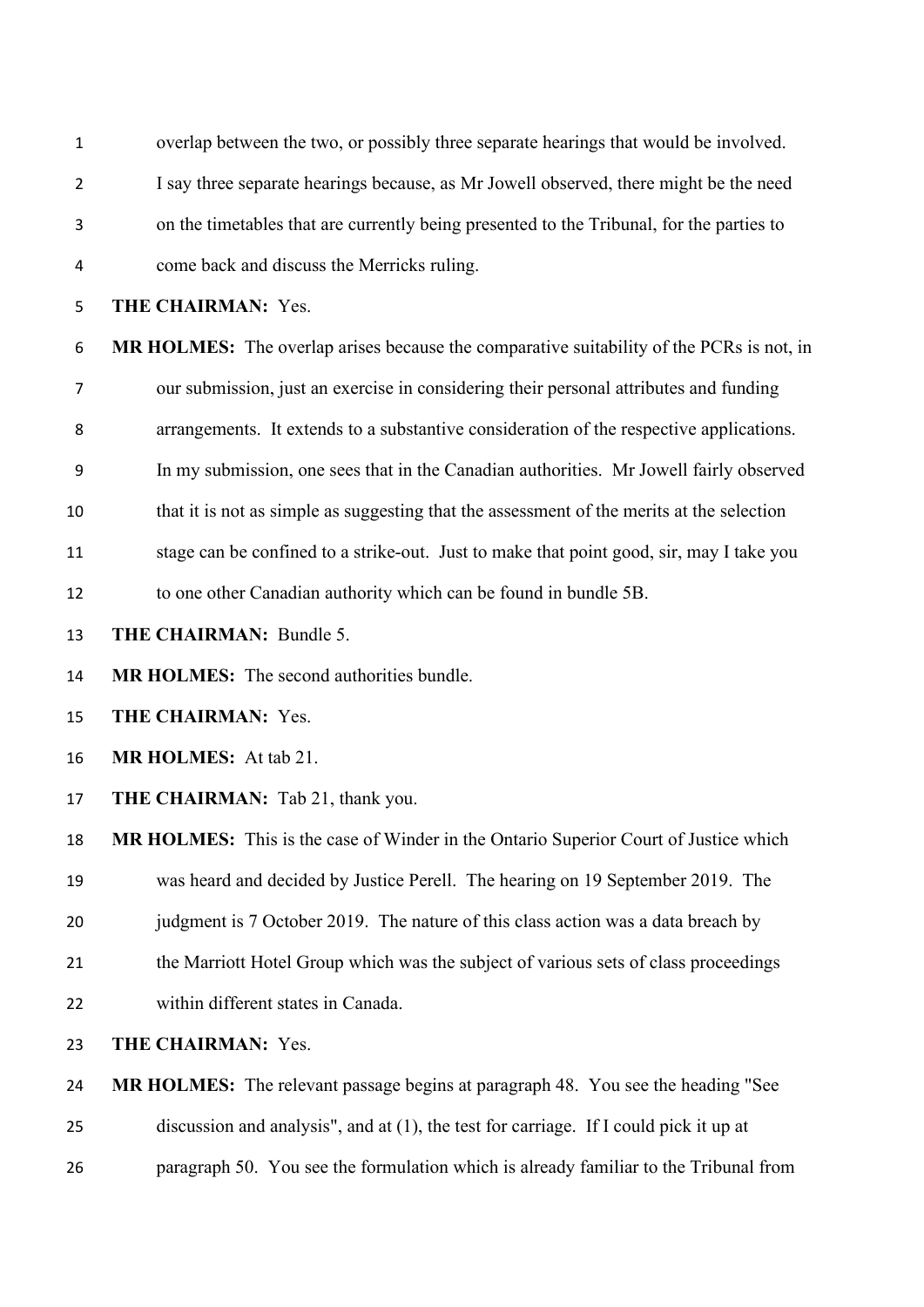the passages that Mr Jowell took you to. Not in this judgment but in another: "The court will grant carriage to the putative class counsel whose proposed action is better for the interests of the putative class members, while being fair to the defendants and promoting the prime objectives of class proceedings which are access to justice for plaintiffs, class members and defendants, behaviour modification and judicial economy." Then this: "Although the determination of a carriage motion will decide which counsel will represent the plaintiff, the task of the court is not to choose between different counsel according to their relative resources and expertise. Rather, it is to determine which of the competing actions is more or most likely to advance the interests of the class." That in my submission, sir, suggests as one would expect, that one looks beyond merely questions of identity and funding and one considers what is being proposed by way of an action, the substance. Then one has the list of overlapping and non-exhaustive factors at 51 which the Tribunal has considered. I emphasise in particular, (9), case theory, (10), scope of causes of action. (13), class definition. (14), class period, and (15) and (16), prospects of success. Then at paragraph 52 -- **THE CHAIRMAN:** Yes, you are emphasising those but these are precisely the ones that are hardest to evaluate early. **MR HOLMES:** They are, sir, exactly so. The point I am making is that it is not possible to make a clean split between substantive considerations that will arise at the second stage. So if these are to be heard at two separate hearings, the Tribunal will need to engage, at least to some extent, with the underlying substance and in my submission, 24 that is what this case supports. You see at paragraph 52 -- you were taken to the first part of this quotation, which is set out in the Wong ruling, noting that: "Factors 9 to 17 concern the quality of the litigation plan, thus nine of the factors are about or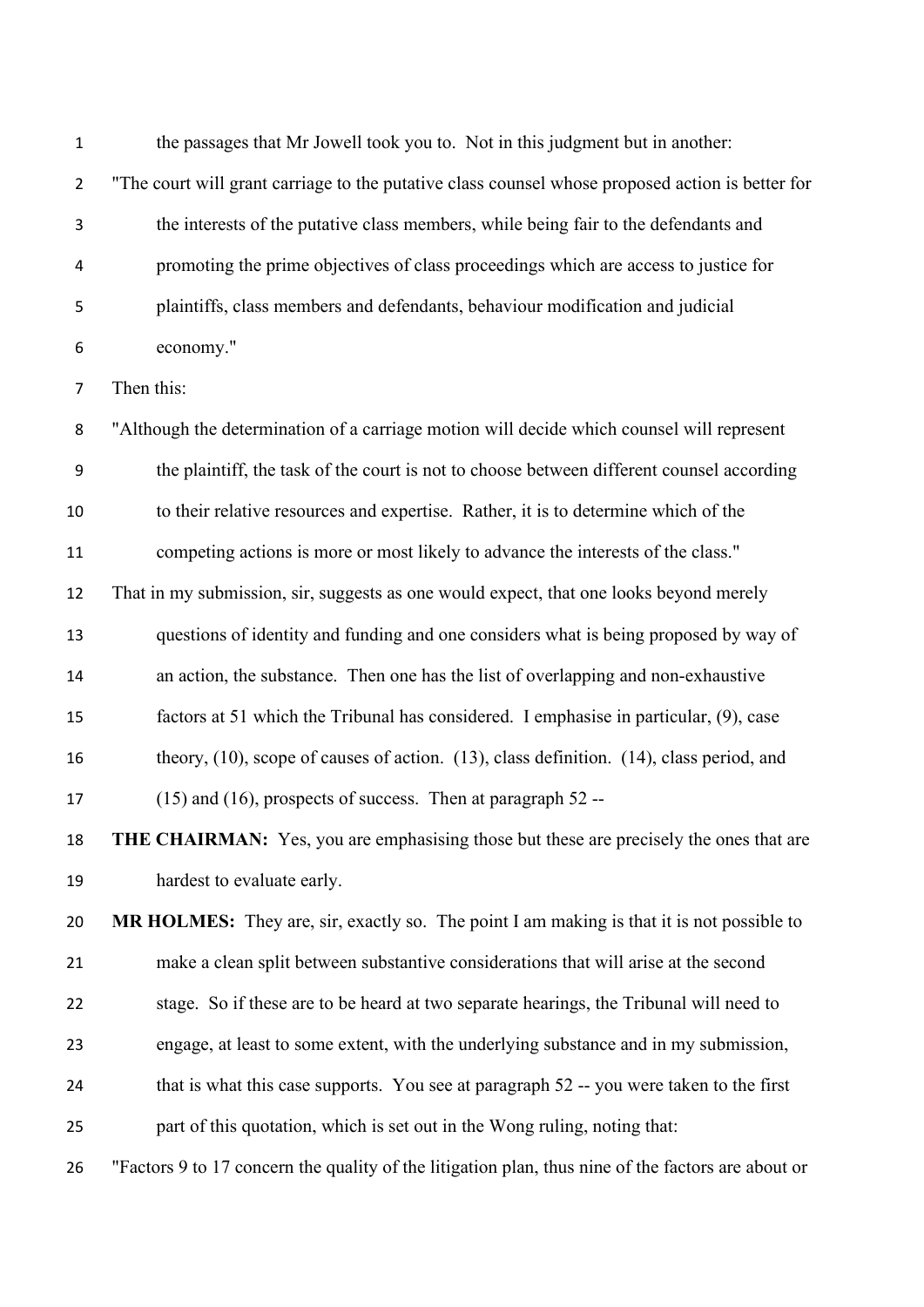1 are connected to case theory ..."

Then this:

| 3              | " which is understandable because at the very heart of the test for determining carriage is  |
|----------------|----------------------------------------------------------------------------------------------|
| 4              | a qualitative and comparative analysis of the case theories of the rival class counsel."     |
| 5              | So that is why we say there is an inevitable overlap between the issues that will need to be |
| 6              | canvassed at the selection and the certification stages and some efficiencies could          |
| $\overline{7}$ | therefore be heard by hearing them together. This is why we say it is a difficult            |
| 8              | question of case management, with factors pointing in both directions.                       |
| 9              | <b>THE CHAIRMAN:</b> So what am I going to be -- let us suppose you go down the              |
| 10             | preliminary issue route. I think it will probably be appropriate for the Tribunal to give    |
| 11             | some fairly clear indications as to what material it would find helpful to decide that       |
| 12             | matter.                                                                                      |
| 13             | <b>MR HOLMES: Yes.</b>                                                                       |
| 14             | <b>THE CHAIRMAN:</b> And you will therefore, I suspect, be much assisted by material going   |
| 15             | to precisely the ones in that list that you have been --                                     |
| 16             | <b>MR HOLMES:</b> I think --                                                                 |
| 17             | THE CHAIRMAN: -- pointing out.                                                               |
| 18             | <b>MR HOLMES:</b> Yes, we endorse that.                                                      |
| 19             | THE CHAIRMAN: So we would be wanting both applicants to take -- or one case, by way          |
| 20             | of example, to articulate exactly what their case theory was. Now, that gives rise to all    |
| 21             | sorts of difficult questions. Is it fair to oblige the applicants at an early stage, when    |
| 22             | they might have further work to do, to articulate the case theory in that way, when, if      |
| 23             | they don't do it right, they are going to be exiting the process?                            |
| 24             | MR HOLMES: So that may be more a matter on which to hear the applicants.                     |
| 25             | THE CHAIRMAN: Yes.                                                                           |
| 26             | <b>MR HOLMES:</b> But my immediate reaction, sir, would be that the case theory already      |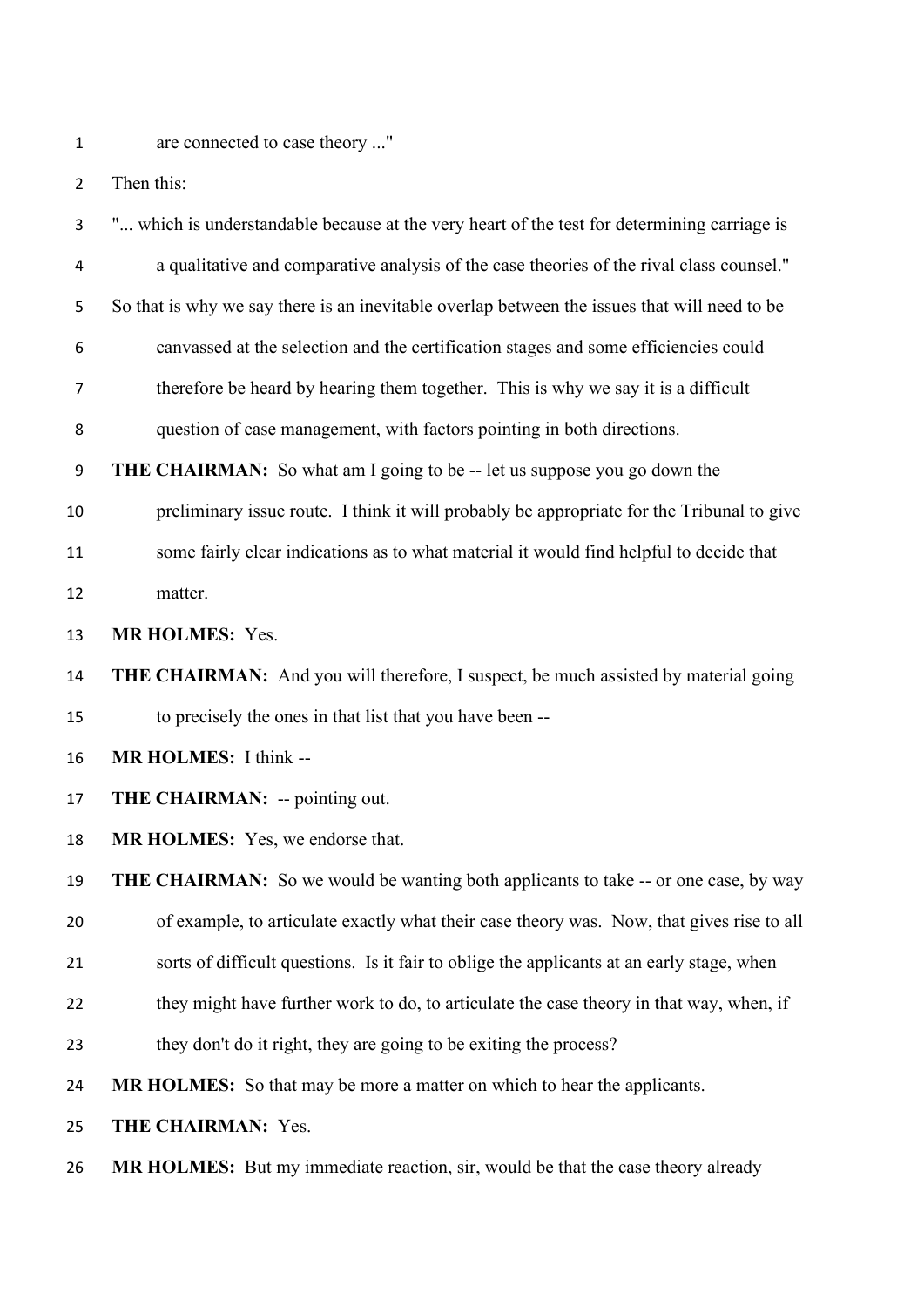emerges, at least to an extent, from the expert reports and from the applications which have been submitted which shed some light on the approaches that each of the Proposed Class Representatives intends to take, if certified.

**THE CHAIRMAN:** Yes.

 **MR HOLMES:** The risk of not considering the substantive factors in the list in at least some detail, is that the Tribunal will be left with a very slender basis on which to make a selection in a case such as the present. You apprehended, sir, that if one works through the factors that were considered in the Wong case, one sees just how difficult it becomes if one does not consider, at least to some extent -- if one does not, at least to some extent, try to get under the skin of the respective parties' case theories, the approach that they intend to take. So it does strike us that in the competition context, this consideration may weigh particularly heavily and this is one difference between the Canadian regime and that with which this Tribunal is concerned. In Canada we have seen that class proceedings of this nature can cover a broad range of different subject matters. They can often raise big questions of principle about recovery for tortious loss, forced adoption, data breaches, product liability claims and the way in which those cases are articulated will turn, very often, on a presentation of case law and that is why causes of action come to the fore in a number of these cases, how you frame your case, whether as a conspiracy or in some other way.

 In the competition context, we know our cause of action, that is defined and a particular focus of importance will be the theory of harm and the theory of damage, of economic damage which is enshrined in the respective expert reports. That is likely to be something that the Tribunal may wish to consider when deciding and selecting between the rival applications. Conversely, the other factors may be unlikely in this context, to weigh because we have quite a developed competition -- specialist set of competition solicitors, firms, within the UK. It is unlikely that a claim will be brought within this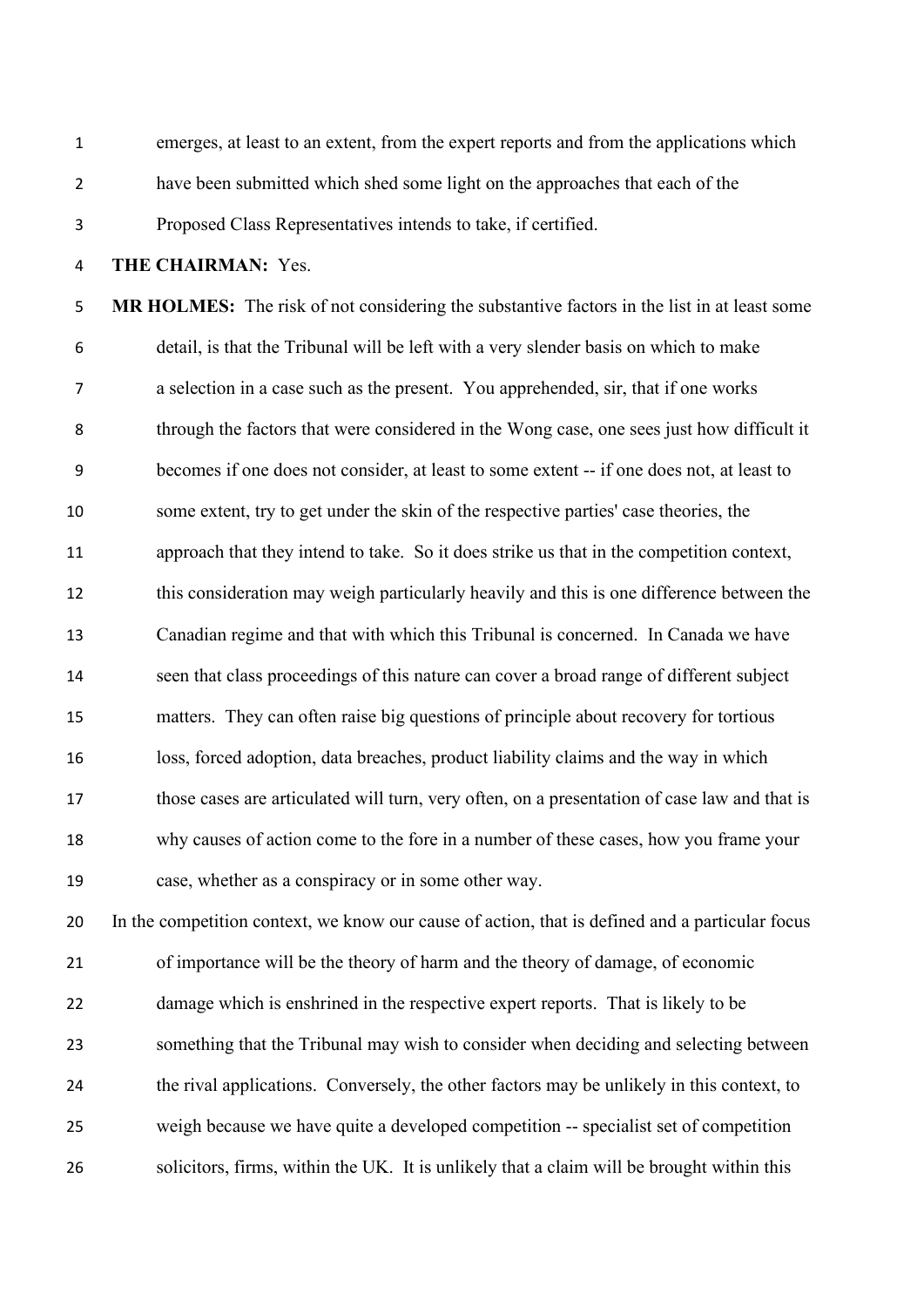regime by people who cannot make a claim to some experience and a sound basis in terms of their representation for proceeding. So to make an informed choice, in my submission, the Tribunal may well be pulled into something of a consideration of the merits. Now we don't say that this is a decisive consideration because we see the arguments which weigh in both directions but we do say that the Tribunal should be alive to the substantive analysis that may be required. That has implications, we say, for the role of the Proposed Defendants because we have an obvious interest, sir, in ensuring that a proportionate and well formulated claim goes forward. We should be heard on that by the Tribunal when it is making its selection. So in my submission, there should not be artificial constraints placed on the scope of the role that the potential defendants might play. You have seen today that the defendants have behaved and are behaving responsibly in this litigation. They are making efforts to avoid duplication and to ensure that the Tribunal receives focussed and coordinated submissions, where there is an overlap. But in my submission, it will be premature at this stage, before we have even seen submissions from the respective Proposed Class Representatives, to circumscribe what the Proposed Defendants can say, going to the factors that have been identified and have been considered and equally, it would be wrong to confine the Proposed Defendants to a single set of submissions, when they may have differing perspectives to bring to bear. Sir, unless the Tribunal has any questions, those are my submissions. **THE CHAIRMAN:** Thank you very much, Mr Holmes. Yes Mr Kennelly. **SUBMISSIONS by MR KENNELLY MR KENNELLY:** Brian Kennelly and Paul Luckhurst for UBS. You have seen that Slaughter and May, on behalf of our solicitors, wrote to the Tribunal, saying that we endorse the skeleton argument lodged by RBS. Our position is also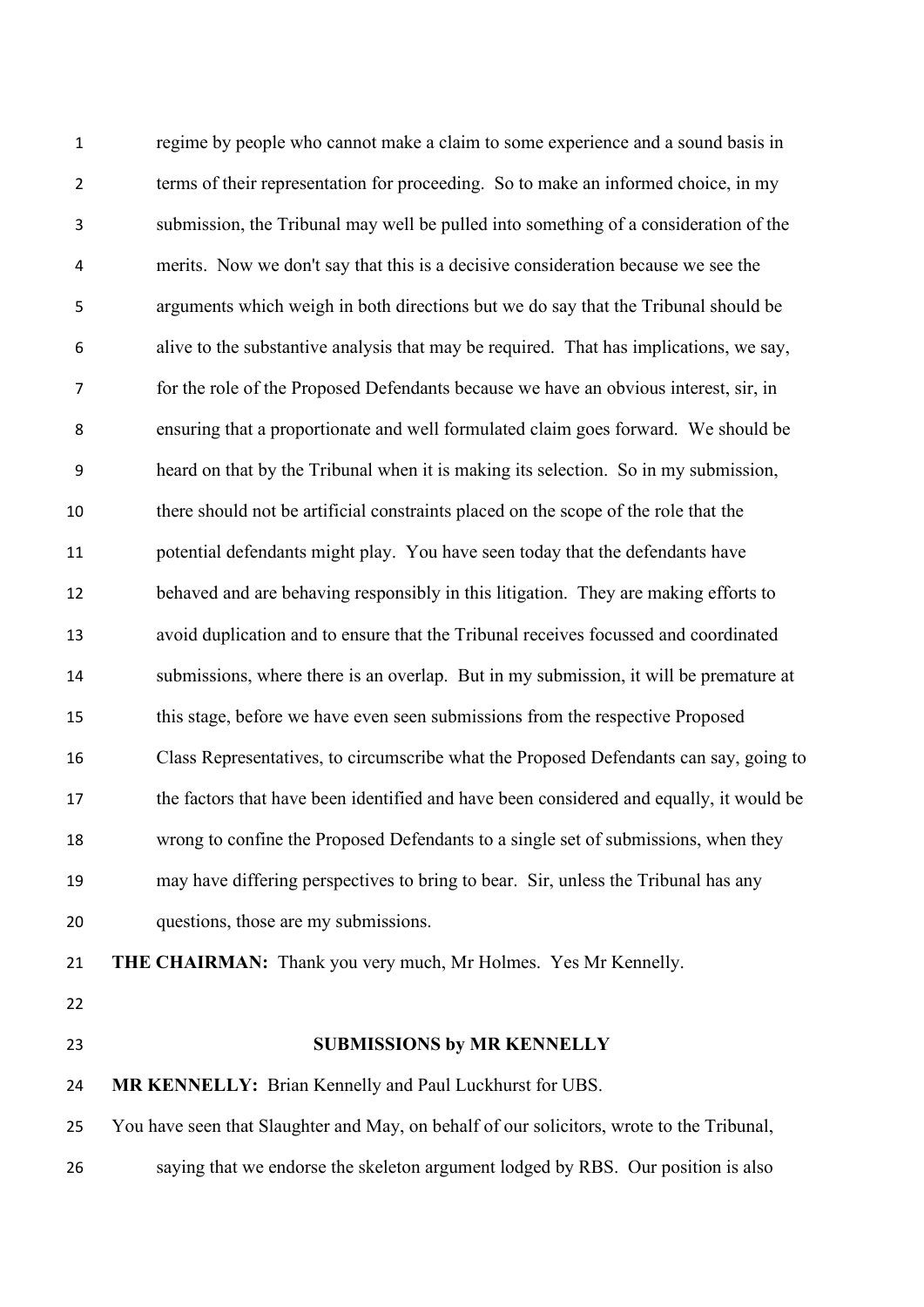| $\mathbf 1$    | neutral. From what we have heard today and from the submissions received by the            |
|----------------|--------------------------------------------------------------------------------------------|
| $\overline{2}$ | Tribunal, it is plain that neither approach is without difficulty. There are problems with |
| 3              | both. And what Mr Holmes has shown you by reference to the Winder authority is that        |
| 4              | the concerns that the Tribunal has raised are the very same problems facing the            |
| 5              | Canadian courts, the need, to a certain extent, to engage with the merits of the           |
| 6              | underlying cases. We note simply, that with the very similar legal test and faced with     |
| 7              | the very same difficulties that concern this Tribunal, the Canadian courts have            |
| 8              | consistently opted for what they regard as their pragmatic solution which is how the       |
| 9              | carriage dispute is determined at a preliminary stage.                                     |
| 10             | THE CHAIRMAN: Yes.                                                                         |
| 11             | MR KENNELLY: But having said all that, our position remains one of neutrality and we       |
| 12             | are in the Tribunal's hands. I will make one short point about the role of the defendants  |
| 13             | at a preliminary issue carriage hearing, if that is what the Tribunal orders. As you have  |
| 14             | seen, both JP Morgan and UBS asked a single firm of solicitors to write to the Tribunal,   |
|                |                                                                                            |
| 15             | endorsing the skeleton argument of RBS. We have approached this in a proportionate         |
| 16             | and efficient way, in order to save costs, which is precisely the approach that we would   |
| 17             | adopt in any hearing the Tribunal orders. There is no need to impose any formal            |
| 18             | restrictions on us now, not least because it may well be the case that some engagement     |
| 19             | with the merits will be necessary and it will be important that we're there, in order to   |
| 20             | deal with that if it arises.                                                               |
| 21             | <b>THE CHAIRMAN:</b> I am very grateful. Yes, Ms Ford.                                     |
| 22             |                                                                                            |
| 23             | <b>SUBMISSIONS by MS FORD</b>                                                              |
| 24             | MS FORD: Sarah Ford for JPM. We have also indicated that we adopt a neutral position in    |
| 25             | relation to the timing of the carriage dispute but I do rise to echo the points that have  |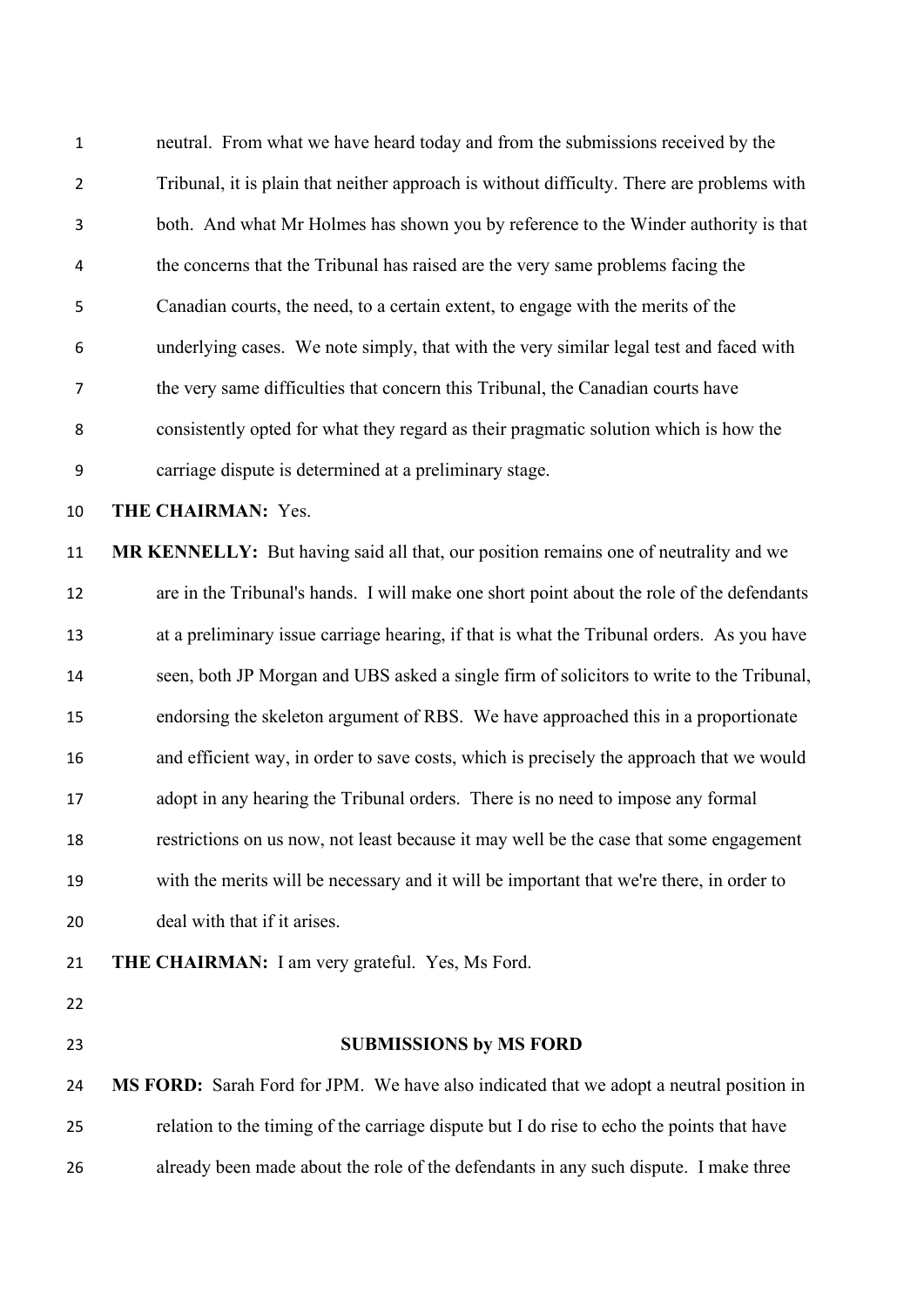| $\mathbf{1}$   | short points. The first is in what we are all aware is a new jurisdiction, with emerging    |
|----------------|---------------------------------------------------------------------------------------------|
| $\overline{2}$ | and developing law, in our submission, there would be a real danger if the Tribunal         |
| 3              | were minded from the outset and in the abstract to purport to set constraints on what the   |
| 4              | defendants could contribute to that process. Secondly, in our submission, the banks         |
| 5              | have relevant market experience to offer and to contribute to the debate. That may well     |
| 6              | be of assistance to the Tribunal in determining the matters it has to get to grips with.    |
| 7              | And thirdly, to echo both Mr Holmes and Mr Kennelly, the parties and counsel are well       |
| 8              | familiar with the need to take a proportionate and non-duplicative approach and we          |
| 9              | have illustrated that in the course of these proceedings.                                   |
| 10             | Sir, I make those points in any event. I would say they apply with even more force the more |
| 11             | the Tribunal is minded to apply a test in relation to a carriage dispute which does get     |
| 12             | into the substance of the claims, into the merits of the claims, the greater the necessary  |
| 13             | role the defendants will play in that debate and they must be fairly heard.                 |
|                |                                                                                             |
| 14             | THE CHAIRMAN: Yes.                                                                          |
| 15             | <b>MS FORD:</b> Those are my submissions.                                                   |
| 16             |                                                                                             |
| 17             | <b>SUBMISSIONS by MR PICCININ</b>                                                           |
| 18             | MR PICCININ: Sir, for the transcript, I am Daniel Piccinin and I appear for Barclays,       |
| 19             | together with Mr Heaton. As you will have seen from our skeleton argument, Barclays'        |
| 20             | position is that it agrees with the PCRs on this issue. Those are not words I anticipate I  |
| 21             | will say very often in these proceedings. I just want to make some very short               |
| 22             | submissions that don't duplicate what the PCRs have said, to explain why we take the        |
| 23             | position. In particular, why we say that an early, quick look approach to the carriage      |
| 24             | factors and issues supports the objectives that are identified in paragraph 6.32 of the     |
| 25             | Tribunal guide, that Mr Jowell showed you before. Those are the objectives and what         |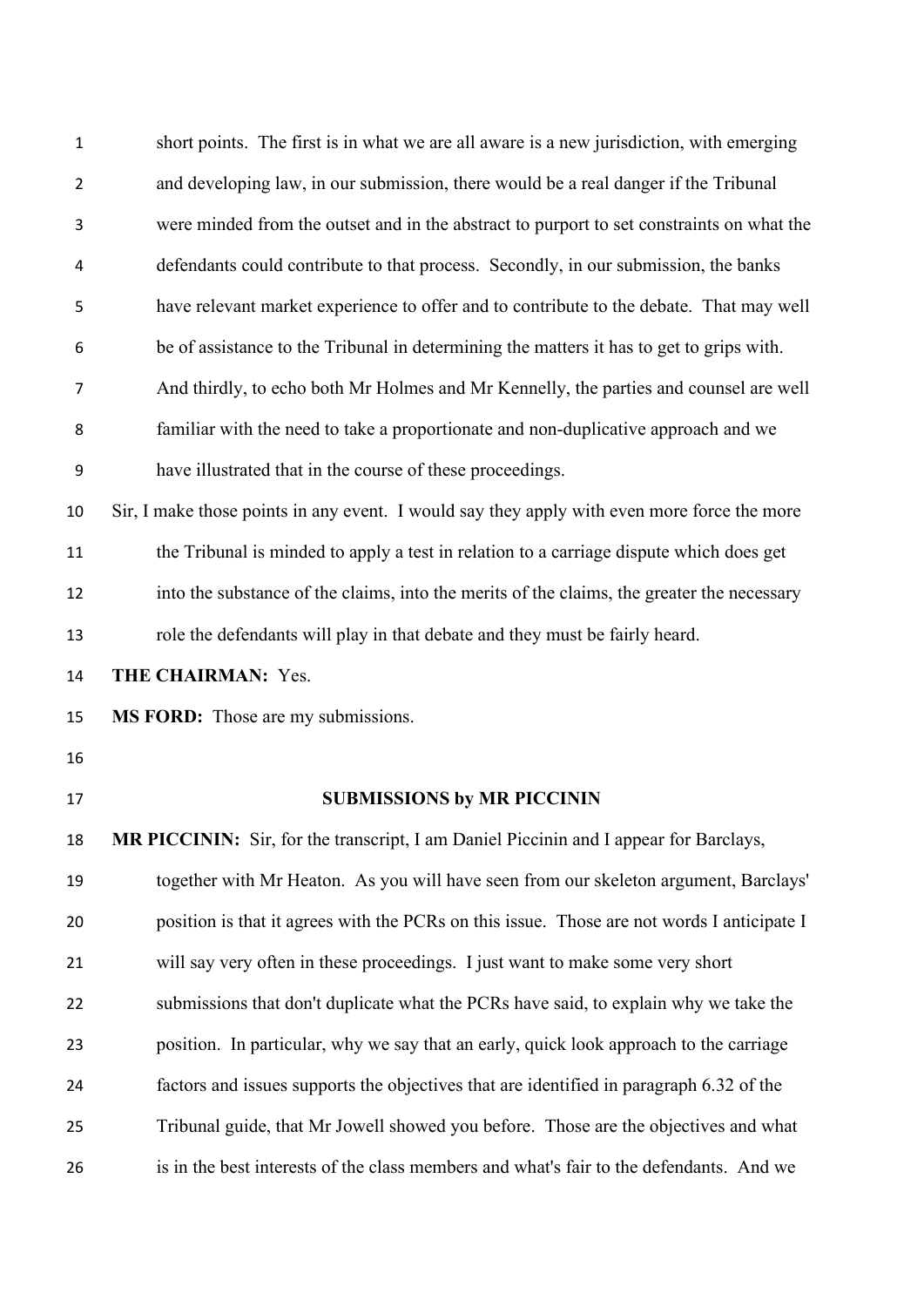say that it would be unfortunate if, in seeking to arrive at an outcome that served those interests, we adopted a procedure that operated against those interests. So that is really the focus of my submissions.

 I would like to start by making some remarks of general application and then talk about the particular features of this case. Starting with the general application and the question that Mr Holmes has raised about the extent to which the Canadian courts actually do take a quick look approach. Mr Jowell showed you earlier, the decision of the Ontario Court of Appeal in Mancinelli and Mr Holmes responded by reference to the Winder case. I just want to show you what the court actually did in Winder, when it came to look at these merits type points, if I can put it that way. So I think it is in your second authorities bundle which is tab 21.

**THE CHAIRMAN:** Yes.

 **MR PICCININ:** And the whole section starts at paragraph 117 and there are lots of interesting points made in there. Just in the interests of time, I just wanted to focus on paragraph 131 which gives you the key part of the answer. Page 20 of the judgment. The court said:

 "In my opinion, in the context of the carriage factors [which you have already seen], the extolled strengths and the dissed weakness of the case theories of either the Consortium or Siskinds balance each other out [and the key point is the reasons for that]. Since both theories are built on the same factual foundation and since the workhorse for both case theories is the tort of intrusion on seclusion on the macroscopic level of grand strategy, the case theory carriage factor approaches neutral."

 In case after case after case, we could go through all of the ones in the authorities bundles if we had time, but in case after case after case, what you have seen is the analysis of the merits of the competing claims takes place at that level of generality. Most of the points are about which causes of action are actually being deployed, or which particular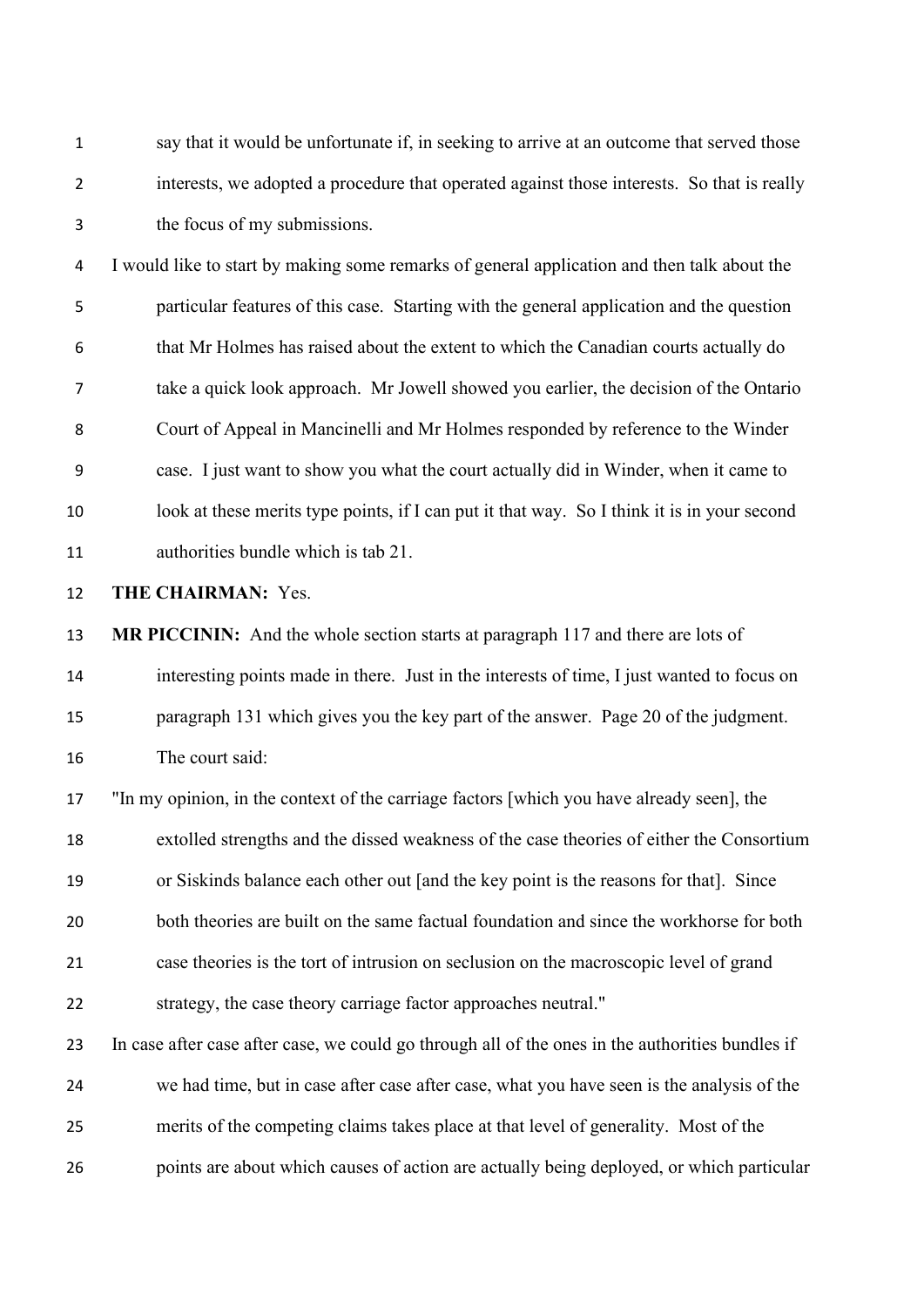| $\mathbf{1}$     | defendants are being sued in one claim or the other and the question is, are any of these      |
|------------------|------------------------------------------------------------------------------------------------|
| $\overline{2}$   | case theories or courses of action completely hopeless, or to the extent that they are not,    |
| 3                | will they add undue complexity to the proceedings? It makes them costly and                    |
| 4                | inefficient to litigate. That is the kind of consideration that we are looking for at that     |
| 5                | level of detail.                                                                               |
| 6                | THE CHAIRMAN: Okay. Let me ask you this, it is a question I asked Mr Jowell: the               |
| $\overline{7}$   | preliminary issue would, I think, have to be where there is more than one applicant, as        |
| 8                | there is here, which is the most suitable.                                                     |
| $\boldsymbol{9}$ | <b>MR PICCININ: Yes.</b>                                                                       |
| 10               | THE CHAIRMAN: Now, how can the Tribunal properly determine that by leaving certain             |
| 11               | factors which go to suitability, out of account?                                               |
| 12               | MR PICCININ: Yes. So it is not that you leave them out of account, it is that bearing in       |
| 13               | mind that the reason why we are looking at the question of suitability, or to put it           |
| 14               | another way, what we mean by the most suitable Class Representative is the one, the            |
| 15               | selection of which is in the best interests of all class members and is fair to the            |
| 16               | defendants. We need to take into account the possibility that if you do a more deep            |
| 17               | dive and you look very carefully at the competing merits of the claims, you are actually       |
| 18               | going to be doing damage to and undermining those very objectives. And so the                  |
| 19               | answer to the question how you do it, sir, is essentially as the Canadians have done it        |
| 20               | here, which is you look to see if there are any high level points at the merits and if there   |
| 21               | aren't then that is the selection of the cause of action of the defendants and so on, then     |
| 22               | you treat that as neutral and you look to the other things which are different.                |
| 23               | <b>THE CHAIRMAN:</b> No, I entirely understand that but the point is whether they are left out |
| 24               | of account or given a different account, I think what you are telling me is that the           |
| 25               | meaning of suitable, how one decides it, is different at the carriage stage, compared to       |
| 26               | the application for representation order stage.                                                |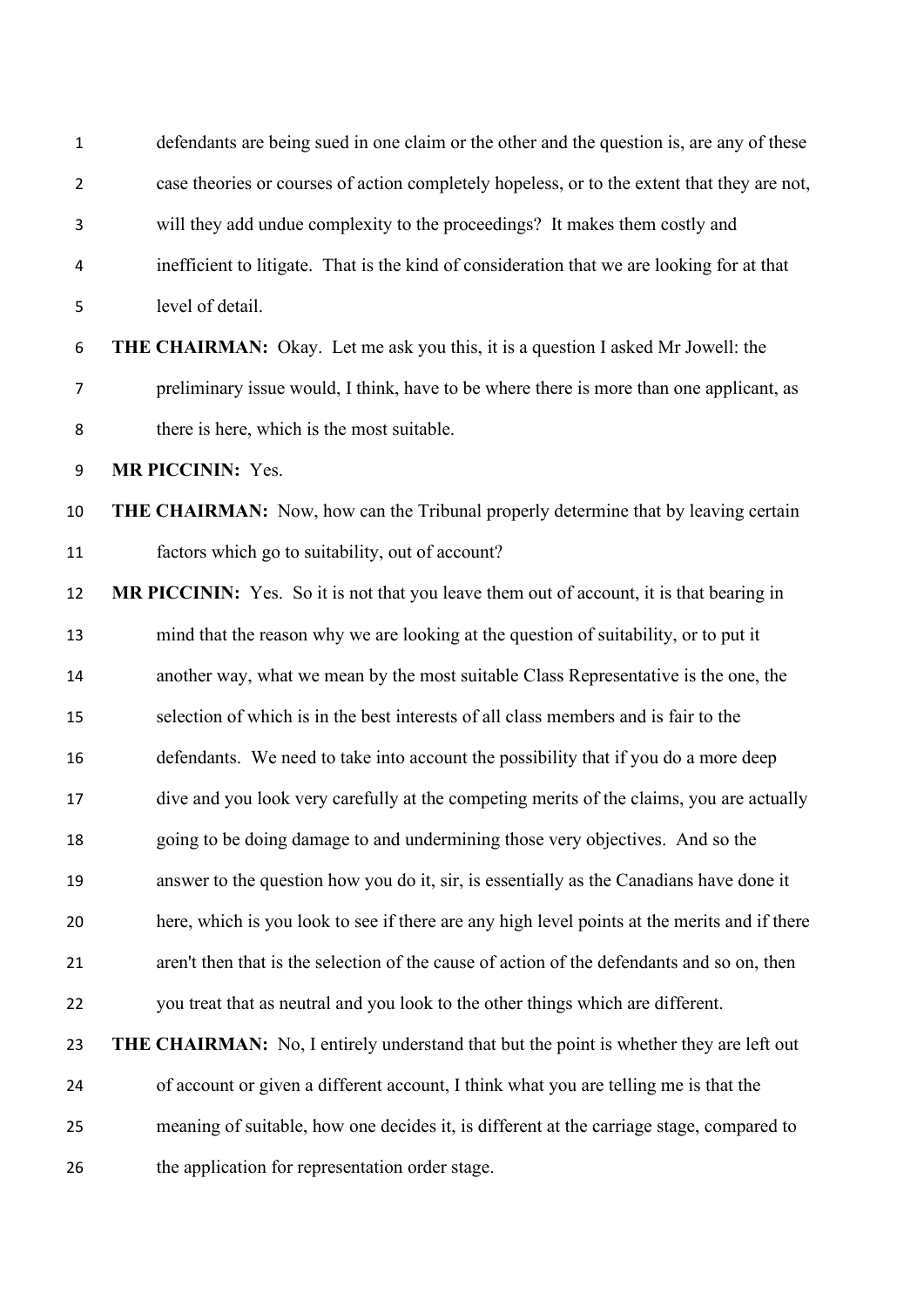**MR PICCININ:** Yes, I don't think I am saying the meaning of suitable is different, I am just saying that the level of detail in which we look at these factors and the same factors are likely to come up --

 **THE CHAIRMAN:** Let me put it again differently. What we are doing is we are -- you see, preliminary issues, when you have a preliminary issue, you don't determine them according to different criteria as at the final stage. What you are doing is you are fast tracking something which you decide in precisely the same way as it would be at the final stage, it just happens to be better to do it earlier. So you might have a point of law which resolves certain factual issues, so you plot that right at the beginning and you decide it, but there is no question that you will decide that point of law differently at trial, as at the preliminary issue. And it seems to me that that would be a rather strange proposition. Here, what you are saying, I accept it is not a point of law, it's a point of fact, but here you are saying that the outcome on the question of suitability could be different, depending on when you decide it.

 **MR PICCININ:** No, I understand the point you are putting to me. Sir. No, that is not what 16 I am saying. What I am saying is irrespective of whether the question of carriage -- so 17 the selection of which of the two PCRs was most suitable -- irrespective of whether you were deciding that early or at the CPO hearing, you would be applying the same

approach to that question which would be a quick look approach.

 **THE CHAIRMAN:** I see. So you are saying that the approach in terms of light touch on, as it were, the theory of risk, is the same at both stages?

**MR PICCININ:** For the comparative exercise, that is right and there are really --

**THE CHAIRMAN:** Okay. For the comparative exercise, it is the same test but when you

are working out whether there should be certification, it is different?

**MR PICCININ:** Yes. This goes to the question of the extent of the overlap, sir. The issue,

the factors that are likely to be important in differentiating between two applications for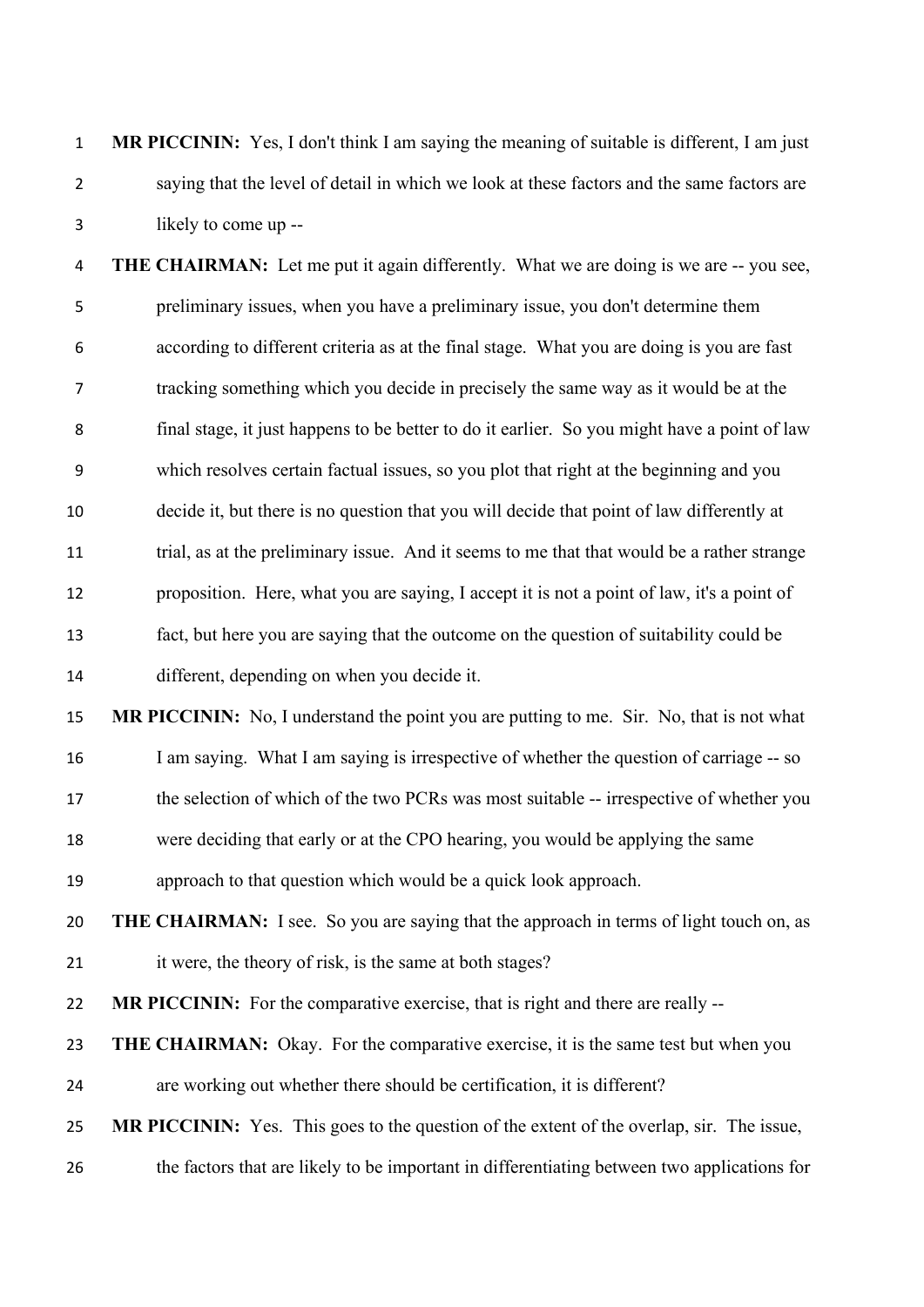certification are likely to, or at least may well be, very different from the factors that are important to the question of whether either one of them meets the standard for certification. So just to give you an example. It may well be that there is not much to pick between the two case theories, or between the two causes of action and that from a comparative perspective, the thing that is most different is the ATE insurance or the funding or some aspect of preparation. But when it comes to the CPO hearing, you may conclude that looking at the merits, neither of them, if they had both been there, neither of them would have met the standard for certification.

 **THE CHAIRMAN:** Looking at it from the interests of the putatively represented class of persons, don't they want as their representative, the people who are framing the action 11 in the best and most, to put it crudely, remunerative way?

 **MR PICCININ:** I think there are two answers to that. One point is, if in fact, there is not a lot of difference between the quality of the case theories and the causes of action and all of that, then it is not in anybody's interest to spend a lot of time and money trying to figure out which one is very slightly better, that is not a useful exercise. That is true at whichever stage of the proceeding you are doing it.

 The second point is that in any event, it is not good for the claimants, it is not good for the represented persons to have the two PCRs fight against each other and pick holes in each other's case theories and if you still have open the Winder decision and just turn back over the page.

**THE CHAIRMAN:** Yes.

**MR PICCININ:** Paragraph 118, you can see the court there deprecating exactly that sort of activity and explaining why that sort of argumentation -- this is the lauding and the extolling and the dissing -- is not regarded as being in the interests of the representative classes.

But the third point is that, in any event, each of the PCRs is going to see the material that is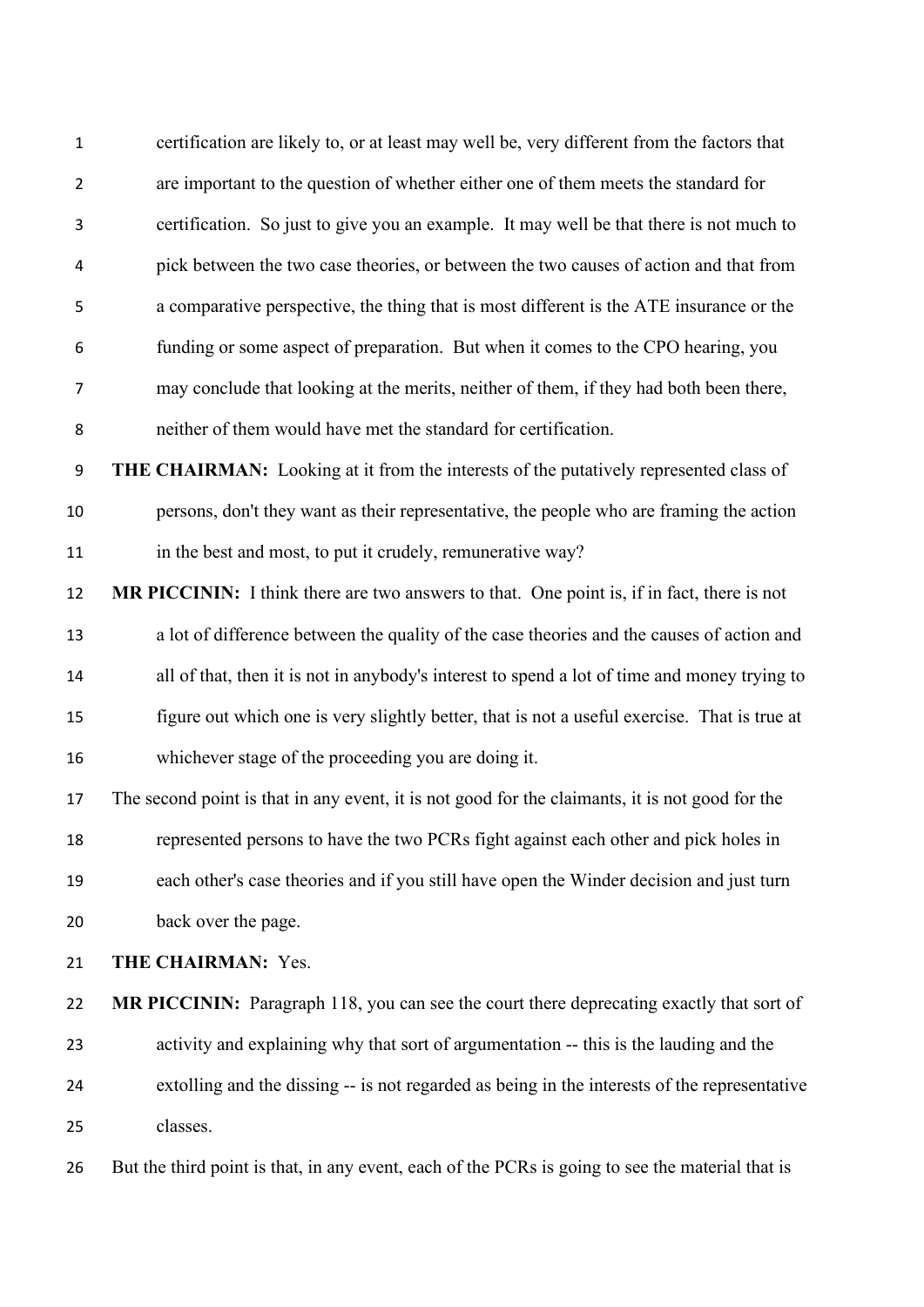| $\mathbf{1}$     | being advanced by the other PCR and so the risk to which you averted earlier, sir, of       |
|------------------|---------------------------------------------------------------------------------------------|
| $\overline{2}$   | there being some good point that one of them has that the other one has not taken, the      |
| 3                | risk of that being missed and not being picked up and pursued in the litigation is one      |
| 4                | that we would say is low. So sir, for those reasons, we say that although, of course, as    |
| 5                | Mr Holmes rightly says, we don't disagree with this, that this is a difficult question with |
| 6                | pros and cons. The balance of interests, bearing in mind the interests of the class and     |
| $\overline{7}$   | also fairness to the defendants, does lie in favour, generally speaking, of having that     |
| 8                | quick look and then because it's a quick look, it makes sense to do it early.               |
| $\boldsymbol{9}$ | THE CHAIRMAN: Yes.                                                                          |
| 10               | MR PICCININ: So that is the general position. Of course you don't need to make              |
| 11               | a decision today as to what should be done in every single case. The question is what       |
| 12               | should be done in this case. There are particular factors in this case that militate in     |
| 13               | favour of early determination. The first one is the position that the parties before you    |
| 14               | have adopted and it is a simple point. Both PCRs are in favour. At least two of the         |
| 15               | respondents, I think it may be slightly more than that, are also in favour and none of the  |
| 16               | respondents are against. So although that is of course not decisive, it is indicative of    |
| 17               | what the interests of the class and the interests of the defendants may be. The second      |

point is that this is a case where the cost savings of deciding carriage earlier are

actually likely to be quite high.

Now, Mr Jowell referred earlier to the possibility of a case where you might have five PCRs.

- Sir, you pointed out that in this case we only have two and that is true, but there are two points that go the other way. One is that this is a case where there are six, I think,
- respondent banks, not a case where we have one or two.
- **THE CHAIRMAN:** No.

 **MR PICCININ:** The second point is that this is the case where each of the two PCRs applications are quite chunky and complex and responding to them in full is not going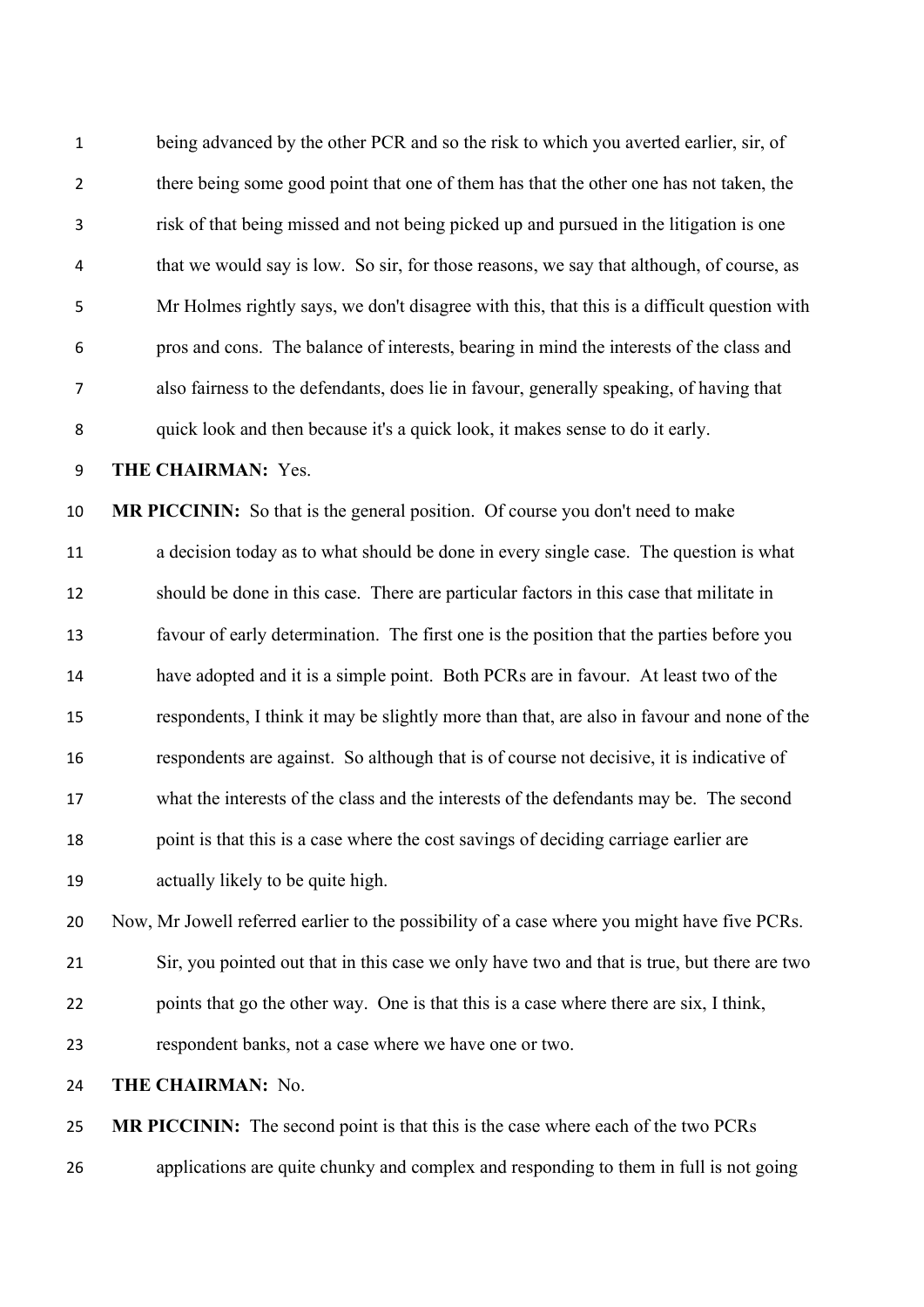| $\mathbf{1}$   | to be a trivial exercise. So if we run this all the way to the CPO, you are going to have        |
|----------------|--------------------------------------------------------------------------------------------------|
| $\overline{2}$ | 12 sets of full responses to these highly complex and detailed applications. Six of those        |
| 3              | could have been probably avoided if we had the early determination.                              |
| 4              | Finally, sir, you raised the prospect that the defendants might essentially blow open a carriage |
| 5              | hearing and turn it into a mini CPO and on that I just want to echo what Mr Kennelly             |
| 6              | said that you can see the way we have conducted ourselves today and it is likely to be           |
| $\overline{7}$ | very much the same at the carriage hearing. So unless I can help you further, sir.               |
| 8              | <b>THE CHAIRMAN:</b> No, thank you very much, I am grateful. Mr Handyside.                       |
| 9              |                                                                                                  |
| 10             | <b>SUBMISSIONS by MR HANDYSIDE</b>                                                               |
| 11             | <b>MR HANDYSIDE:</b> We endorse Barclays' position which is the submissions that carriage        |
| 12             | should be determined as a preliminary issue. I have no additional points to make. We             |
| 13             | recognise there is no perfect solution, but it does seem to us that the pros of                  |
| 14             | a preliminary issue outweigh the cons.                                                           |
| 15             | So far as the scope of the respondents' involvement in any preliminary issue is involved,        |
| 16             | I would echo what has already been said that the tribunal should not be prescriptive, at         |
| 17             | this stage, in terms of the nature or degree of the respondents' involvement in that             |
| 18             | hearing. We can be relied upon to be efficient in terms of the points that we each               |
| 19             | make.                                                                                            |
| 20             | <b>THE CHAIRMAN:</b> Yes. As the Tribunal well knows from interveners in other actions,          |
| 21             | people know how to limit their submissions, yes. Have I heard from all the? No.                  |
| 22             |                                                                                                  |
| 23             | <b>SUBMISSIONS by MS KREISBERGER</b>                                                             |
| 24             | MS KREISBERGER: No, I am grateful, sir. Ronit Kreisberger for MUFG. Sir, we are the              |
| 25             | 7th and 8th defendants in the Evans application.                                                 |
| 26             | <b>THE CHAIRMAN:</b> Yes, and you have an application to --                                      |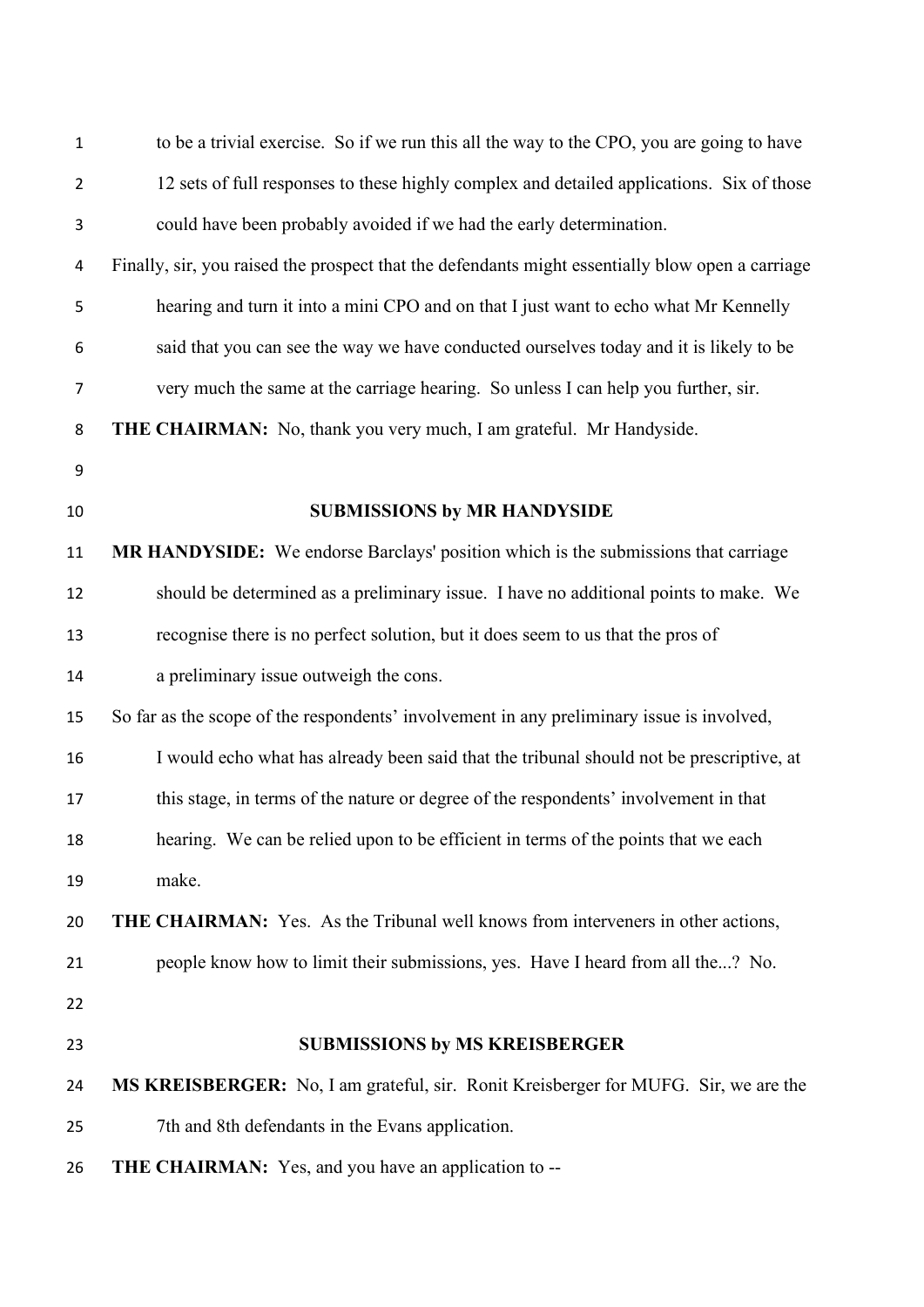**MS KREISBERGER:** To object in the other.

**THE CHAIRMAN:** Indeed.

 **MS KREISBERGER:** We are not a Proposed Defendant in O'Higgins. Sir, I don't want to repeat points that have been made. I would endorse the submissions of Mr Handyside, Mr Piccinin and both PCRs. We do support a preliminary issue on carriage. I would like to add two further points to those which have already been made.

**THE CHAIRMAN:** Yes.

 **MS KREISBERGER:** The first point goes to the conduct of the litigation and the second point is of fairness to the defendants, particularly the defendants that I appear for. On the general point on conduct of the litigation, sir, Mr Jowell referred to the possibility of remittal back in the event of a judicial review on carriage. That is a point which we think does go into the mix and tilts the balance in favour of carriage as a preliminary issue. The reason for that is obviously we cannot at this stage rule out the possibility of a judicial review.

**THE CHAIRMAN:** No.

 **MS KREISBERGER:** If that judicial review on carriage were to be successful, the determination on the certification would need to be revisited. Now, that would involve possibly a rehearing or at the very least a re-determination, or there is another approach and we say that approach highlights quite clearly the difficulties rolled up here in dealing with carriage and certification and that is that the Tribunal may be urged to address certification for both applicants to avoid any need for a rehearing of the issue of certification should the initially preferred CPO not be the one ultimately preferred. We say that would be potentially wasteful of the Tribunal's resources as well as the parties'. Sir, you were taken to governing principle 4.2(e) which requires that an appropriate share of the Tribunal's resources are attributed, allocated to the case. So we say the Tribunal finding itself in a position of having to make a hypothetical determination on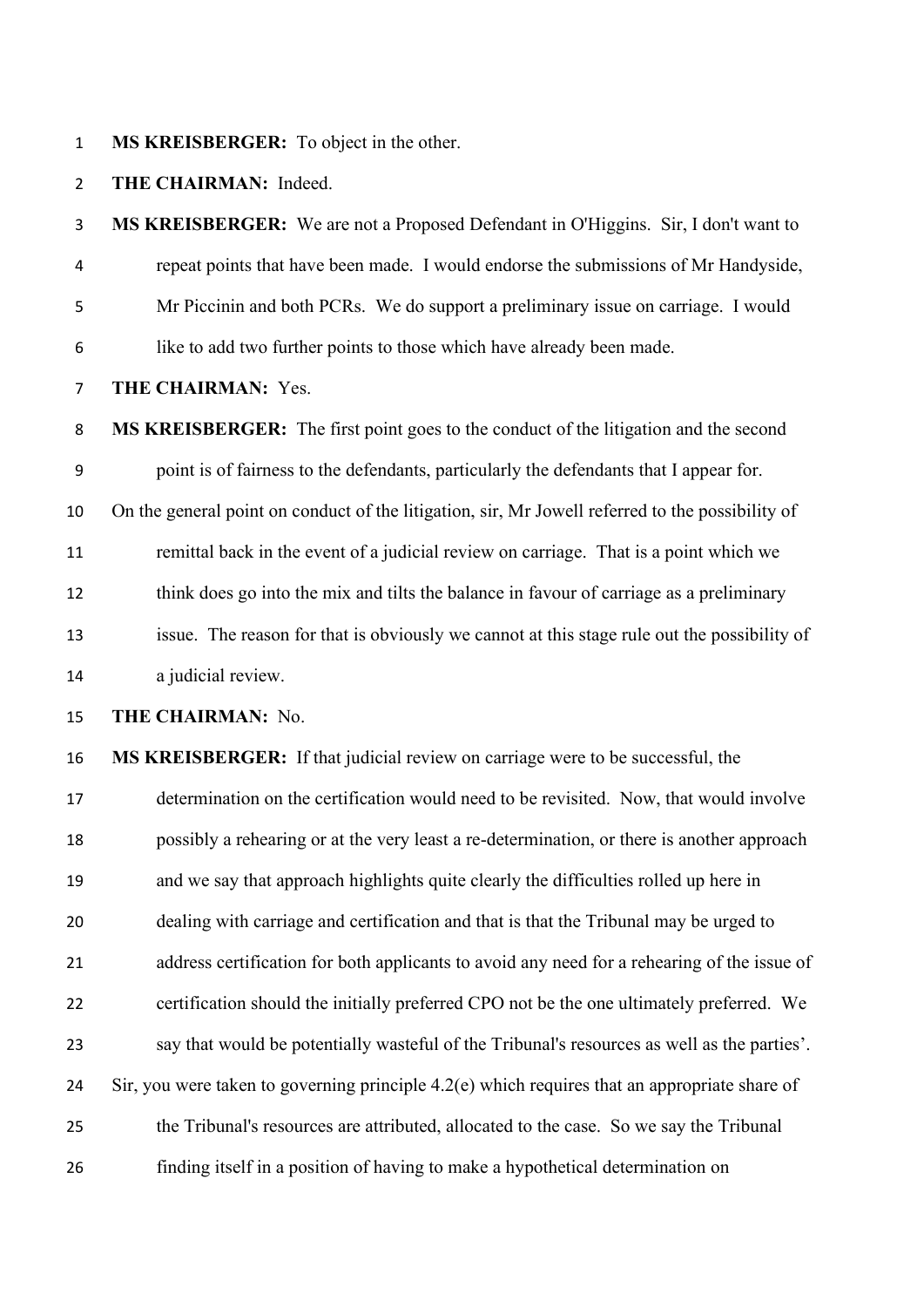certification is a factor which weighs against a rolled up hearing on both elements.

 Whereas a phased approach would avoid the risk of a judicial review unwinding the ruling on certification. So that seems to us a potentially important point for conduct of the litigation.

 I then have a further point which is a point specific to MUFG, to my clients, so it falls on me to make. If O'Higgins is ultimately preferred in the carriage dispute, then my client will not have to incur the cost of opposing certification as a Proposed Defendant in a phased approach. That has a very material bearing for my clients, as you will appreciate. So we say that is a further relevant consideration which tips the balance in favour of carriage as a preliminary issue.

 Sir, I then just wanted to say a brief word on the question of participation in the event that carriage is heard as a preliminary issue. There has been discussion of a joint submission, but the points I have just made about MUFG's particular position in this really show that that would not be achievable. Because MUFG is not a proposed defendant in O'Higgins, we may well have a different perspective from the other defendants. You may have seen, I don't think we need to go to it, but joinder of proposed defendants is treated as a relevant factor for determining carriage disputes in 18 the Canadian authorities.

Sir, I am in your hands, I am happy to take you to it.

**THE CHAIRMAN:** No, I think I am happy that that must be right.

 **MS KREISBERGER:** I am grateful, I will just give you the reference. It is Mancinelli at paragraph 16, that is the 2016 judgment and that is at tab 16, page 6 of the hearing bundle. So, really, the point is that MUFG must be entitled to make

- submissions on fairness from its own perspective. So a joint submission will simply
- not be feasible, not achievable and that is added to the more general point that a joint
- submission invariably leads to inflated costs when one's attempting to agree a precise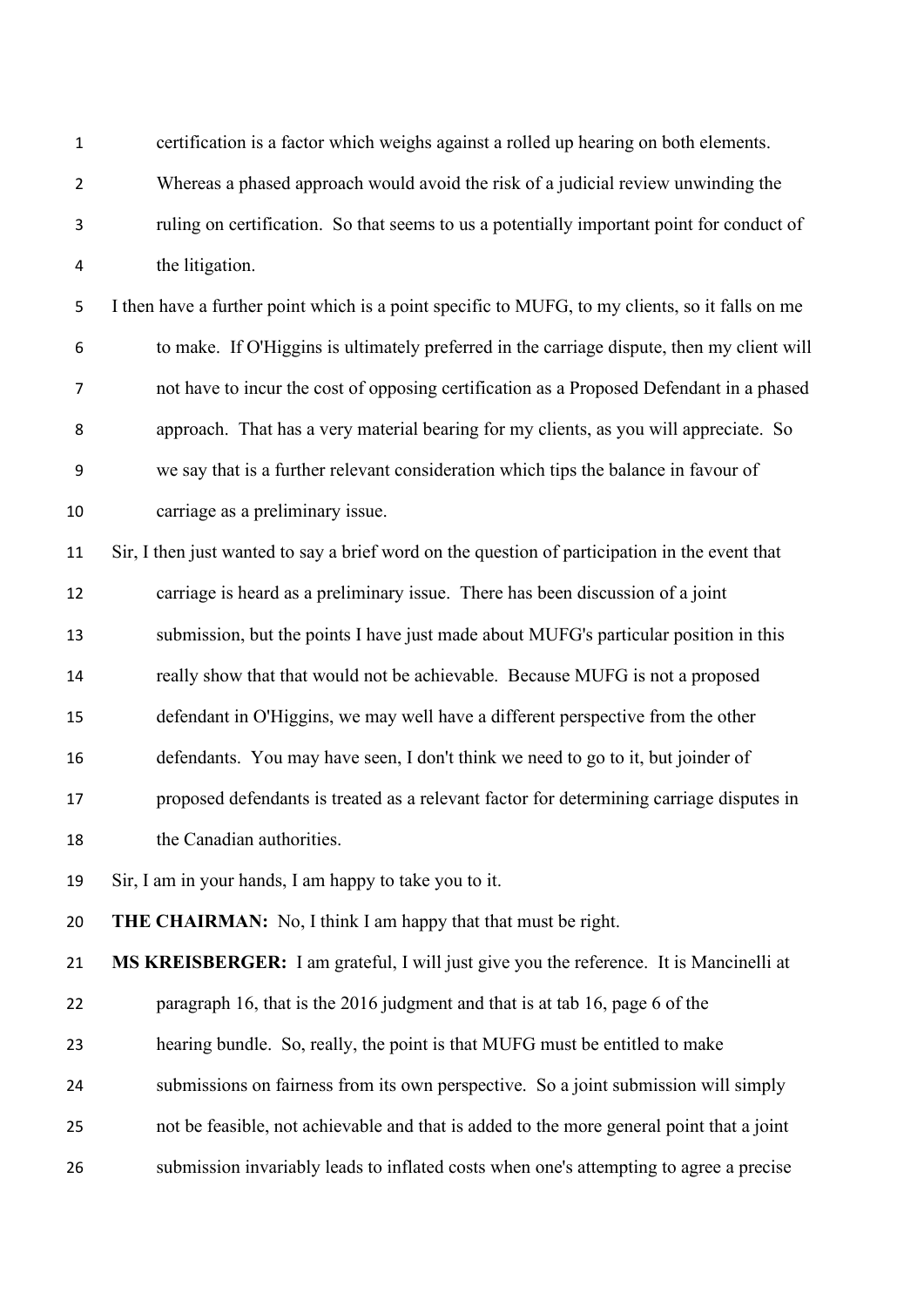formulation of drafting. So we would be opposed to that.

| $\overline{2}$ | Then finally, simply to echo the submissions that have already been made on any formal       |
|----------------|----------------------------------------------------------------------------------------------|
| 3              | constraint as to the scope of the defendants' participation in carriage, given the novelty   |
| 4              | of the dispute and the difficulty of predicting the precise nature of the issues that are    |
| 5              | going to arise. So we would vigorously oppose any laying down of parameters as               |
| 6              | regards the defendants' contribution, given that we may usefully contribute on areas         |
| $\overline{7}$ | that are wider. We would also caution against creating the scope for a preliminary           |
| 8              | skirmish on the question of: well does the defendants' submission properly fall within       |
| 9              | the category which has been directed? We think that would be a wasteful distraction in       |
| 10             | the circumstances. So sir, those are our submissions.                                        |
| 11             | <b>THE CHAIRMAN:</b> Thank you very much.                                                    |
| 12             | MS KREISBERGER: Unless I can assist.                                                         |
| 13             | THE CHAIRMAN: I think Mr Robertson first and then you, Mr Jowell, last, is that -- if you    |
| 14             | have anything by way of reply, Mr Robertson.                                                 |
| 15             |                                                                                              |
| 16             | <b>REPLY SUBMISSIONS by MR ROBERTSON</b>                                                     |
| 17             | MR ROBERTSON: Four points. The first is to pick up on the extent to which you do             |
| 18             | a comparative analysis of the case theories.                                                 |
| 19             | THE CHAIRMAN: Yes.                                                                           |
| 20             | <b>MR ROBERTSON:</b> There is one additional authority to draw your attention to, so you are |
| 21             | aware of it.                                                                                 |
| 22             | THE CHAIRMAN: No. Thank you.                                                                 |
| 23             | MR ROBERTSON: It is in the second authorities bundle, tab 14. It is a case called            |
| 24             | Locking. It is an appeal by Locking against denial of certification and it is heard by the   |
| 25             | Divisional Court of the Superior Court of Justice in Ontario. The relevant passage is at     |
| 26             | paragraphs 22 to 25 which is on pages 7 to 9 of the transcript of the judgment but the       |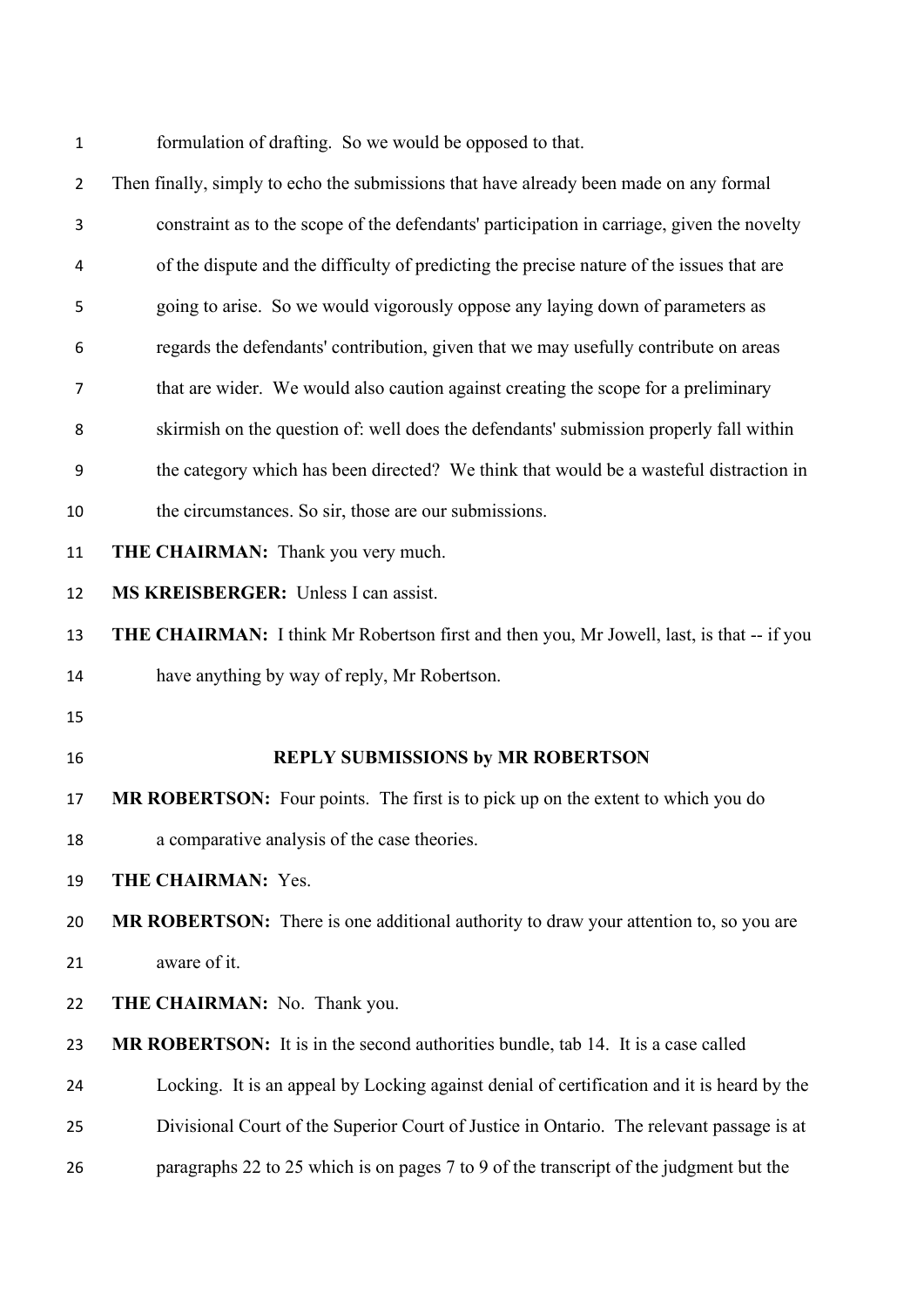key passage is at paragraph 25:

 "It is always preferable on a carriage motion to avoid any analysis of the merits of including or excluding a particular claim or defence and the strategy of counsel in doing so. However, it is apparent from reviewing the authorities that some carriage motions are incapable of being resolved by merely considering whether claims have glaring deficiencies or can be said to be frivolous. Sometimes it is necessary for the motion judge [that is the carriage motion judge] to conduct a more detailed and nuanced analysis because there is no other way to properly distinguish between the actions and choose the proceedings that is in the best interests of the class." Then they say that the judge in this case, he did that, he did not depart from the established principles, referring there to the case of Setterington. So you've got to do the best you can on the material in front of you. That is essentially what the message is. That might involve a more detailed and nuanced analysis. So that is Locking in the Ontario Divisional Court. The second point I wish to make is about procedure for a carriage motion -- this is just to draw your attention to where we have set out the Canadian procedure and how it differs from the procedure that would be followed in this Tribunal. That is in the annex to our skeleton, paragraphs 17 to 30. That is just to put that on the record. That is where we have set that out. The essential difference is that here in the UK, we front load by putting evidence in with the claim. In Canada, the claim form goes in, the statement of claim goes in but then the evidence is only subsequently served in advance of the carriage motion being heard and it is done by way of affidavit and then they put in their written submissions which they call -- a written submission in Ontario is called a factum. So that is the procedure, it is a bit different. The third point I wish to make is in response to the defendants' submissions on their

involvement in a carriage motion, if one is ordered. They say that they will be targeted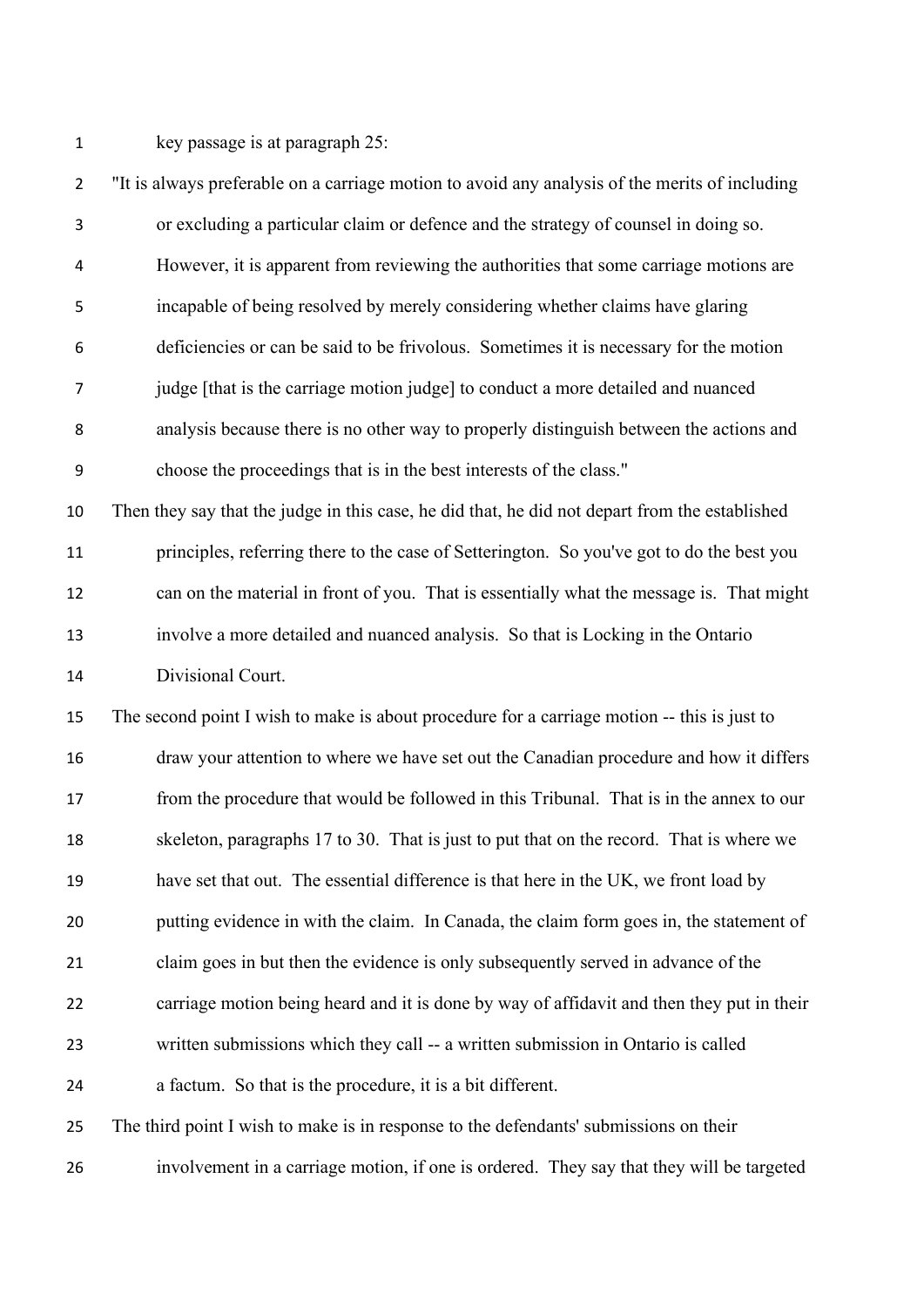| $\mathbf{1}$   | and precise in their submissions but their submissions need to be targeted on the precise    |
|----------------|----------------------------------------------------------------------------------------------|
| $\overline{2}$ | issue that falls for them in the carriage motion which is comparative fairness of the two    |
| 3              | applications as concerns the defence. It is not fairness at large. It is, which is the       |
| $\overline{4}$ | fairer? Or which is the less fair? So that is why we say their submission should be          |
| 5              | narrowly focussed and if the Tribunal does not order a single submission, with               |
| 6              | supplemental submissions, then at the very least, the Tribunal should indicate               |
| $\overline{7}$ | page lengths, as is the practice in other cases before this Tribunal.                        |
| 8              | The fourth point and on this one, I think I might just hand over to my learned friend, Ms    |
| 9              | Victoria Wakefield QC, who is my co-leading counsel in this case and she will just           |
| 10             | explain why I was wrong to refer to review of a decision in this case.                       |
| 11             | THE CHAIRMAN: Yes, Ms Wakefield.                                                             |
| 12             |                                                                                              |
| 13             | <b>SUBMISSIONS by MS WAKEFIELD</b>                                                           |
|                |                                                                                              |
| 14             | MS WAKEFIELD: Sir, this relates to what happens after a carriage motion hearing and          |
| 15             | whether it would be challenged by way of judicial review or on appeal. I appear for          |
| 16             | Walter Merricks, so I am familiar with this vexed area. As I understand it now, the          |
| 17             | question is whether the decision of the Tribunal puts an end, a final end, to one of the     |
| 18             | proposed proceedings. So I would suggest that because following the carriage motion,         |
| 19             | the unsuccessful applicant, obviously, would have had their day, their claim would be        |
| 20             | over, that that would be subject to the appellate jurisdiction rather than challengeable     |
| 21             | by way of judicial review.                                                                   |
| 22             | <b>THE CHAIRMAN:</b> Thank you. I notice though, in the Canadian cases, what they seem to    |
| 23             | have done is stayed the unsuccessful applicant and allow one to proceed. Does that           |
| 24             | make a difference to your answer?                                                            |
| 25             | MS WAKEFIELD: I don't think it does, sir, in this jurisdiction because in this jurisdiction, |
| 26             | there would only be one set of proceedings which have been certified which would go          |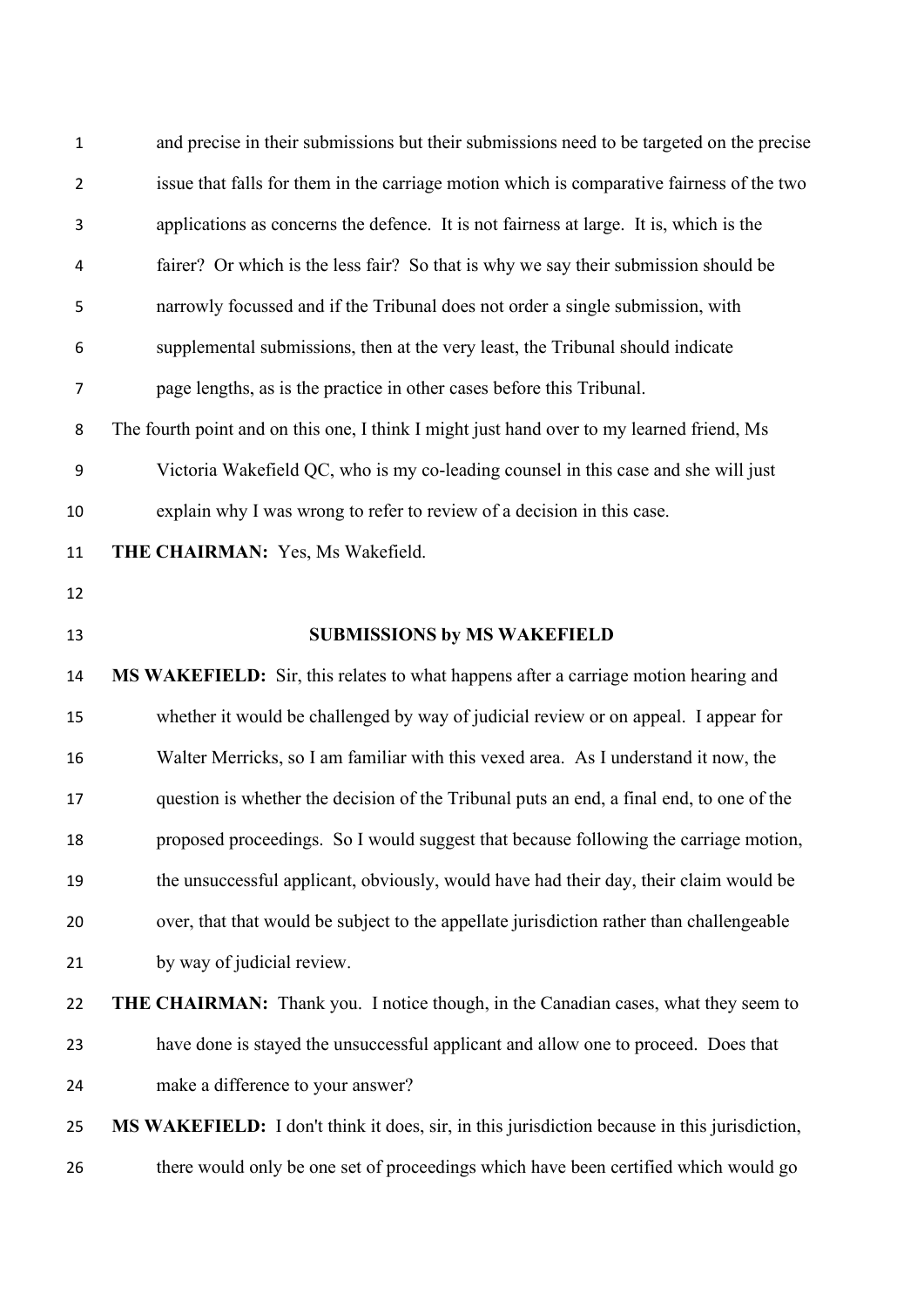| $\mathbf{1}$   | forward to a certification and so the carriage motion, were it to be brought on early and     |
|----------------|-----------------------------------------------------------------------------------------------|
| $\overline{2}$ | where one of us would lose it, that would be the end of the proposed proceedings, as          |
| 3              | I read the rules.                                                                             |
| 4              | <b>THE CHAIRMAN:</b> Yes, thank you.                                                          |
| 5              | MS WAKEFIELD: It's interesting, of course, sir, you would have seen in the statute that       |
| 6              | the language on certification refers to continuing the proceedings. So as I understand        |
| 7              | it, it is yet to be determined that the present status of proceedings both exist and don't    |
| 8              | exist in a curious fashion.                                                                   |
| 9              | THE CHAIRMAN: Schrödinger's proceedings.                                                      |
| 10             | MS WAKEFIELD: Exactly, Schrödinger's proceedings, exactly.                                    |
| 11             | <b>THE CHAIRMAN:</b> In terms of the significance of that point in this matter, I mean all we |
| 12             | are talking about, really, is the disruption to a timetable which will be broadly similar,    |
| 13             | whether it is an appeal or a judicial review, so in a sense, obviously, that is a question    |
| 14             | which is going to matter greatly in other contexts but is it something that we need to        |
| 15             | grapple with --                                                                               |
| 16             | MS WAKEFIELD: One might think that an appeal could go quicker, perhaps, because               |
| 17             | obviously, a judicial review will go to a court, although it is a court of inherent           |
| 18             | jurisdiction, at coordinate level and then it may itself go up on appeal to the Court of      |
| 19             | Appeal. So I would suggest that the fact that it is an appellate jurisdiction means it will   |
| 20             | go faster.                                                                                    |
| 21             | <b>THE CHAIRMAN:</b> Thank you. I am very grateful. Mr Jowell.                                |
| 22             |                                                                                               |
| 23             | REPLY SUBMISSIONS by MR JOWELL                                                                |
| 24             | MR JOWELL: Just one short point. It is difficult to reply in circumstances where everyone     |
| 25             | is in violent agreement, almost everyone, but nonetheless, Mr Holmes made the point           |
| 26             | that I have accepted that there can be some further consideration at the carriage dispute     |
|                |                                                                                               |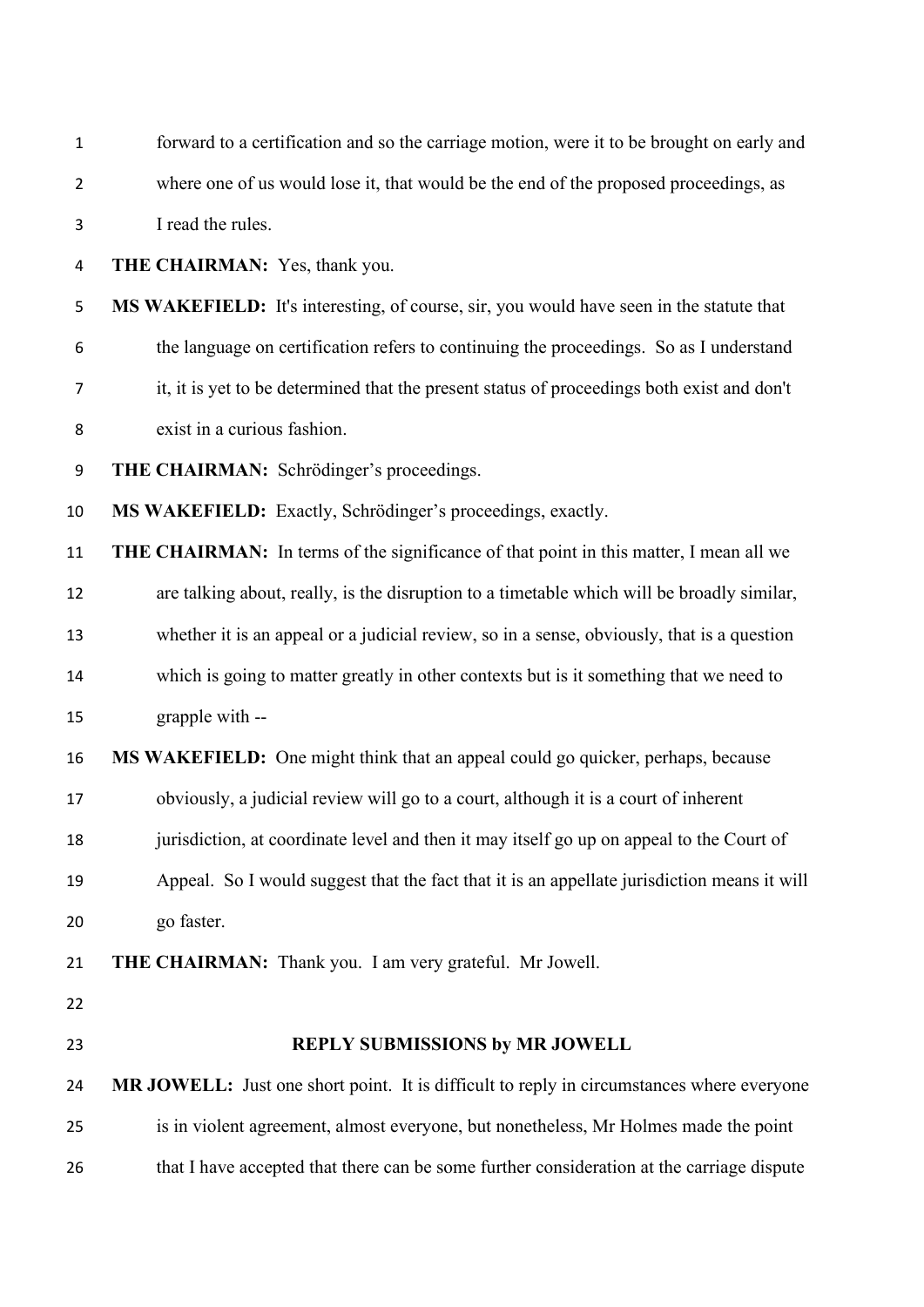| $\mathbf{1}$   | stage, of questions going to the merits of the claim and that depends, of course, what           |
|----------------|--------------------------------------------------------------------------------------------------|
| $\overline{2}$ | one means by the merits. I mean the starting point is that, under the law as it currently        |
| 3              | stands in Merricks in the Court of Appeal, and I quote from paragraph 54, the Court of           |
| 4              | Appeal has said that:                                                                            |
| 5              | "At the certification stage, the proposed representative should not, in our view, be required to |
| 6              | demonstrate more than that he has a real prospect of success."                                   |
| $\overline{7}$ | THE CHAIRMAN: Yes.                                                                               |
| 8              | MR JOWELL: If that is the correct test at the certification stage, clearly in relation to        |
| 9              | carriage disputes, in our submission, it cannot be right to impose any higher level of           |
| 10             | scrutiny.                                                                                        |
| 11             | <b>THE CHAIRMAN:</b> I think that must be right, Mr Jowell. I think the problem we have got      |
| 12             | is we have got the appeal ongoing, so one cannot bank what the Court of Appeal has               |
| 13             | said.                                                                                            |
| 14             | MR JOWELL: Indeed, and I proposed a pragmatic solution to that.                                  |
| 15             | THE CHAIRMAN: Yes. No, indeed you did.                                                           |
| 16             | MR JOWELL: Under the Canadian authorities, again it is in line with this, it is tolerably        |
| 17             | clear, in our submission, that when it comes to -- when they consider the merits, at least       |
| 18             | as regards the prospect of success, one is not going beyond -- in the comparative                |
| 19             | exercise of the carriage disputes stage, one is not going beyond what we would                   |
| 20             | consider a real prospect of success. However, there are wider considerations when it             |
| 21             | comes to factors which -- I suppose one can consider the merits in the wider sense,              |
| 22             | when it comes to things like the scope of the class, or perhaps the scope of the causes of       |
| 23             | action. So just to make that point good, if one goes back to the Mancinelli case which           |
| 24             | is in tab 16 of the second bundle and if you go to paragraph 46 which is on page 50 --           |
| 25             | THE CHAIRMAN: Yes.                                                                               |
| 26             | MR JOWELL: -- they say:                                                                          |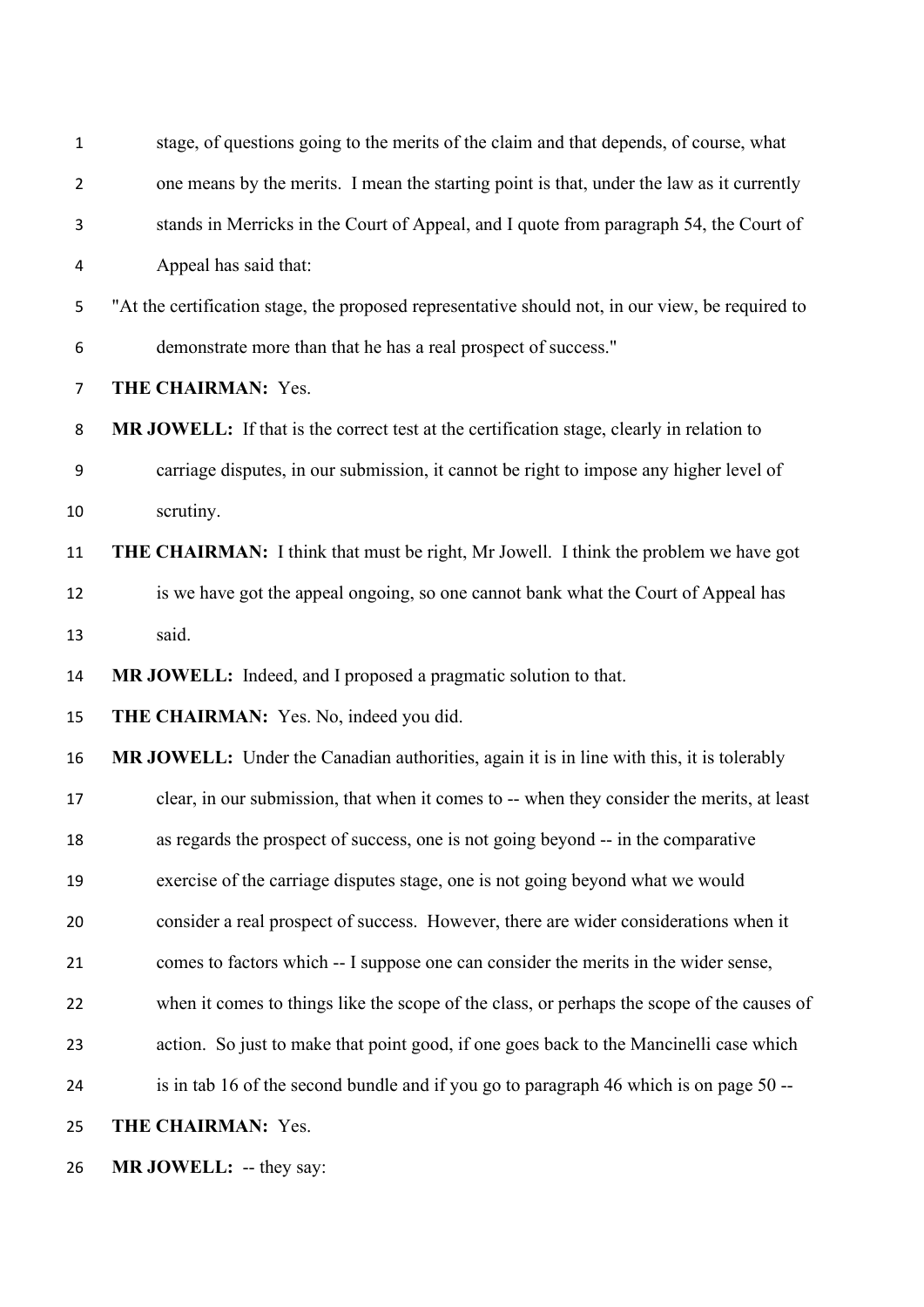| $\mathbf{1}$     | "It is also my view, consistent with the jurisprudence, that there may be cases in which the |
|------------------|----------------------------------------------------------------------------------------------|
| $\overline{2}$   | actions are sufficiently indistinguishable, that to use the language of Locking, a more      |
| 3                | detailed analysis may be necessary. This analysis will not consider the merits but will      |
| 4                | consider, as the court said in Locking, the nature and scope of the causes of action         |
| 5                | advanced and the theories advanced by counsel for their approach to the case. This           |
| 6                | may include an assessment of the efficiency and costs of the competing strategies.           |
| 7                | I regard this factor as important, but not necessarily of greater importance than every      |
| 8                | other factor."                                                                               |
| $\boldsymbol{9}$ | That is what I accept that one can look at the merits from that perspective but not, in my   |
| 10               | submission, the prospect of success. I have no further points to add.                        |
| 11               | <b>THE CHAIRMAN:</b> Thank you very much, Mr Jowell. If you just give us one moment          |
| 12               | (Pause).                                                                                     |
| 13               | Yes, thank you all very much for your helpful submissions. My firm inclination was to give   |
| 14               | you at least a decision, even if the reasons followed but it's a tribute to the agreement    |
| 15               | that I find in front of me that I feel that we need to take time to consider our decision    |
| 16               | for longer than simply the luncheon adjournment. What I am going to propose is that          |
| 17               | we reserve our judgment. That is to say we don't hand down reasons or give an                |
| 18               | outcome but we will get it out as quickly as possible but that we proceed for the            |
| 19               | purpose of directions as if a preliminary issue were to be ordered, get the timetable        |
| 20               | fixed on that basis and then if we decide the other way, we can remove matters on the        |
| 21               | basis it is easier to delete things from the diary than insert them. So that is the course   |
| 22               | we are minded to take, if the parties feel that that is practically possible.                |
| 23               | MR JOWELL: Absolutely, Mr Chairman. I think the directions are broadly agreed.               |
| 24               |                                                                                              |
| 25               | <b>Discussion re Issues</b>                                                                  |
| 26               | <b>THE CHAIRMAN:</b> That also struck me. I think one indication that I ought to give is in  |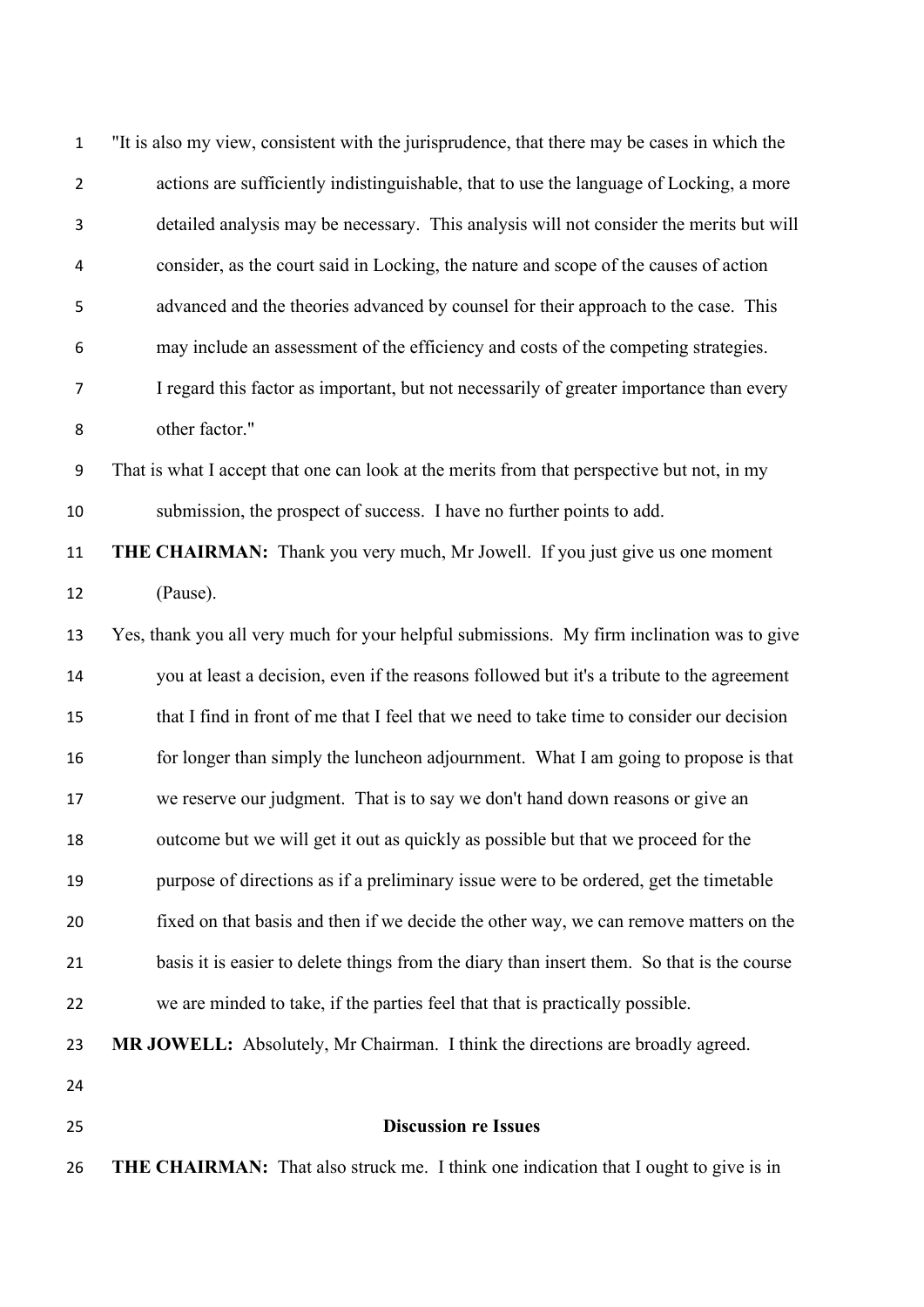| $\mathbf{1}$   | relation to the respondents' role in any preliminary issue and it does seem to me that     |
|----------------|--------------------------------------------------------------------------------------------|
| $\overline{2}$ | this Tribunal expects and almost always gets the sort of cooperation that it requires      |
| 3              | from the parties, whether it be extensive or minimal submissions and I think we are        |
| 4              | well able to look after the process if things go wrong. So with that indication, I endorse |
| 5              | everything that Mr Jowell said about the need for efficiency in the process and, indeed,   |
| 6              | Mr Robertson, but I am not going to be directing, if we go down the preliminary issue      |
| 7              | route, any kind of page limits or structure for the respondents' participation because we  |
| 8              | are moving to unchartered waters and it would be, in my judgement, unwise to do so.        |
| 9              | That said, we have taken entirely on board what the applicants have said and if, as I am   |
| 10             | sure we will not, we end up with duplicative 500-page submissions, then someone is         |
| 11             | going to be very cross, so I am sure that will not happen but that is the marker I am      |
| 12             | putting down. In terms of the other directions, they are, as you say, substantially        |
| 13             | agreed. Is it worth going through those now?                                               |
| 14             | MR JOWELL: It may be most helpful to do it -- we annex to our skeleton argument, a draft   |
| 15             | case management order.                                                                     |
| 16             | THE CHAIRMAN: Yes, let me find that.                                                       |
| 17             | MR JOWELL: The first is a confidentiality ring.                                            |
| 18             | <b>THE CHAIRMAN:</b> Sorry, just one moment, Mr Jowell, I need to find it (Pause). Yes,    |
| 19             | thank you very much.                                                                       |
| 20             | MR JOWELL: The first is that confidentiality be established.                               |
| 21             | <b>THE CHAIRMAN:</b> Just one moment. (Pause). Yes, thank you Mr Jowell.                   |
| 22             | MR JOWELL: I believe that has now been agreed, miraculously.                               |
| 23             | MR HOLMES: Yes, my solicitor has had carriage of the draft and I think it is now agreed.   |
| 24             | We are very grateful to all of those who managed to --                                     |
| 25             | THE CHAIRMAN: I echo that.                                                                 |
| 26             | <b>MR JOWELL:</b> We will provide a copy to the Tribunal in due course.                    |
|                |                                                                                            |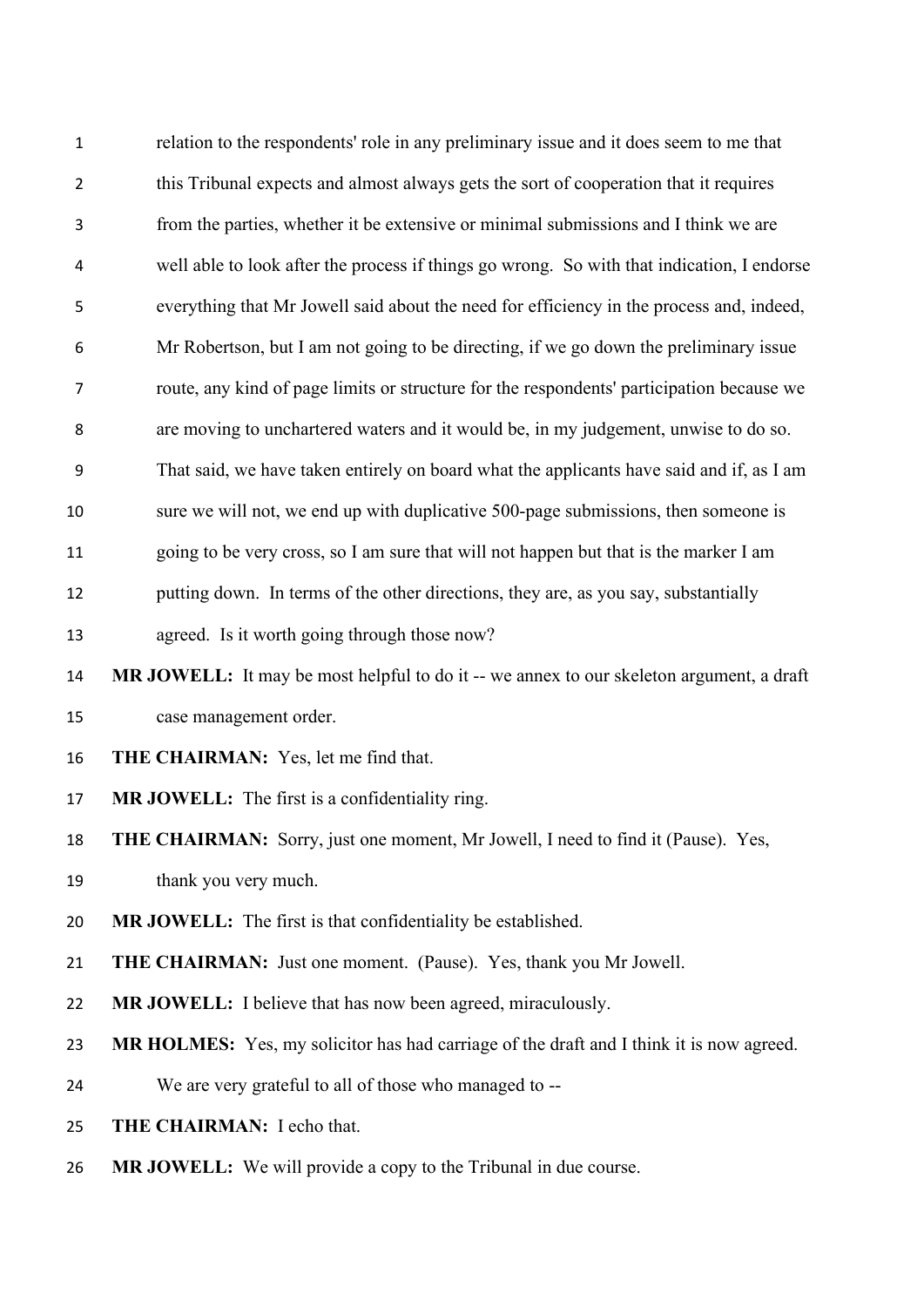| $\mathbf{1}$ | THE CHAIRMAN: And that includes, does it not, Ms Kreisberger's clients there? It was        |
|--------------|---------------------------------------------------------------------------------------------|
| 2            | agreed that they be --                                                                      |
| 3            | MS KREISBERGER: Sir, I am grateful. I hesitate to interrupt but there is the outstanding    |
| 4            | matter of our proposed objector application, which has not been objected to by              |
| 5            | anybody.                                                                                    |
| 6            | <b>THE CHAIRMAN:</b> I saw that and speaking for my part, I see not only the sense but the  |
| 7            | need for there to be, as it were, an identity of parties, if not the defendants, in the two |
| 8            | applications, because to be clear, so far as is practically possible, it makes sense,       |
| 9            | obviously, to run things in parallel and it would not be efficient case management for      |
| 10           | your clients to be left out in the cold when they are defendants in Evans.                  |
| 11           | MS KREISBERGER: I am very grateful for that indication, sir.                                |
| 12           | THE CHAIRMAN: Can that be included in this order?                                           |
| 13           | MR JOWELL: It certainly can. We will liaise with regard to suitable wording. We have        |
| 14           | no objection to that. And I think we're the only ones who would have standing to            |
| 15           | object.                                                                                     |
| 16           | <b>THE CHAIRMAN:</b> No, very grateful.                                                     |
| 17           | MR JOWELL: The second matter on the order is the exchange of application documents as       |
| 18           | between the two CPOs. Our understanding is that will include all of the funding,            |
| 19           | relevant funding documents which I am not sure whether the Evans' defendants have           |
| 20           | provided all of those to the defendants or not but they certainly should be provided to     |
| 21           | us, so that will be an important aspect of --                                               |
| 22           | <b>THE CHAIRMAN:</b> It seems to me, unless there is a good reason, one should have         |
| 23           | a common confidentiality ring to which all of the parties, embracing non-parties,           |
| 24           | should have access.                                                                         |
| 25           | MR JOWELL: Yes.                                                                             |
|              |                                                                                             |

**THE CHAIRMAN:** Does that include also the contractual disclosure that I ordered at the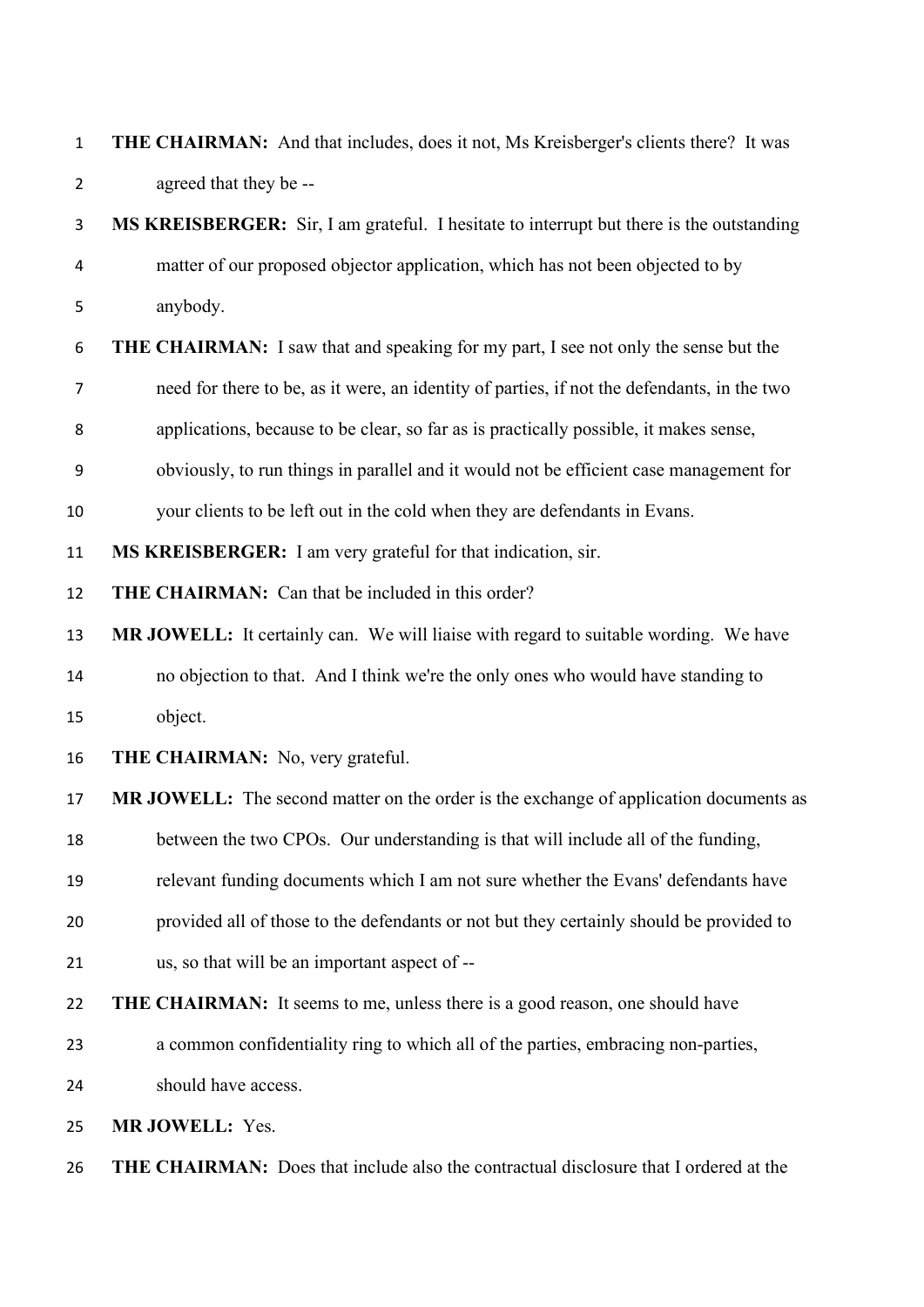| $\mathbf{1}$   | last CMC, the sample contracts?                                                              |
|----------------|----------------------------------------------------------------------------------------------|
| $\overline{2}$ | MR JOWELL: It certainly can do.                                                              |
| 3              | <b>THE CHAIRMAN:</b> It seems to me that it should, even if Mr Robertson thinks it           |
| 4              | is -- Ms Wakefield?                                                                          |
| 5              | MS WAKEFIELD: Yes, the agreed position, as I understood yesterday, is that all               |
| 6              | documents filed and served, past and in the future, will now be shared amongst               |
| 7              | everyone.                                                                                    |
| 8              | THE CHAIRMAN: That was my understanding.                                                     |
| 9              | MR JOWELL: Yes, indeed, we have no objection to that. The only people who could              |
| 10             | object again would be the defendants as it is their own contracts.                           |
| 11             | THE CHAIRMAN: Very sensibly, they're not.                                                    |
| 12             | <b>MR JOWELL:</b> Yes, the next matter I think has been resolved is whether there will be    |
| 13             | a hearing prior to a carriage dispute hearing relating to the funding or suitability issue.  |
| 14             | It is my understanding that neither the Evans applicant nor the defendants have an           |
| 15             | appetite for that, therefore that will not occur.                                            |
| 16             | <b>THE CHAIRMAN:</b> Yes, though to be clear -- obviously, July is a degree away -- were the |
| 17             | defendants to have a rethink and they saw a fatal flaw in Mr Robertson's client's            |
| 18             | application, then as long as it was made in a timely way, I don't think we would be          |
| 19             | inclined not to hear it but the Tribunal is in the parties' hands for that.                  |
| 20             | MR JOWELL: That's a helpful indication. On that basis, the hearing would commence, at        |
| 21             | least provisionally, on the 13th. It might be sensible to retain, at least for the Tribunal  |
| 22             | to retain the whole of that week, in case there is a funding application to be made by the   |
| 23             | defendants.                                                                                  |
| 24             | THE CHAIRMAN: Yes.                                                                           |
| 25             | <b>MR JOWELL:</b> There is a difference in terms of the provisional time estimates. We have  |
| 26             | suggested two days. However, given the open-ended nature of the defendants'                  |
|                |                                                                                              |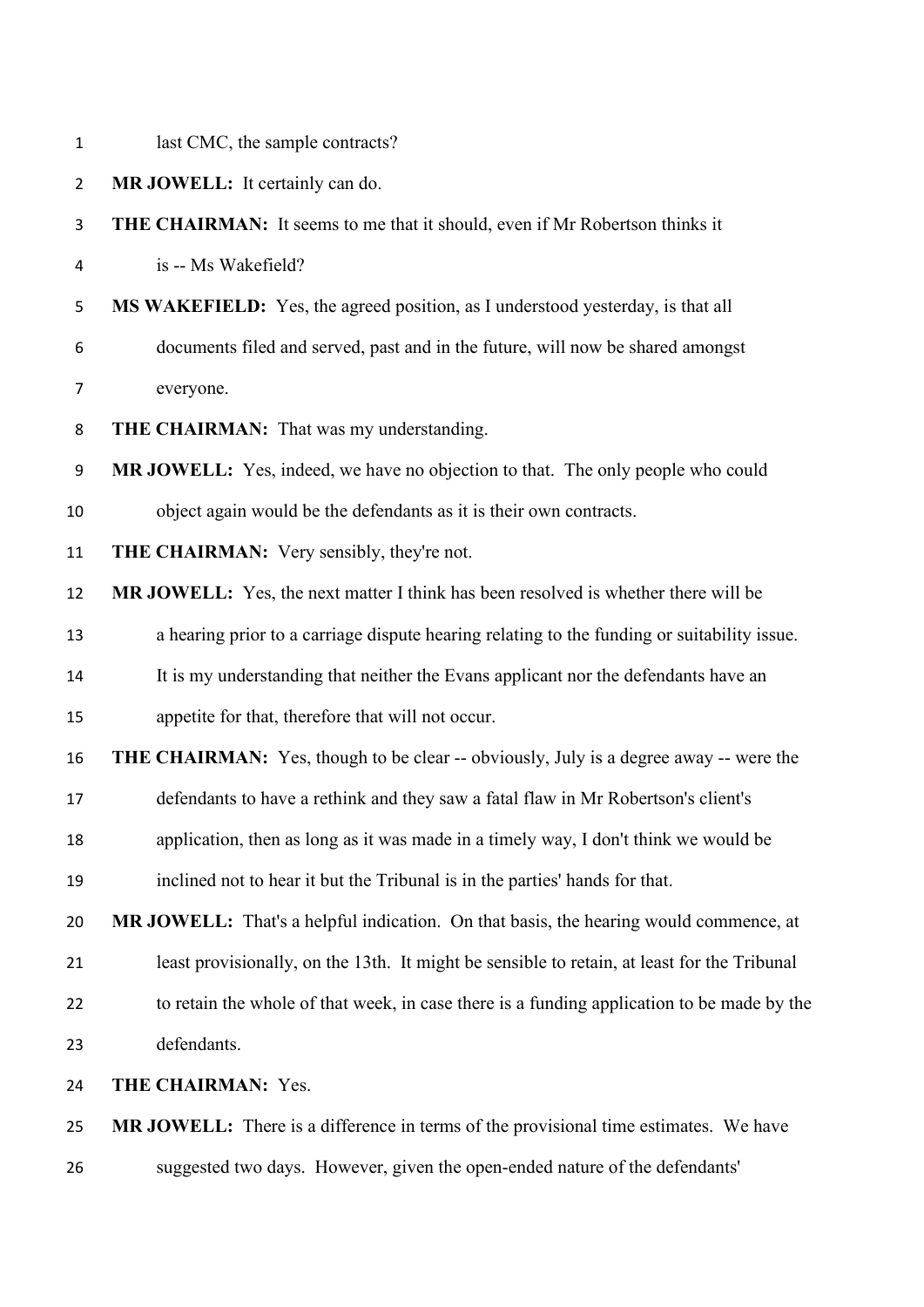| participation, it probably would be more sensible for the court, as a matter of |
|---------------------------------------------------------------------------------|
| precaution, to make it three days.                                              |

### **THE CHAIRMAN:** Again, on the basis it is easier to cut down than expand, on that basis, three days.

 **MR JOWELL:** Then we have the directions to the carriage dispute. We have got a direction that by 4 pm on 20 March, either applicant may notify whether they seek to rely on expert evidence in relation to the carriage dispute hearing and then by 7 May, they will file and serve any written submissions. By 29 May, the Proposed Defendants will file and serve any written submissions. That will no longer be confined to one joint submission on behalf of all of the Proposed Defendants and I suppose -- that of course, includes Mitsubishi, Ms Kreisberger's client. Then by 4 pm on 22 June, the O'Higgins and Evans applicants file any written submissions and evidence in reply and then on 6 July, there is a filing and exchange of skeleton arguments.

 **THE CHAIRMAN:** That is very helpful. What I suggest, given that the carriage dispute hearing is, as it were, hanging fire, is that you file with the Tribunal, an order containing paragraphs 1 and 2 and that we then, when we have reached a decision on

the carriage dispute hearing, make an order, if appropriate, which concludes 3 to 9.

- 18 I want to be clear I don't have any issues with the order, but it would be slightly odd, I
- think, to make provision for a carriage dispute hearing that in the end, we don't order.

 **MR JOWELL:** No, that makes perfect sense. So we have provisionally agreed we'll be all ready with the remaining order, in the event that the Tribunal is with us.

 **THE CHAIRMAN:** Thank you very much. Well, I'm extraordinarily grateful to you. Now, does that leave the Evans action directions?

# **MS WAKEFIELD:** Sir, could I just add one point on the joint directions, which canvasses the protection given to and the use that may be made of the exchange documents and, again, this is just setting out an agreed position, as I understand it. If you look at the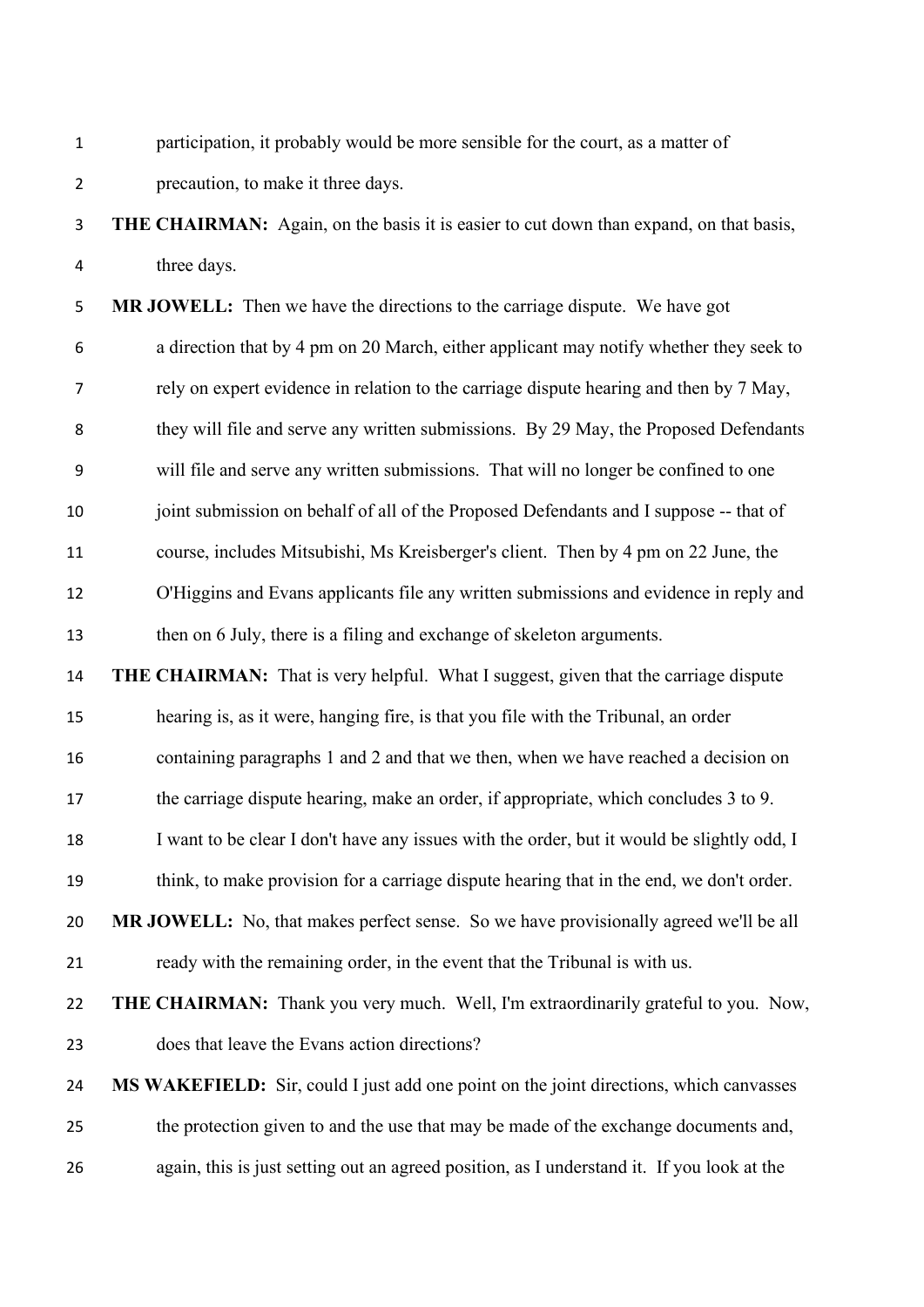| $\mathbf{1}$   | top of the O'Higgins draft order, you will see there are two undertakings which are          |
|----------------|----------------------------------------------------------------------------------------------|
| $\overline{2}$ | given, "and upon and upon" and that relates to Rule 102. That imposes the well               |
| 3              | familiar prohibition on collateral use --                                                    |
| 4              | THE CHAIRMAN: Yes.                                                                           |
| 5              | <b>MS WAKEFIELD:</b> -- on both non-party PCRs. A consequence of that is that there needs to |
| 6              | be a provision in the order clarifying the use which can be made of documents                |
| 7              | disclosed in one set of proceedings in the other. We have agreed a position on that and      |
| 8              | you will see it in due course in the draft order but so that you know the order you are      |
| 9              | being asked to make is that the documents can be used in either proceedings, but that        |
| 10             | following determination of the carriage dispute, whenever that may be, any party,            |
| 11             | including the unsuccessful applicant, can apply to the Tribunal for a different order.       |
| 12             | Now, it may well be that no such application is ever made but that just draws a line         |
| 13             | between sharing now, this carriage dispute, only one party goes forward and liberty to       |
| 14             | apply, essentially, thereafter.                                                              |
| 15             | <b>THE CHAIRMAN:</b> That seems very sensible. Again, I see nodding heads. I am very         |
| 16             | grateful.                                                                                    |
| 17             | MR JOWELL: We have agreed that.                                                              |
| 18             | <b>THE CHAIRMAN:</b> Thank you very much. So that is everything on the O'Higgins order,      |
| 19             | I think, is it?                                                                              |
| 20             | MR JOWELL: It is, Mr Chairman.                                                               |
| 21             | THE CHAIRMAN: So Mr Robertson, you have the sorting out or Ms Wakefield has the              |
| 22             | sorting out of the matters?                                                                  |
| 23             | MS WAKEFIELD: I am sorting them out. So the two issues on my list are the funding            |
| 24             | documents and we seek permission that they be disclosed into the joint confidentiality       |
| 25             | ring, adopting the same approach as is standard. In our case, those are the two              |
| 26             | documents that are presently in tab 15 and 16, as filed at the Tribunal and then             |
|                |                                                                                              |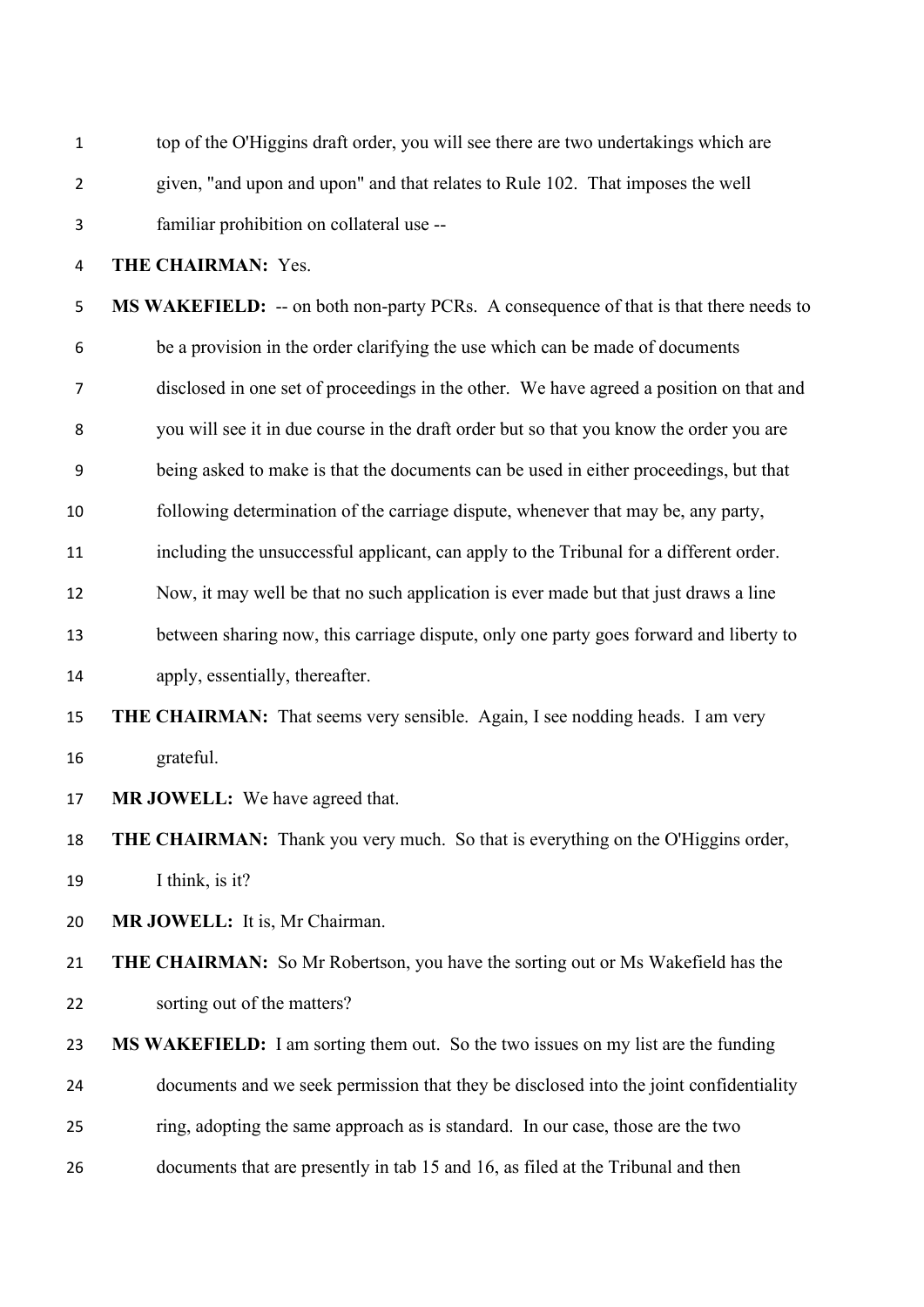| $\mathbf{1}$   | confidential versions of the decisions. Again, the Proposed Defendants, save MUFG,               |
|----------------|--------------------------------------------------------------------------------------------------|
| $\overline{2}$ | who don't have a copy, have agreed to provide us with the confidential version of the            |
| 3              | decisions which were produced following the last order. And, again, if you are content           |
| 4              | with that, we would ask that that disclosure order be made and of course, that would go          |
| 5              | in the joint confidentiality ring as well. That's all that I had on my list. I think the         |
| 6              | outstanding matter is forum, perhaps. England and Wales please, sir.                             |
| 7              | THE CHAIRMAN: Yes. So ordered.                                                                   |
| 8              | MS WAKEFIELD: I am grateful. I think that is everything --                                       |
| 9              | THE CHAIRMAN: Thank you all very much. We're extraordinarily grateful for the quality            |
| 10             | of the submissions today. Mr Jowell?                                                             |
| 11             | MR JOWELL: Just to remind the Tribunal, there is of course, the question of the                  |
| 12             | application which Mr Bacon will be --                                                            |
| 13             | THE CHAIRMAN: Oh, the funding question. Yes, indeed.                                             |
| 14             | MR JOWELL: The intention is to come back after lunch.                                            |
| 15             | <b>THE CHAIRMAN:</b> I suppose the question is, how long will you be?                            |
| 16             | MR BACON: Nicholas Bacon. I hesitate to begin by saying we are agreed but we are                 |
| 17             | agreed and it is really a matter for the Tribunal. Unless the Tribunal wishes me to take         |
| 18             | you through the funding documents to amplify anything or in respect of them, as I say,           |
| 19             | there is little between myself and Mr Mallalieu. I think he is at the back of the court and      |
| 20             | so I would anticipate that we wouldn't need to come back this afternoon unless it was --         |
| 21             | <b>THE CHAIRMAN:</b> Well no, I mean the view we have taken is that it is at this stage, for the |
| 22             | parties to get into the detail of the funding --                                                 |
| 23             | MR BACON: Yes.                                                                                   |
| 24             | <b>THE CHAIRMAN:</b> -- and to raise such points as they consider appropriate and we are         |
| 25             | content, if the parties don't have anything for our attention, to proceed on that basis.         |
|                |                                                                                                  |

**MR BACON:** That is the position, as you know from the skeletons. Matters have been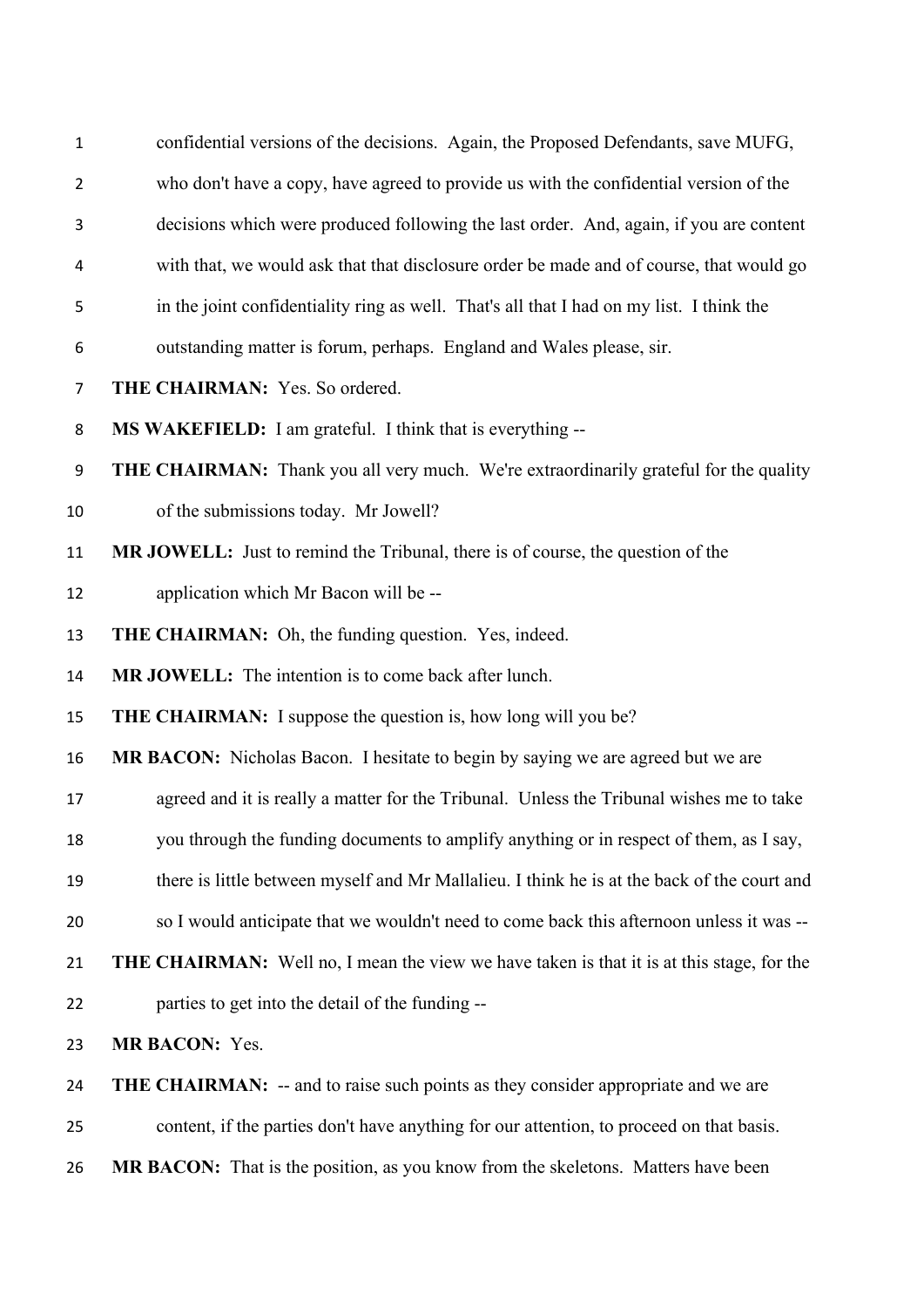| $\mathbf{1}$   | whittled down gradually, in the course of submissions, as one would expect. In fairness      |
|----------------|----------------------------------------------------------------------------------------------|
| $\overline{2}$ | to my learned friend, various positions have been adopted in terms of reserving their        |
| 3              | right to say more in due course but for the time being, in accordance with your order        |
| 4              | which raised the question about whether there was anything about the identity or             |
| 5              | funding of the Proposed Class Representative that precluded them being authorised            |
| 6              | pursuant to a section 8, there are no such objections.                                       |
| $\overline{7}$ | <b>THE CHAIRMAN:</b> Well perhaps the O'Higgins order could formally record that, just so    |
| 8              | that --                                                                                      |
| 9              | MR BACON: That would be sensible.                                                            |
| 10             | <b>THE CHAIRMAN:</b> -- we've tied off that loose end, but obviously, the purpose of that    |
| 11             | hearing was, as I explained in the first CMC, a strike-out attack and, obviously, nothing    |
| 12             | that is said today is precluding anyone from taking such points as to the nuanced            |
| 13             | funding questions, whether they be fundamental or not, at a later stage. So that is our      |
| 14             | position. I don't want anyone to think that by abandoning this preliminary issue, there      |
| 15             | has been a closing out of points.                                                            |
| 16             | I think that is -- yes?                                                                      |
| 17             | MR MALLALIEU: Sir, thank you, Mr Mallalieu for the respondents in the O'Higgins              |
| 18             | application. Sir, subject to that qualification, I have little to say, other than what       |
| 19             | Mr Bacon has said. You will have seen from our skeleton argument that there are              |
| 20             | a number of reservations that we have about various matters and in particular, we have       |
| 21             | reserved our right to make an application for security for costs but that is not something   |
| 22             | we seek to advance today and to go back to the description, sir, that the Tribunal gave      |
| 23             | matters at the directions hearing, we don't seek to advance any argument at this stage,      |
| 24             | that there is a knockout blow. On that basis, we have nothing further to add.                |
| 25             | <b>THE CHAIRMAN:</b> Thank you both very much. So if, subject to finding a form of words     |
| 26             | that records that, perhaps in the recital rather than in the order, I don't think I'm making |